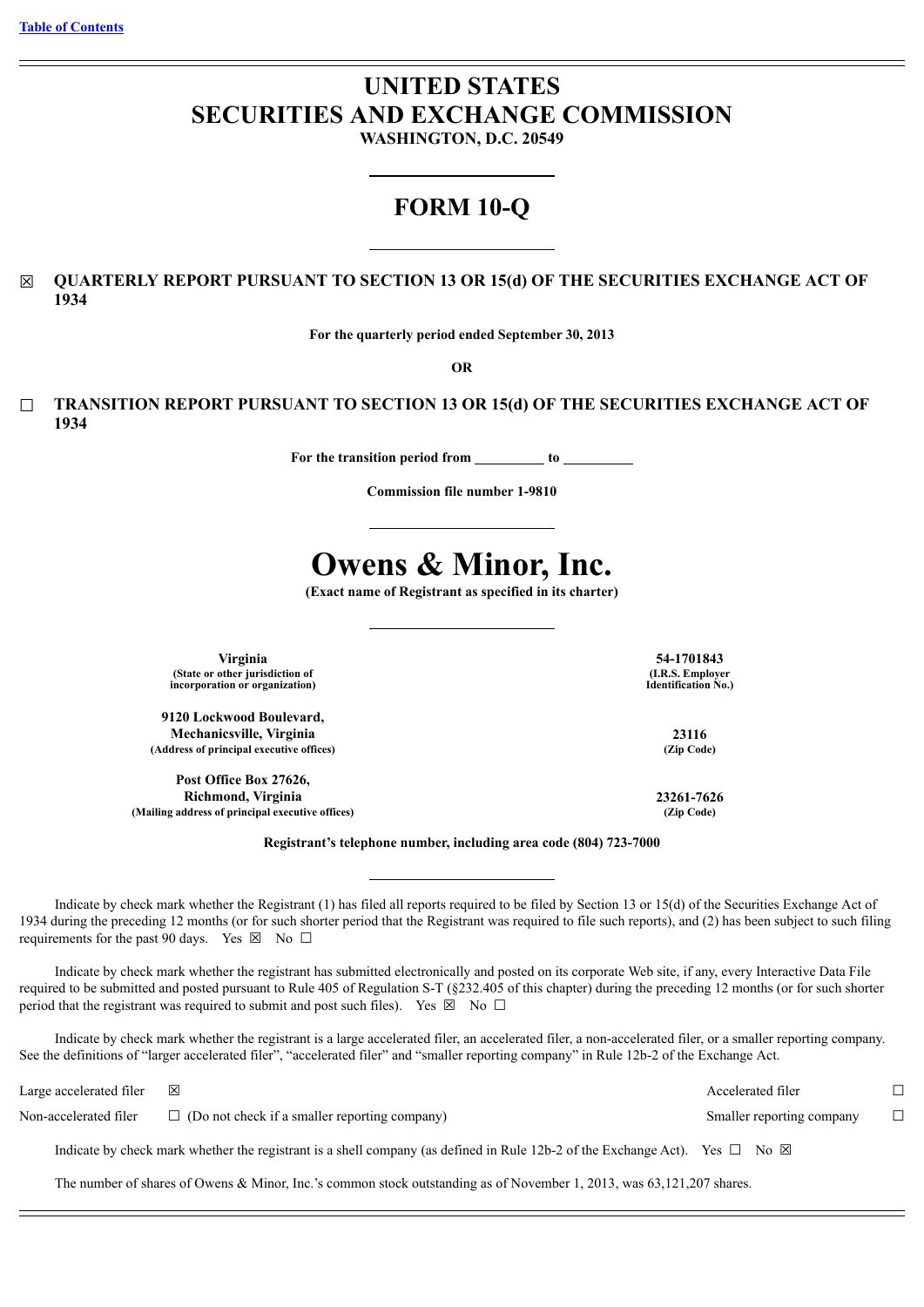### **Owens & Minor, Inc. and Subsidiaries Index**

**Page**

### <span id="page-1-0"></span>**Part I. Financial [Information](#page-2-0)**

| Item 1.  | <b>Financial Statements</b>                                                                             | 3              |
|----------|---------------------------------------------------------------------------------------------------------|----------------|
|          | Consolidated Statements of Income—Three and Nine Months Ended September 30, 2013 and 2012               | 3              |
|          | Consolidated Statements of Comprehensive Income—Three and Nine Months Ended September 30, 2013 and 2012 | $\overline{4}$ |
|          | Consolidated Balance Sheets-September 30, 2013 and December 31, 2012                                    | 5              |
|          | <u>Consolidated Statements of Cash Flows—Nine Months Ended September 30, 2013 and 2012</u>              | 6              |
|          | Consolidated Statements of Changes in Equity—Nine Months Ended September 30, 2013 and 2012              | 7              |
|          | <b>Notes to Consolidated Financial Statements</b>                                                       | 8              |
| Item 2.  | <u>Management's Discussion and Analysis of Financial Condition and Results of Operations</u>            | 21             |
| Item 3.  | Quantitative and Qualitative Disclosures About Market Risk                                              | 27             |
| Item 4.  | <b>Controls and Procedures</b>                                                                          | 27             |
|          | <b>Part II. Other Information</b>                                                                       |                |
| Item 1.  | <b>Legal Proceedings</b>                                                                                | 27             |
| Item 1A. | <b>Risk Factors</b>                                                                                     | 27             |
| Item 2.  | Unregistered Sales of Equity Securities, Use of Proceeds and Issuer Purchases of Equity Securities      | 27             |
| Item 6.  | <b>Exhibits</b>                                                                                         | 28             |
|          |                                                                                                         |                |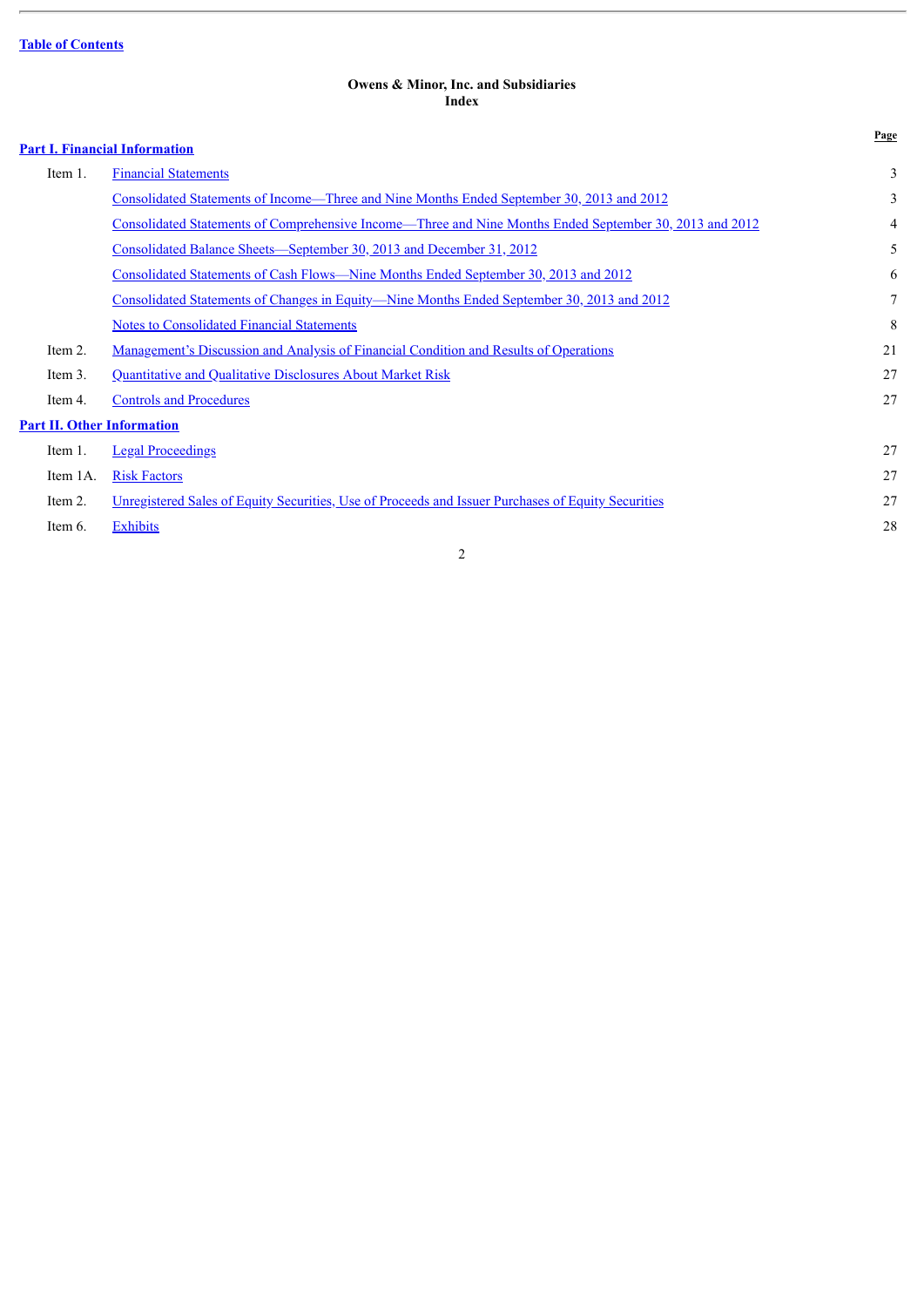### <span id="page-2-0"></span>**Part I. Financial Information**

### <span id="page-2-2"></span><span id="page-2-1"></span>**Item 1. Financial Statements**

### **Owens & Minor, Inc. and Subsidiaries Consolidated Statements of Income**

*(unaudited)*

|                                                      |    | <b>Three Months Ended</b><br>September 30, |     |             | <b>Nine Months Ended</b><br>September 30, |             |    |             |
|------------------------------------------------------|----|--------------------------------------------|-----|-------------|-------------------------------------------|-------------|----|-------------|
| (in thousands, except per share data)                |    | 2013                                       |     | 2012        |                                           | 2013        |    | 2012        |
| Net revenue                                          |    | \$2,304,599                                |     | \$2,179,895 |                                           | \$6,846,995 |    | \$6,583,221 |
| Cost of goods sold                                   |    | 2,031,270                                  |     | 1,951,772   |                                           | 6,021,183   |    | 5,929,341   |
| Gross margin                                         |    | 273,329                                    |     | 228,123     |                                           | 825,812     |    | 653,880     |
| Selling, general and administrative expenses         |    | 211,344                                    |     | 165,320     |                                           | 641,613     |    | 471,179     |
| Acquisition-related and exit and realignment charges |    | 2,747                                      |     | 7,831       |                                           | 5,395       |    | 8,448       |
| Depreciation and amortization                        |    | 12,441                                     |     | 10,090      |                                           | 37,347      |    | 27,184      |
| Other operating income, net                          |    | (2, 418)                                   |     | (1,781)     |                                           | (5,693)     |    | (4, 643)    |
| Operating earnings                                   |    | 49,215                                     |     | 46,663      |                                           | 147,150     |    | 151,712     |
| Interest expense, net                                |    | 3,389                                      |     | 3,066       |                                           | 9,835       |    | 9,975       |
| Income before income taxes                           |    | 45,826                                     |     | 43,597      |                                           | 137,315     |    | 141,737     |
| Income tax provision                                 |    | 17,856                                     |     | 19,000      |                                           | 54,374      |    | 57,667      |
| Net income                                           |    | 27,970                                     | S.  | 24,597      | \$                                        | 82,941      |    | 84,070      |
| Net income per common share:                         |    |                                            |     |             |                                           |             |    |             |
| Basic                                                | \$ | 0.44                                       | \$. | 0.39        | \$                                        | 1.31        | S. | 1.33        |
| Diluted                                              | \$ | 0.44                                       | \$. | 0.39        | \$                                        | 1.31        | \$ | 1.33        |
| Cash dividends per common share                      | S  | 0.24                                       | \$  | 0.22        | S                                         | 0.72        |    | 0.66        |

See accompanying notes to consolidated financial statements.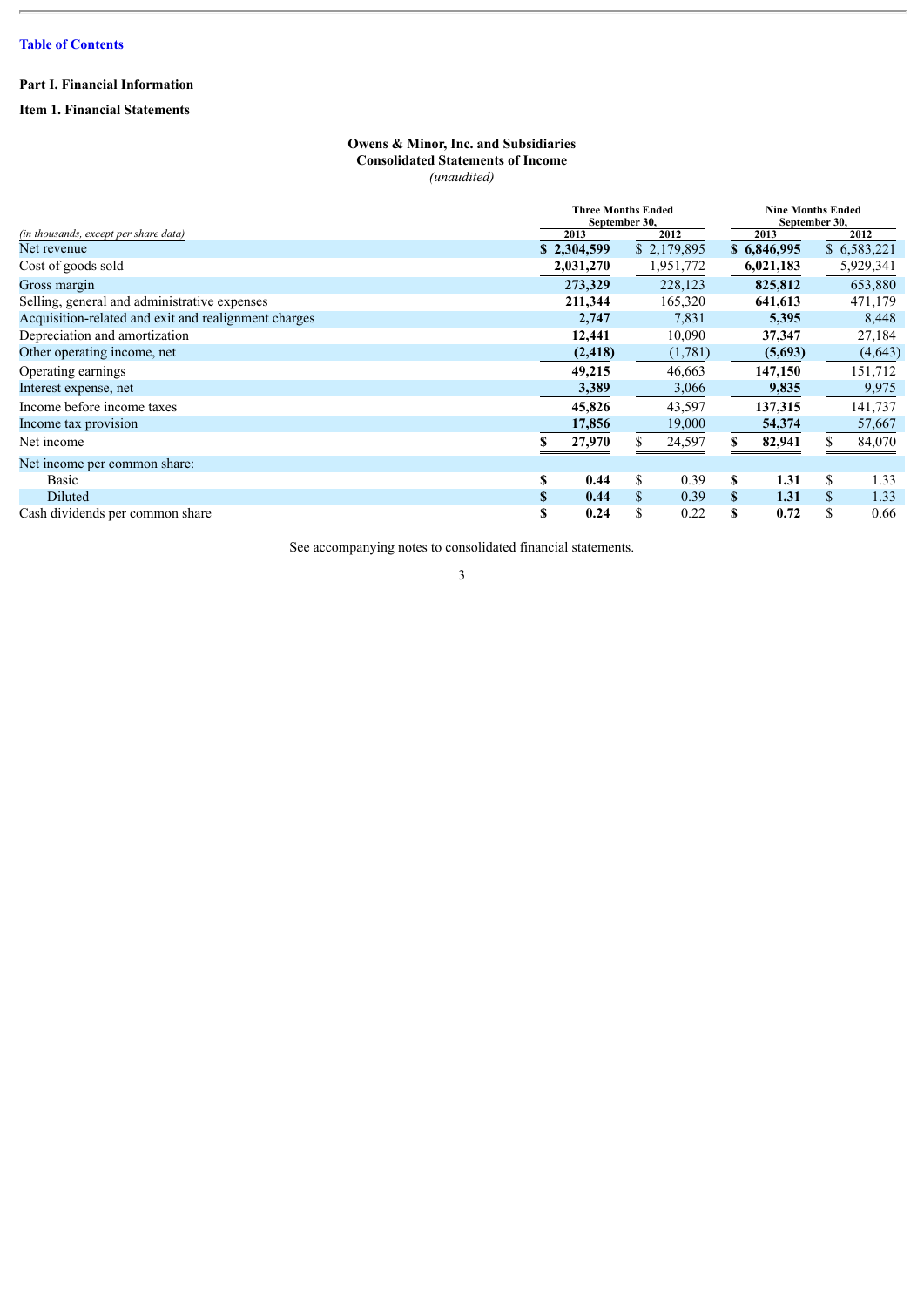### **Owens & Minor, Inc. and Subsidiaries Consolidated Statements of Comprehensive Income**

*(unaudited)*

<span id="page-3-0"></span>

|                                                                                                        | <b>Three Months Ended</b><br>September 30, |          | <b>Nine Months Ended</b><br>September 30, |          |
|--------------------------------------------------------------------------------------------------------|--------------------------------------------|----------|-------------------------------------------|----------|
| (in thousands)                                                                                         | 2013                                       | 2012     | 2013                                      | 2012     |
| Net income                                                                                             | \$27,970                                   | \$24,597 | \$82,941                                  | \$84,070 |
| Other comprehensive income, net of tax:                                                                |                                            |          |                                           |          |
| Currency translation adjustments (net of income tax expense - \$1,072 and \$533 in 2013 and \$0 in     |                                            |          |                                           |          |
| 2012)                                                                                                  | 8.340                                      | 1,927    | 2,196                                     | 1,927    |
| Change in unrecognized net periodic pension costs (net of income tax benefit - \$134 and \$400 in 2013 |                                            |          |                                           |          |
| and \$93 and \$410 in 2012)                                                                            | 208                                        | 146      | 625                                       | 642      |
| Other (net of income tax expense - \$8 and \$24 for both 2013 and 2012)                                |                                            | (14)     | (24)                                      | (38)     |
| Other comprehensive income                                                                             | 8,549                                      | 2,059    | 2,797                                     | 2,531    |
| Comprehensive income                                                                                   | \$36,519                                   | \$26,656 | \$85,738                                  | \$86,601 |
|                                                                                                        |                                            |          |                                           |          |

See accompanying notes to consolidated financial statements. 4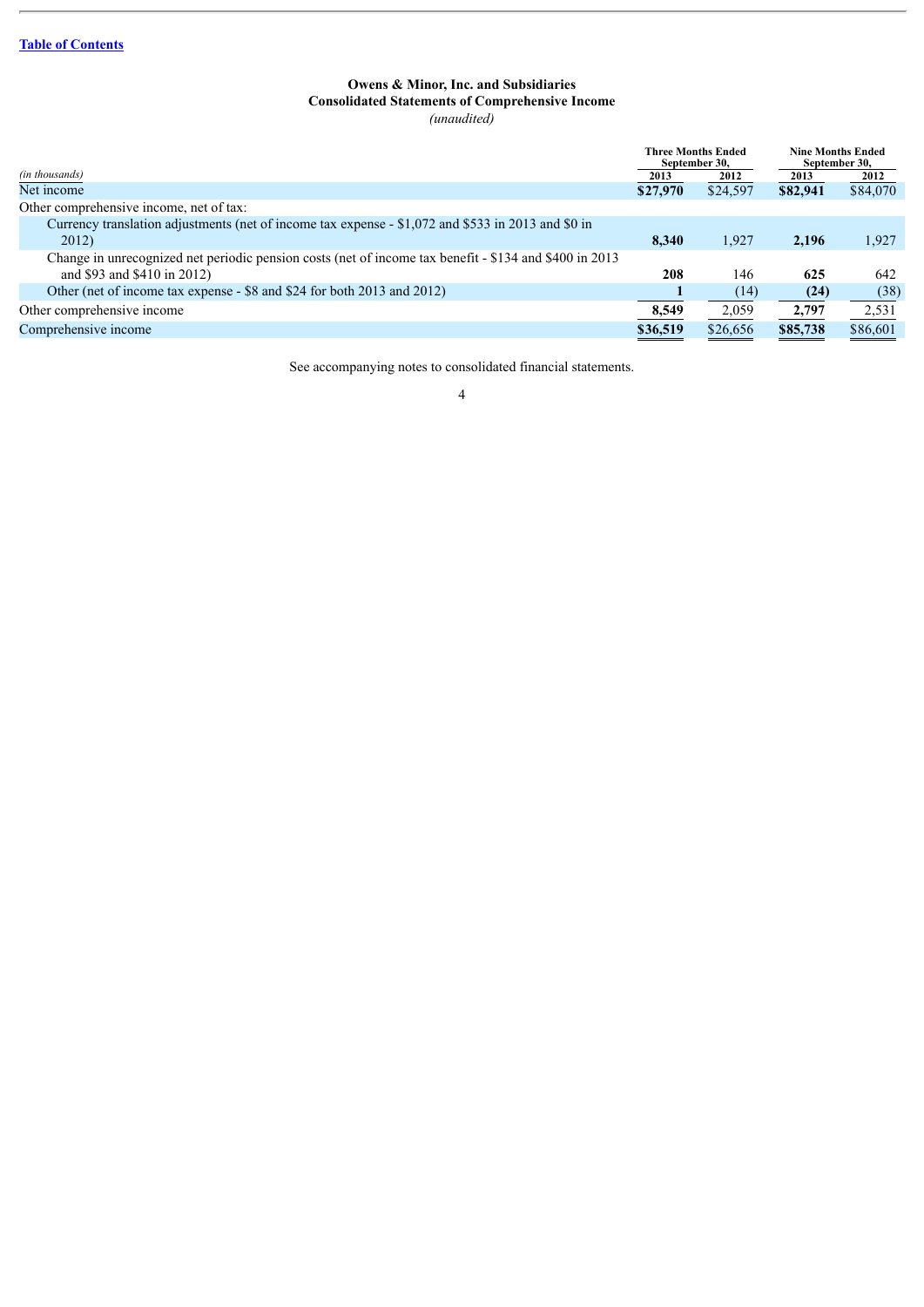### **Owens & Minor, Inc. and Subsidiaries Consolidated Balance Sheets**

*(unaudited)*

<span id="page-4-0"></span>

| (in thousands, except per share data)                                                                          | September 30,<br>2013   | December 31,<br>2012   |
|----------------------------------------------------------------------------------------------------------------|-------------------------|------------------------|
| <b>Assets</b>                                                                                                  |                         |                        |
| <b>Current assets</b>                                                                                          |                         |                        |
| Cash and cash equivalents                                                                                      | 153,789<br>S            | $\mathbb{S}$<br>97,888 |
| Accounts and notes receivable, net of allowances of \$15,328 and \$14,722                                      | 571,458                 | 553,502                |
| Merchandise inventories                                                                                        | 787,803                 | 763,756                |
| Other current assets                                                                                           | 246,242                 | 213,748                |
| <b>Total current assets</b>                                                                                    | 1,759,292               | 1,628,894              |
| Property and equipment, net of accumulated depreciation of \$139,047 and \$121,873                             | 192,672                 | 191,841                |
| Goodwill, net                                                                                                  | 274,896                 | 274,884                |
| Intangible assets, net                                                                                         | 40,519                  | 42,313                 |
| Other assets, net                                                                                              | 80,287                  | 69,769                 |
| <b>Total assets</b>                                                                                            | \$2,347,666             | \$2,207,701            |
| <b>Liabilities and equity</b>                                                                                  |                         |                        |
| <b>Current liabilities</b>                                                                                     |                         |                        |
| Accounts payable                                                                                               | 689,554<br>$\mathbf{s}$ | \$603,137              |
| Accrued payroll and related liabilities                                                                        | 24,793                  | 25,468                 |
| Deferred income taxes                                                                                          | 49,860                  | 40,758                 |
| Other accrued liabilities                                                                                      | 276,697                 | 254,924                |
| <b>Total current liabilities</b>                                                                               | 1,040,904               | 924,287                |
| Long-term debt, excluding current portion                                                                      | 214,416                 | 215,383                |
| Deferred income taxes                                                                                          | 30,185                  | 30,921                 |
| Other liabilities                                                                                              | 55,841                  | 63,454                 |
| <b>Total liabilities</b>                                                                                       | 1,341,346               | 1,234,045              |
| <b>Commitments and contingencies</b>                                                                           |                         |                        |
| <b>Equity</b>                                                                                                  |                         |                        |
| Owens & Minor, Inc. shareholders' equity:                                                                      |                         |                        |
| Preferred stock, par value \$100 per share, authorized - 10,000 shares, Series A Participating Cumulative      |                         |                        |
| Preferred Stock; none issued                                                                                   |                         |                        |
| Common stock, par value \$2 per share; authorized - 200,000 shares; issued and outstanding - 63,162 shares and |                         |                        |
| 63,271 shares                                                                                                  | 126,326                 | 126,544                |
| Paid - in capital                                                                                              | 194,762                 | 187,394                |
| Retained earnings                                                                                              | 681,711                 | 658,994                |
| Accumulated other comprehensive income (loss)                                                                  | 2,391                   | (406)                  |
| Total Owens & Minor, Inc. shareholders' equity                                                                 | 1,005,190               | 972,526                |
| Noncontrolling interest                                                                                        | 1,130                   | 1,130                  |
| <b>Total equity</b>                                                                                            | 1,006,320               | 973,656                |
| <b>Total liabilities and equity</b>                                                                            | \$2,347,666             | \$2,207,701            |

See accompanying notes to consolidated financial statements.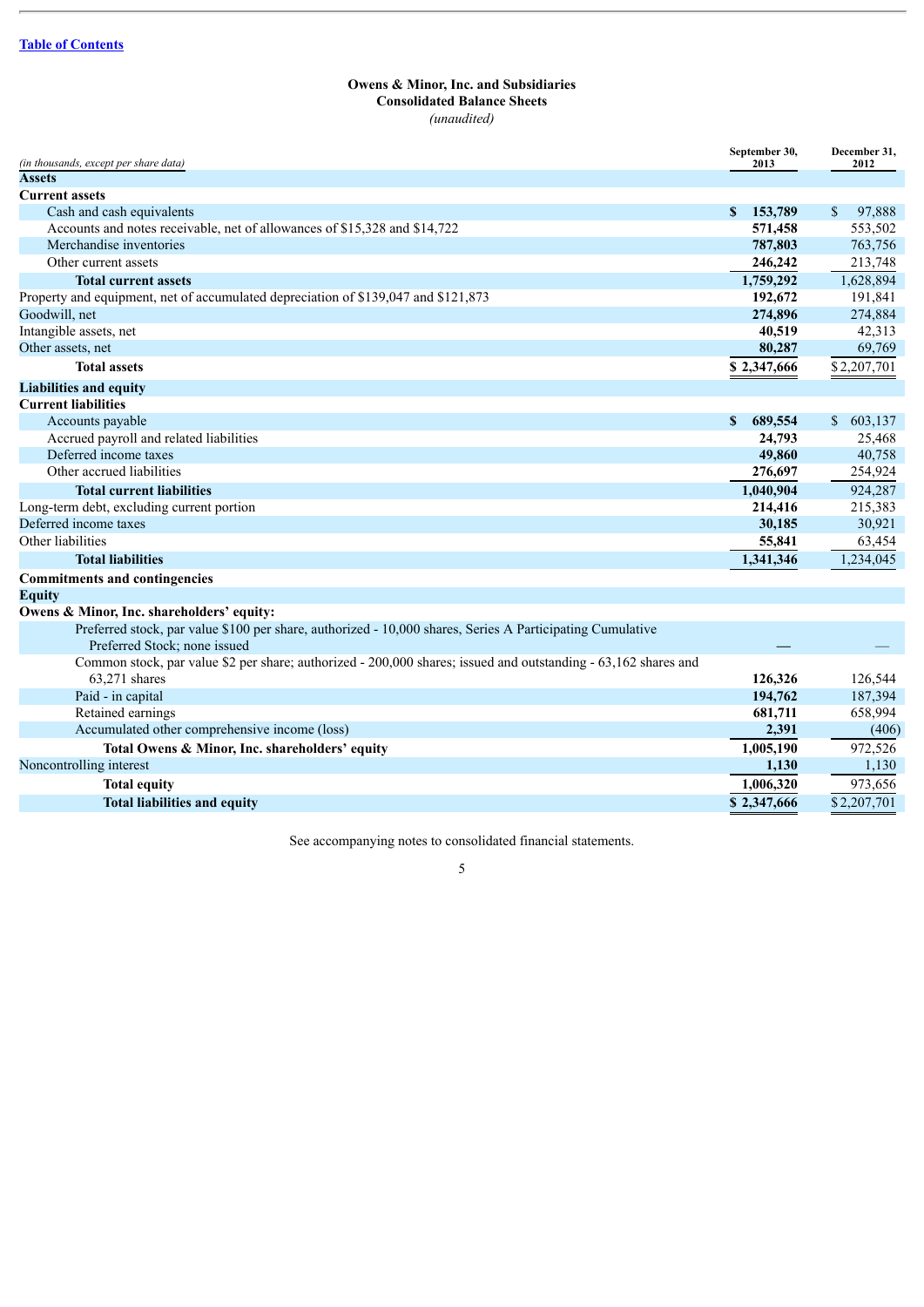### **Owens & Minor, Inc. and Subsidiaries Consolidated Statements of Cash Flows**

*(unaudited)*

<span id="page-5-0"></span>

| in thousands) |  |
|---------------|--|
|---------------|--|

| (in thousands)                                                                |    | Nine Months Ended September 30, |              |  |
|-------------------------------------------------------------------------------|----|---------------------------------|--------------|--|
|                                                                               |    | 2013                            | 2012         |  |
| <b>Operating activities:</b>                                                  |    |                                 |              |  |
| Net income                                                                    | \$ | 82,941                          | \$<br>84,070 |  |
| Adjustments to reconcile net income to cash provided by operating activities: |    |                                 |              |  |
| Depreciation and amortization                                                 |    | 37,347                          | 27,184       |  |
| Share-based compensation expense                                              |    | 5,162                           | 4,844        |  |
| Provision for losses on accounts and notes receivable                         |    | 179                             | 414          |  |
| Deferred income tax expense                                                   |    | 8,424                           | 1,098        |  |
| Changes in operating assets and liabilities:                                  |    |                                 |              |  |
| Accounts and notes receivable                                                 |    | (20,703)                        | (7,886)      |  |
| Merchandise inventories                                                       |    | (23,690)                        | 45,301       |  |
| Accounts payable                                                              |    | 93,950                          | 32,467       |  |
| Net change in other assets and liabilities                                    |    | (21, 285)                       | (16, 355)    |  |
| Other, net                                                                    |    | (1,159)                         | (773)        |  |
| Cash provided by operating activities                                         |    | 161,166                         | 170,364      |  |
| <b>Investing activities:</b>                                                  |    |                                 |              |  |
| Acquisition, net of cash acquired                                             |    |                                 | (149,910)    |  |
| Additions to property and equipment                                           |    | (25, 144)                       | (7,890)      |  |
| Additions to computer software and intangible assets                          |    | (20,361)                        | (19, 934)    |  |
| Proceeds from sale of property and equipment                                  |    | 2,020                           | 3,237        |  |
| Cash used for investing activities                                            |    | (43, 485)                       | (174, 497)   |  |
| <b>Financing activities:</b>                                                  |    |                                 |              |  |
| Cash dividends paid                                                           |    | (45,587)                        | (41,791)     |  |
| Repurchases of common stock                                                   |    | (15,701)                        | (11,250)     |  |
| Financing costs paid                                                          |    |                                 | (1,303)      |  |
| Excess tax benefits related to share-based compensation                       |    | 733                             | 1,223        |  |
| Proceeds from exercise of stock options                                       |    | 4.821                           | 4,114        |  |
| Other, net                                                                    |    | (6,769)                         | (4, 444)     |  |
| Cash used for financing activities                                            |    | (62, 503)                       | (53, 451)    |  |
| Effect of exchange rate changes on cash and cash equivalents                  |    | 723                             | 1,313        |  |
| Net increase (decrease) in cash and cash equivalents                          |    | 55,901                          | (56,271)     |  |
| Cash and cash equivalents at beginning of period                              |    | 97,888                          | 135,938      |  |
| Cash and cash equivalents at end of period                                    | \$ | 153,789                         | \$<br>79,667 |  |
| Supplemental disclosure of cash flow information:                             |    |                                 |              |  |
| Income taxes paid, net                                                        | S  | 51,567                          | \$<br>50,114 |  |
| Interest paid                                                                 | \$ | 7,926                           | \$<br>7,549  |  |

See accompanying notes to consolidated financial statements.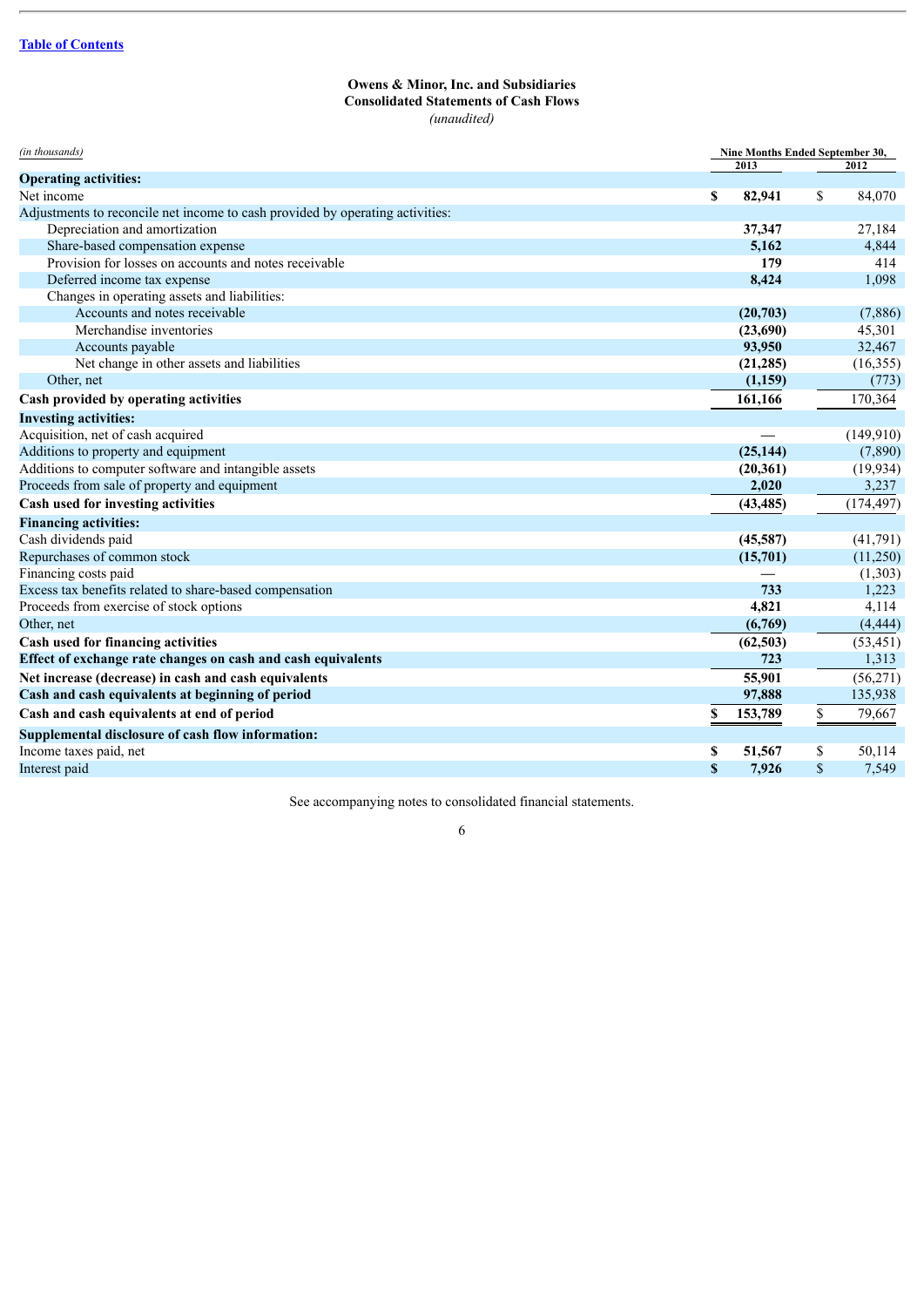### **Owens & Minor, Inc. and Subsidiaries Consolidated Statements of Changes in Equity**

*(unaudited)*

<span id="page-6-0"></span>

|                                                       | Owens & Minor, Inc. Shareholders' Equity |                 |           |              |                                                     |                |             |
|-------------------------------------------------------|------------------------------------------|-----------------|-----------|--------------|-----------------------------------------------------|----------------|-------------|
|                                                       | Common<br><b>Shares</b>                  | Common Stock    | Paid-In   | Retained     | Accumulated<br>Other<br><b>Comprehensive Income</b> | Noncontrolling | Total       |
| (in thousands, except per share data)                 | Outstanding                              | (\$2 par value) | Capital   | Earnings     | (Loss)                                              | Interest       | Equity      |
| Balance December 31, 2011                             | 63,449                                   | 126,900         | \$179,052 | \$619,629    | (7, 494)                                            | 1,130          | 919,217     |
| Net income                                            |                                          |                 |           | 84,070       |                                                     |                | 84,070      |
| Other comprehensive income                            |                                          |                 |           |              | 2,531                                               |                | 2,531       |
| Dividends declared (\$0.66 per share)                 |                                          |                 |           | (41,791)     |                                                     |                | (41,791)    |
| Shares repurchased and retired                        | (390)                                    | (780)           |           | (10, 470)    |                                                     |                | (11,250)    |
| Share-based compensation expense, exercises and other | 321                                      | 642             | 6,643     |              |                                                     |                | 7,285       |
| Balance September 30, 2012                            | 63,380                                   | 126,762         | 185,695   | 651,438      | (4,963)                                             | ,130           | 960,062     |
| Balance December 31, 2012                             | 63,271                                   | 126,544         | \$187,394 | 658,994<br>S | (406)                                               | 1,130          | 973,656     |
| Net income                                            |                                          |                 |           | 82,941       |                                                     |                | 82,941      |
| Other comprehensive income                            |                                          |                 |           |              | 2,797                                               |                | 2,797       |
| Dividends declared (\$0.72 per share)                 |                                          |                 |           | (45, 466)    |                                                     |                | (45, 466)   |
| Shares repurchased and retired                        | (471)                                    | (942)           |           | (14, 758)    |                                                     |                | (15,700)    |
| Share-based compensation expense, exercises and other | 362                                      | 724             | 7,368     |              |                                                     |                | 8,092       |
| <b>Balance September 30, 2013</b>                     | 63,162                                   | 126,326         | 194,762   | \$681,711    | 2,391                                               | 1,130          | \$1,006,320 |

See accompanying notes to consolidated financial statements.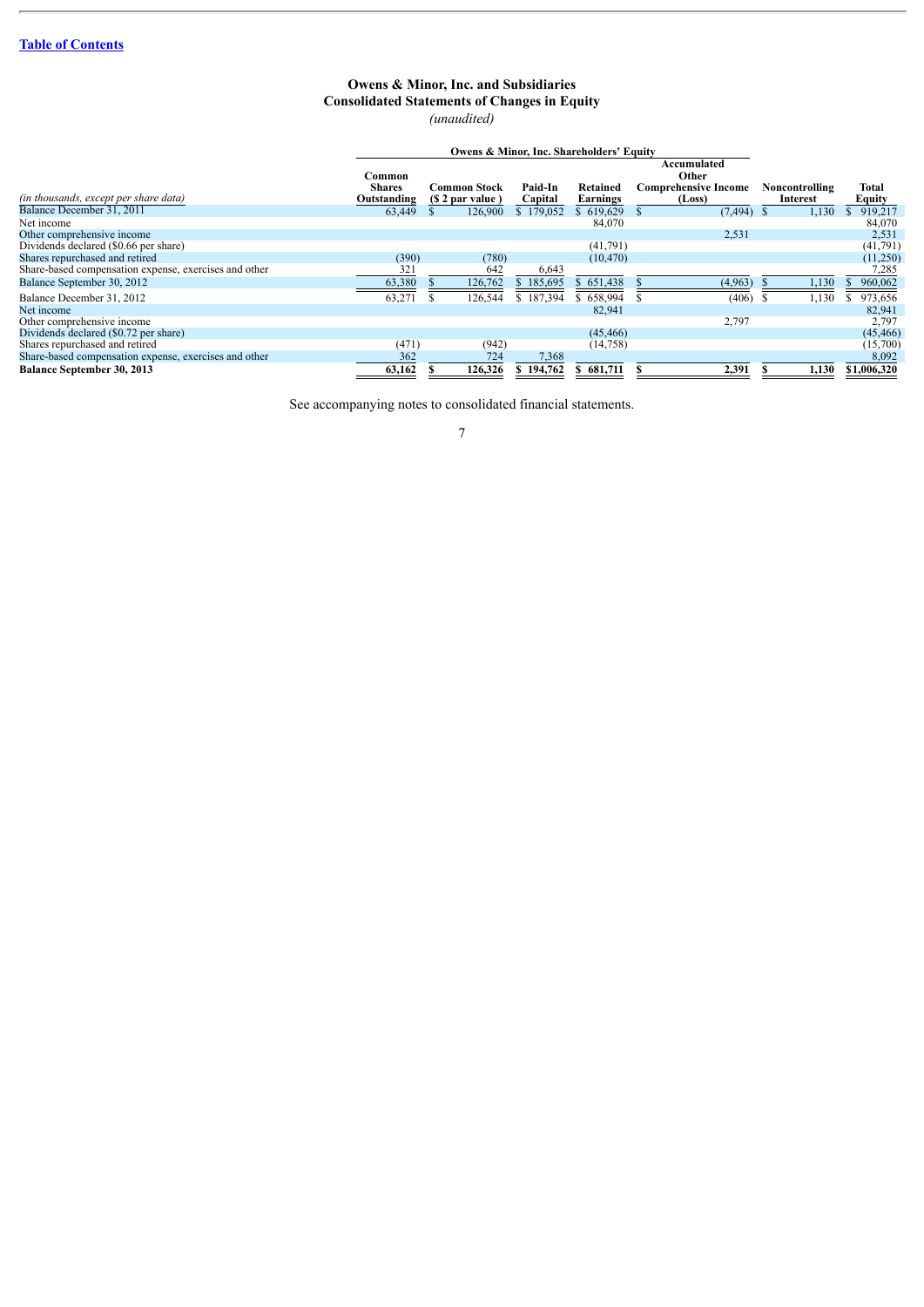**Owens & Minor, Inc. and Subsidiaries Notes to Consolidated Financial Statements** *(unaudited) (in thousands, unless otherwise indicated)*

#### <span id="page-7-0"></span>**1. Basis of Presentation and Use of Estimates**

#### *Basis of Presentation*

The accompanying unaudited consolidated financial statements include the accounts of Owens & Minor, Inc. and the subsidiaries it controls (we, us, or our) and contain all adjustments (which are comprised only of normal recurring accruals and use of estimates) necessary to conform with U.S. generally accepted accounting principles (GAAP). For the consolidated subsidiary in which our ownership is less than 100%, the outside stockholder's interest is presented as a noncontrolling interest. All significant intercompany accounts and transactions have been eliminated. The results of operations for interim periods are not necessarily indicative of the results expected for the full year.

Certain prior period amounts have been reclassified to conform to the current period presentation.

#### *Use of Estimates*

The preparation of consolidated financial statements in conformity with GAAP requires us to make assumptions and estimates that affect reported amounts and related disclosures. Actual results may differ from these estimates.

### **2. Fair Value**

The carrying amounts of cash and cash equivalents, accounts receivable, financing receivables, accounts payable and financing payables included in the consolidated balance sheets approximate fair value due to the short-term nature of these instruments. The fair value of long-term debt is estimated based on quoted market prices or dealer quotes for the identical liability when traded as an asset in an active market (Level 1) or, if quoted market prices or dealer quotes are not available, on the borrowing rates currently available for loans with similar terms, credit ratings and average remaining maturities (Level 2). See Note 8 for the fair value of long-term debt.

#### **3. Acquisition**

On August 31, 2012, we acquired from Celesio AG (Celesio) all of the voting interests of certain subsidiaries comprising the majority of Celesio's healthcare third-party logistics business known as the Movianto Group (the acquired portion is referred to herein as Movianto) for consideration of \$157.3 million ( $E$ 125 million), net of cash acquired and including debt assumed of \$2.1 million (primarily capitalized lease obligations). As a result of the acquisition of Movianto, we have entered into third-party logistics for the pharmaceutical and medical device industries in the European market with an existing platform that also expands our ability to serve our U.S.-based manufacturer customers globally.

The purchase price was allocated to the underlying assets acquired and liabilities assumed based upon our estimate of their fair values at the date of acquisition, with certain exceptions permitted under GAAP. The purchase price exceeded the estimated fair value of the net tangible and identifiable intangible assets by \$25.4 million, which was allocated to goodwill. The following table presents the estimated fair value of the assets acquired and liabilities assumed recognized as of the acquisition date.

|                                           | <b>Preliminary Fair Value</b><br><b>Orginally Estimated as</b><br>of Acquisition Date (1) | <b>Measurement</b><br><b>Period Adjustments</b><br>Recorded in 2013 |         |   | <b>Fair Value</b><br><b>as</b><br>of Acquisition Date |
|-------------------------------------------|-------------------------------------------------------------------------------------------|---------------------------------------------------------------------|---------|---|-------------------------------------------------------|
| Assets acquired:                          |                                                                                           |                                                                     |         |   |                                                       |
| Current assets                            | \$<br>211,052                                                                             | \$                                                                  | 295     | S | 211,347                                               |
| Property and equipment                    | 90,729                                                                                    |                                                                     | (2,385) |   | 88,344                                                |
| Goodwill                                  | 25,042                                                                                    |                                                                     | 387     |   | 25,429                                                |
| Intangible assets                         | 21,543                                                                                    |                                                                     | 1,335   |   | 22,878                                                |
| Other noncurrent assets                   | 11,664                                                                                    |                                                                     | 512     |   | 12,176                                                |
| Total assets                              | 360,030                                                                                   |                                                                     | 144     |   | 360,174                                               |
| Liabilities assumed:                      |                                                                                           |                                                                     |         |   |                                                       |
| Current liabilities                       | 190,485                                                                                   |                                                                     | 414     |   | 190,899                                               |
| Noncurrent liabilities                    | 12,237                                                                                    |                                                                     | (270)   |   | 11,967                                                |
| Total liabilities                         | 202,722                                                                                   |                                                                     | 144     |   | 202,866                                               |
| Fair value of net assets acquired, net of |                                                                                           |                                                                     |         |   |                                                       |
| cash                                      | 157,308                                                                                   |                                                                     |         |   | 157,308                                               |

*(1) As previously reported in our 2012 Form 10-K*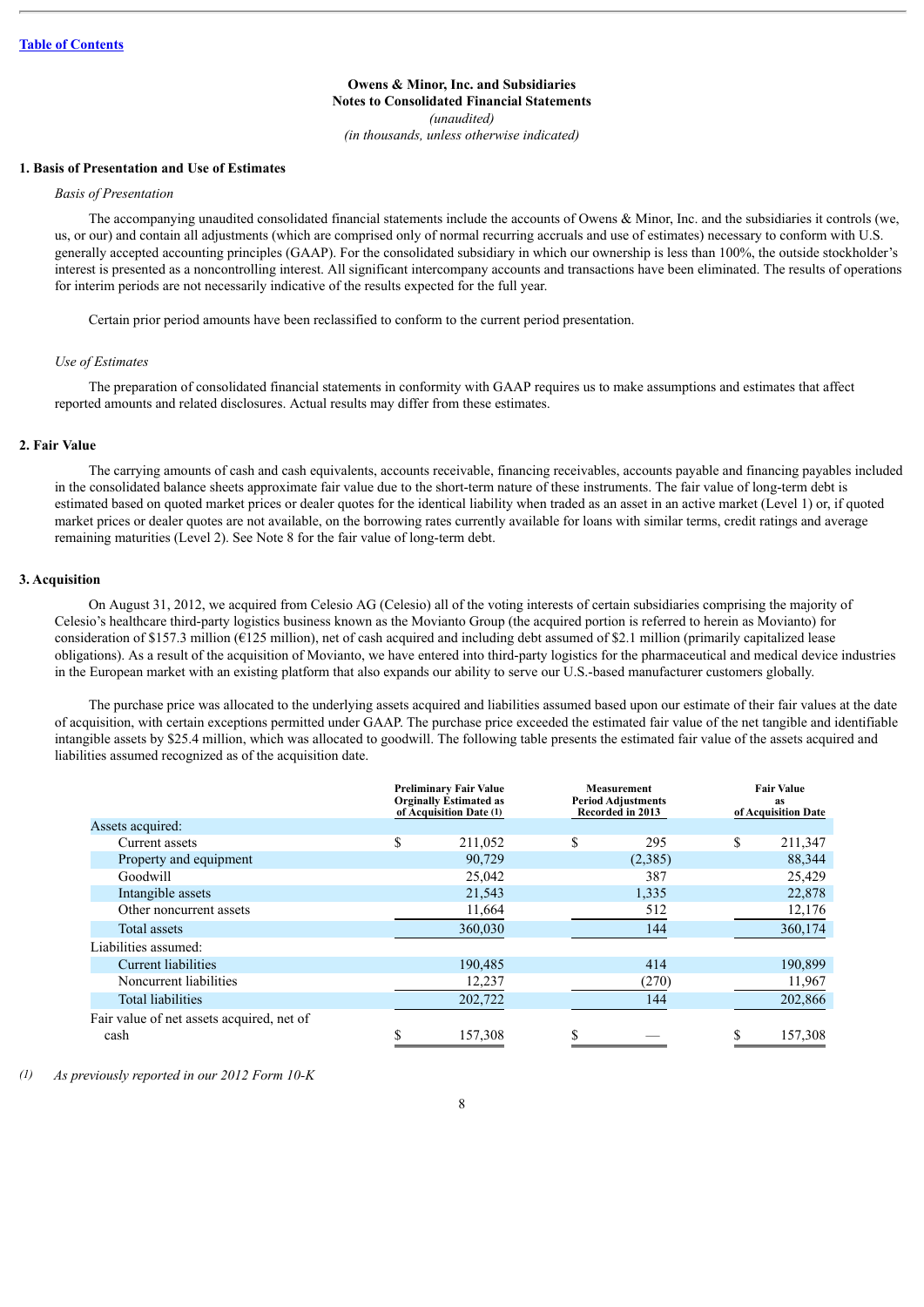Measurement period adjustments primarily relate to additional market information obtained regarding acquired assets.

We are amortizing the fair value of acquired intangible assets, primarily customer relationships, over their remaining weighted average useful lives of 9 years.

Goodwill of \$25.4 million arising from the acquisition consists largely of expected opportunities to provide additional services to existing manufacturer customers and to expand our third-party logistics services globally. All of the goodwill was assigned to our International segment. None of the goodwill recognized is expected to be deductible for income tax purposes.

The fair value of financial assets and financial liabilities acquired includes financing receivables with a fair value of \$106.8 million and financing payables with a fair value of \$130.4 million.

Acquisition-related costs consist primarily of transaction costs incurred to perform due diligence and to analyze, negotiate and consummate the acquisition, costs to perform post-closing activities to establish a tax-efficient organizational structure, and costs to transition the acquired company's information technology and other operations and administrative functions from the former owner. We incurred \$1.5 million and \$8.4 million in pre-tax acquisition-related costs in the first nine months of 2013 and 2012.

#### **4. Financing Receivables**

At September 30, 2013 and December 31, 2012, we had financing receivables of \$148.8 million and \$124.5 million and related payables of \$149.2 million and \$130.1 million outstanding under our order-to-cash program and product financing arrangements, which were included in other current assets and other current liabilities, respectively, in the consolidated balance sheets.

#### **5. Goodwill and Intangible Assets**

The following table summarizes the changes in the carrying amount of goodwill through September 30, 2013:

|                                                 | <b>Domestic</b><br>Segment | International<br>Segment | Total     |
|-------------------------------------------------|----------------------------|--------------------------|-----------|
| Carrying amount of goodwill, December 31, 2012  | \$248,498                  | 26.386                   | \$274,884 |
| Currency translation adjustments                |                            | (375)                    | (375)     |
| Fair value adjustments (See Note 3)             |                            | 387                      | 387       |
| Carrying amount of goodwill, September 30, 2013 | \$248,498                  | 26.398                   | \$274.896 |

Intangible assets at September 30, 2013, and December 31, 2012, were as follows:

|                                           | Customer<br><b>Relationships</b> | Other<br><b>Intangibles</b> | Total     |
|-------------------------------------------|----------------------------------|-----------------------------|-----------|
| At September 30, 2013                     |                                  |                             |           |
| Gross intangible assets                   | S.<br>51.174                     | 3.838                       | \$ 55,012 |
| Accumulated amortization                  | (13, 576)                        | (917)                       | (14, 493) |
| Net intangible assets, September 30, 2013 | 37,598                           | 2,921                       | \$40,519  |
| <b>At December 31, 2012</b>               |                                  |                             |           |
| Gross intangible assets                   | 51.603<br>S.                     | 2.848<br>S.                 | \$54,451  |
| Accumulated amortization                  | (11,717)                         | (421)                       | (12, 138) |
| Net intangible assets, December 31, 2012  | 39.886                           | 2.427                       | \$42.313  |

Amortization expense for intangible assets was \$0.7 million and \$0.8 million for the three months ended September 30, 2013 and 2012, and \$2.7 million and \$1.9 million for the nine months ended September 30, 2013 and 2012.

Based on the current carrying value of intangible assets subject to amortization, estimated amortization expense is \$0.7 million for the remainder of 2013, \$4.5 million for 2014, \$5.1 million for 2015, \$5.2 million for 2016, \$5.0 million for 2017 and \$4.1 million for 2018.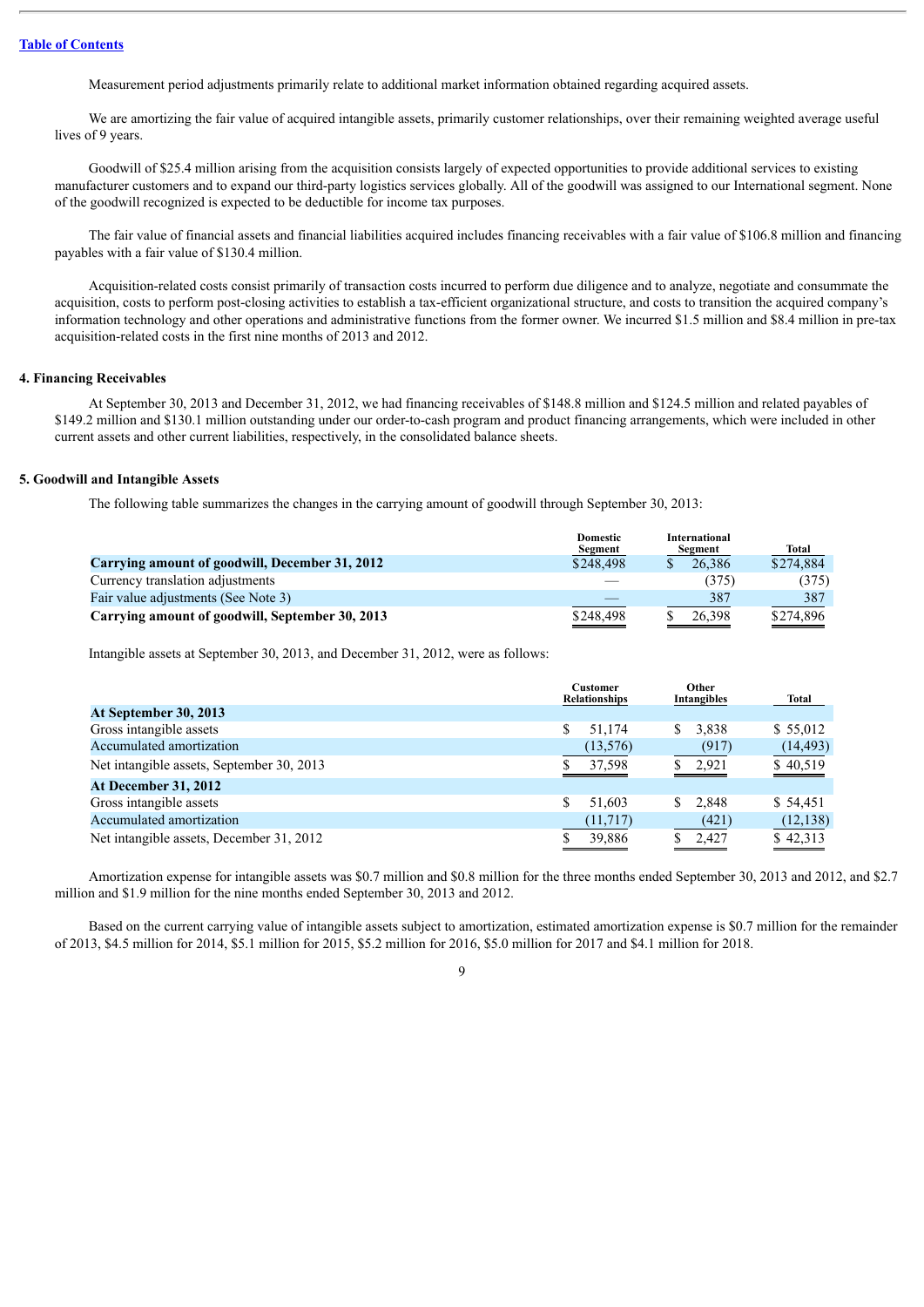### **6. Exit and Realignment Costs**

We periodically incur exit and realignment and other charges associated with optimizing our operations, which includes the consolidation of distribution centers, the realignment of our distribution network, and the closure of offsite warehouses. In the current quarter, we recognized \$2.1 million associated with these activities, of which \$1.9 million was in the Domestic segment and \$0.2 million was in the International segment. During the first nine months of 2013, we recognized total charges of \$3.9 million, including \$3.2 million in the Domestic segment and \$0.7 million in the International segment. The year to date charge includes \$1.3 million in loss accruals associated with our operating leases and estimated severance. The remaining charges of \$2.6 million are comprised of costs that are expensed as incurred and not reflected in the table below, including \$1.4 million in product move costs and the remainder in losses on property and equipment and other expenses. We expect additional exit and realignment charges of approximately \$3.0 million over the remainder of 2013 for activities initiated in the Domestic segment through September 30, 2013.

The following table summarizes the activity related to exit and realignment cost accruals through September 30, 2013

|                                                        | Lease<br><b>Obligations</b> | <b>Severance and</b><br>Other | <b>Total</b> |
|--------------------------------------------------------|-----------------------------|-------------------------------|--------------|
| Accrued exit and realignment costs, December 31, 2012  | 5.098                       | 1.116                         | \$6,214      |
| Provision for exit and realignment activities          | 1.186                       | 79                            | 1.265        |
| Change in estimate                                     |                             | (79)                          | (79)         |
| Cash payments, net of sublease income                  | (5, 425)                    | (389)                         | (5,814)      |
| Accrued exit and realignment costs, September 30, 2013 | 859                         | 727                           | \$1,586      |

There were no exit and realignment charges in the third quarter or year to date period for 2012.

#### **7. Retirement Plan**

We have a noncontributory, unfunded retirement plan for certain officers and other key employees in the United States (Domestic Retirement Plan). In February 2012, our Board of Directors amended the Domestic Retirement Plan to freeze benefit levels and modify vesting provisions under the plan effective as of March 31, 2012.

Certain of our foreign subsidiaries have health and welfare plans covering substantially all of their respective employees. Our expense for these plans totaled \$0.9 million for the nine months ended September 30, 2013.

The components of net periodic benefit cost, which are included in selling, general and administrative expenses, for the three and nine months ended September 30, 2013 and 2012, were as follows:

|                               |      | <b>Three Months Ended</b><br>September 30. |         |       |
|-------------------------------|------|--------------------------------------------|---------|-------|
|                               | 2013 | 2012                                       | 2013    | 2012  |
| Service cost                  | 24   |                                            | 89      | 134   |
| Interest cost                 | 414  | 410                                        | 1.241   | 1,218 |
| Recognized net actuarial loss | 341  | 239                                        | 1.024   | 733   |
| Curtailment loss              |      |                                            |         | 234   |
| Net periodic benefit cost     | 779  | 653                                        | \$2,354 |       |

### **8. Debt**

We have \$200 million of senior notes outstanding, which mature on April 15, 2016 and bear interest at 6.35% payable semi-annually (Senior Notes). We may redeem the Senior Notes, in whole or in part, at a redemption price of the greater of 100% of the principal amount of the Senior Notes or the present value of remaining scheduled payments of principal and interest discounted at the applicable Treasury Rate plus 0.25%. As of September 30, 2013 and December 31, 2012, the estimated fair value of the Senior Notes was \$217.5 million and \$219.5 million, and the related carrying amount was \$204.5 million and \$205.8 million. The estimated fair value interest rate used to compute the fair value of the Senior Notes at September 30, 2013 and December 31, 2012 was 2.75% and 3.19%.

We have a five-year \$350 million Credit Agreement with Wells Fargo Bank, N.A., JPMorgan Chase Bank, N.A. and a syndicate of financial institutions (the Credit Agreement) expiring June 5, 2017. Under the Credit Agreement, we have the ability to request two one-year extensions and to request an increase in aggregate commitments by up to \$150 million. The interest rate on the Credit Agreement, which is subject to adjustment quarterly, is based on the London Interbank Offered Rate (LIBOR), the Federal Funds Rate or the Prime Rate, plus an adjustment based on the better of our debt ratings or leverage ratio (Credit Spread) as defined by the Credit Agreement. We are charged a commitment fee of between 17.5 and 42.5 basis points on the unused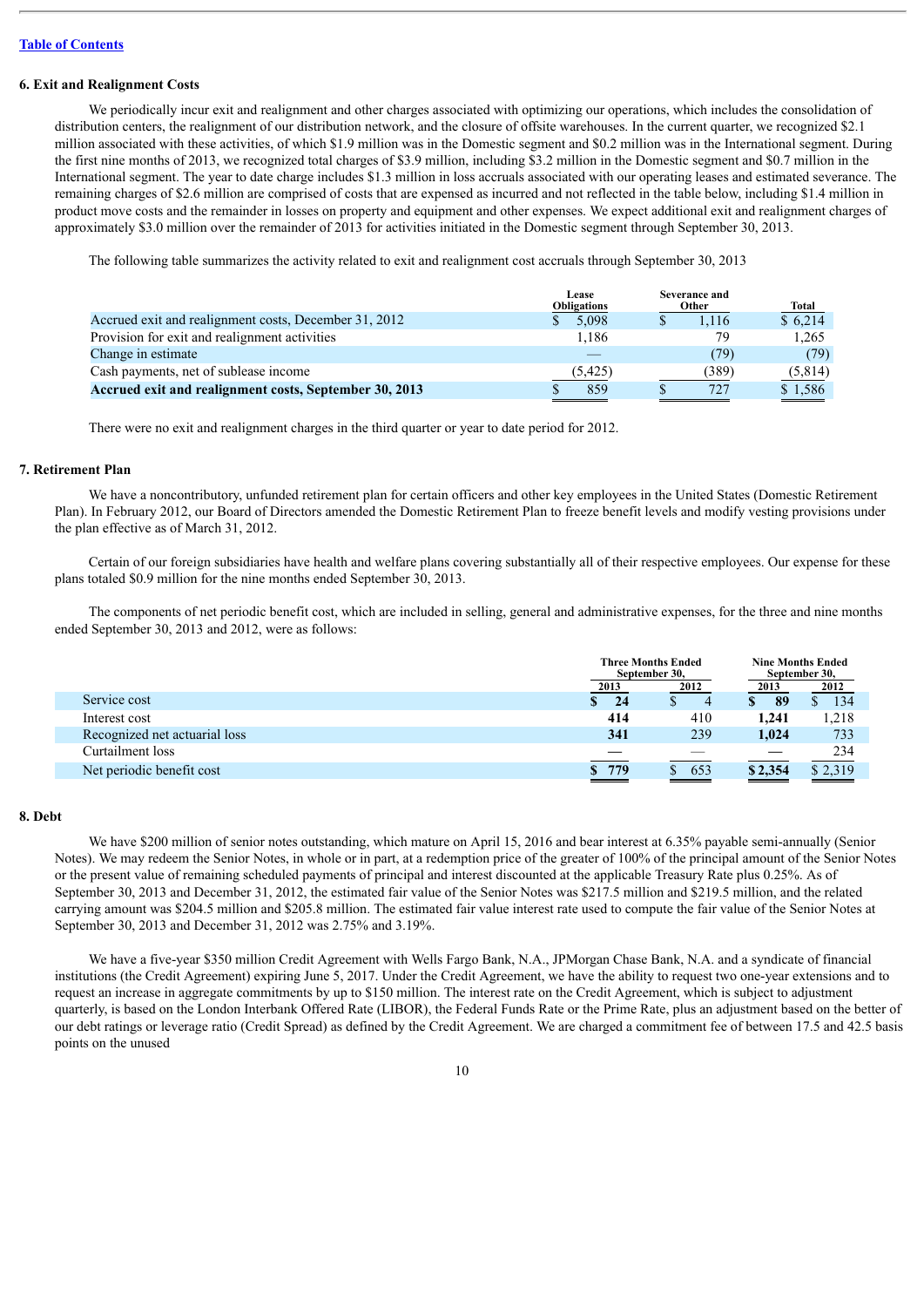portion of the facility. The terms of the Credit Agreement limit the amount of indebtedness that we may incur and require us to maintain ratios for leverage and interest coverage, including on a pro forma basis in the event of an acquisition. At September 30, 2013, we had no borrowings and letters of credit of approximately \$5.0 million outstanding under the Credit Agreement, leaving \$345.0 million available for borrowing. We also have a \$1.4 million letter of credit outstanding as of September 30, 2013, which supports our facilities leased in Europe.

#### **9. Income Taxes**

The provision for income taxes was \$17.9 million and \$54.4 million for the three and nine months ended September 30, 2013, compared to \$19.0 million and \$57.7 million for the same periods in 2012. The effective tax rate was 39.0% and 39.6% for the three and nine months ended September 30, 2013, compared to 43.6% and 40.7% for the same periods in 2012. The decrease in the effective tax rate quarter over quarter is due to the impact of non-deductable acquisition-related costs in the third quarter of 2012 incurred as a result of the Movianto acquisition. The decrease in the effective tax rate for the year-to-date period of 2013 is primarily the result of benefits recognized upon the conclusion of examinations of our 2009 and 2010 federal income tax returns and certain state income tax returns. The liability for unrecognized tax benefits was \$4.8 million at September 30, 2013, compared to \$12.3 million at December 31, 2012. The decrease was a result of the conclusion of these examinations. Included in the liability at September 30, 2013 were \$3.4 million of tax positions for which ultimate deductibility is highly certain but for which there is uncertainty about the timing of such deductibility.

#### **10. Net Income per Common Share**

The following summarizes the calculation of net income per common share attributable to common shareholders for the three and nine months ended September 30, 2013 and 2012.

|                                                                                 | <b>Three Months Ended</b><br>September 30, |                   |                       |          | <b>Nine Months Ended</b><br>September 30, |  |
|---------------------------------------------------------------------------------|--------------------------------------------|-------------------|-----------------------|----------|-------------------------------------------|--|
| (in thousands, except per share data)                                           | 2013                                       | 2012              | 2013                  | 2012     |                                           |  |
| Numerator:                                                                      |                                            |                   |                       |          |                                           |  |
| Net income                                                                      | \$27,970                                   | \$24,597          | \$82,941              | \$84,070 |                                           |  |
| Less: income allocated to unvested restricted shares                            | (186)                                      | (153)             | (541)                 | (574)    |                                           |  |
| Net income attributable to common shareholders - basic                          | 27,784                                     | 24,444            | 82,400                | 83,496   |                                           |  |
| Add: undistributed income attributable to unvested restricted shares - basic    | 59                                         | 53                | 185                   | 229      |                                           |  |
| Less: undistributed income attributable to unvested restricted shares - diluted | (59)                                       | (53)              | (185)                 | (228)    |                                           |  |
| Net income attributable to common shareholders - diluted                        | \$27,784                                   | \$24,444          | \$82,400              | \$83,497 |                                           |  |
| Denominator:                                                                    |                                            |                   |                       |          |                                           |  |
| Weighted average shares outstanding - basic                                     | 62,605                                     | 62,763            | 62,678                | 62,806   |                                           |  |
| Dilutive shares - stock options                                                 | 26                                         | 78                | 41                    | 84       |                                           |  |
| Weighted average shares outstanding - diluted                                   | 62,631                                     | 62,841            | 62,719                | 62,890   |                                           |  |
| Net income per share attributable to common shareholders:                       |                                            |                   |                       |          |                                           |  |
| <b>Basic</b>                                                                    | 0.44                                       | $\frac{\$}{0.39}$ | 1.31<br><sup>\$</sup> | 1.33     |                                           |  |
| Diluted                                                                         | 0.44                                       | 0.39<br>S.        | 1.31<br>\$            | 1.33     |                                           |  |

#### **11. Shareholders' Equity**

In February 2011, our Board of Directors authorized a share repurchase program of up to \$50 million of our outstanding common stock to be executed at the discretion of management over a three-year period, expiring in February 2014. The program is intended to offset shares issued in conjunction with our stock incentive plans and may be suspended or discontinued at any time. During the nine months ended September 30, 2013, we repurchased in open-market transactions and retired approximately 471 thousand shares of our common stock for an aggregate of \$15.7 million, or an average price per share of \$33.32. As of September 30, 2013, we have approximately \$3.2 million remaining under the repurchase program. We have elected to allocate any excess of share repurchase price over par value to retained earnings.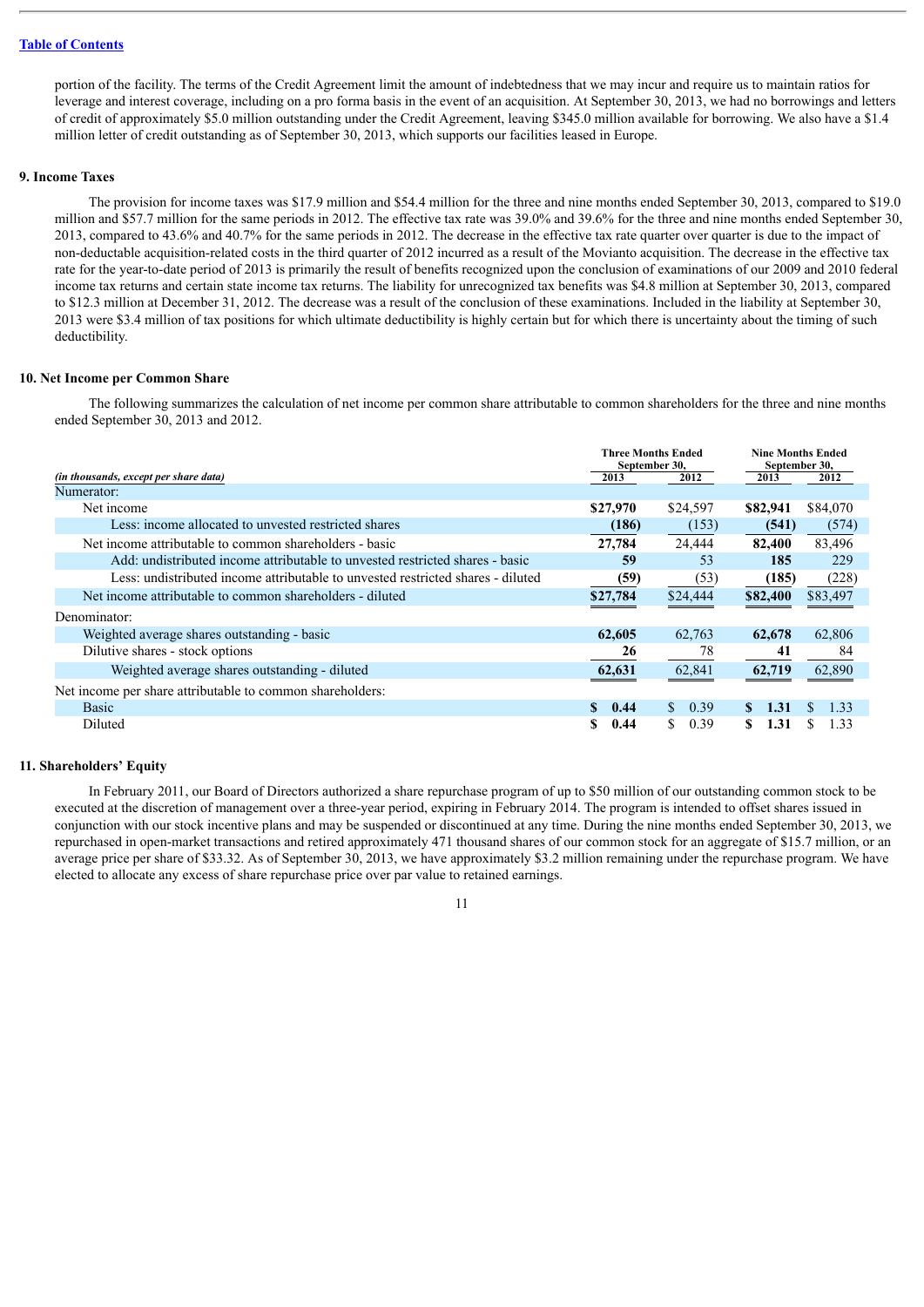### **12. Accumulated Other Comprehensive Income**

The following table shows the changes in accumulated other comprehensive income (loss) by component for the three months ended September 30, 2013 and 2012:

|                                                                    | <b>Defined Benefit</b> |         | Currency<br><b>Pension</b><br>Translation |                    |       |           |  |
|--------------------------------------------------------------------|------------------------|---------|-------------------------------------------|--------------------|-------|-----------|--|
|                                                                    |                        | Plans   |                                           | <b>Adjustments</b> | Other | Total     |  |
| Accumulated other comprehensive income (loss), June 30, 2013       |                        | (9,901) |                                           | 3,605              | \$138 | \$(6,158) |  |
| Other comprehensive income (loss) before reclassifications         |                        |         |                                           | 9,412              | 14    | 9,426     |  |
| Income tax                                                         |                        |         |                                           | (1,072)            |       | (1,072)   |  |
| Other comprehensive income (loss) before reclassifications, net of |                        |         |                                           |                    |       |           |  |
| tax                                                                |                        |         |                                           | 8,340              | 14    | 8,354     |  |
| Amounts reclassified from accumulated other comprehensive income   |                        |         |                                           |                    |       |           |  |
| $(\text{loss})$                                                    |                        | 342     |                                           |                    | (21)  | 321       |  |
| Income tax                                                         |                        | (134)   |                                           |                    |       | (126)     |  |
| Amounts reclassified from accumulated other comprehensive          |                        |         |                                           |                    |       |           |  |
| income (loss), net of tax                                          |                        | 208     |                                           |                    | (13)  | 195       |  |
| Other comprehensive income (loss)                                  |                        | 208     |                                           | 8,340              |       | 8,549     |  |
| Accumulated other comprehensive income (loss), September 30, 2013  |                        | (9,693) |                                           | 11,945             | \$139 | \$2,391   |  |

|                                                                    | <b>Defined Benefit</b><br><b>Pension</b><br><b>Plans</b> | Currency<br><b>Translation</b><br><b>Adjustments</b> | Other | Total     |
|--------------------------------------------------------------------|----------------------------------------------------------|------------------------------------------------------|-------|-----------|
| Accumulated other comprehensive income (loss), June 30, 2012       | (7,211)                                                  |                                                      | \$189 | \$(7,022) |
| Other comprehensive income (loss) before reclassifications         |                                                          | 1,927                                                |       | 1,927     |
| Income tax                                                         |                                                          |                                                      |       |           |
| Other comprehensive income (loss) before reclassifications, net of |                                                          |                                                      |       |           |
| tax                                                                |                                                          | 1,927                                                |       | 1,927     |
| Amounts reclassified from accumulated other comprehensive income   |                                                          |                                                      |       |           |
| $(\text{loss})$                                                    | 239                                                      |                                                      | (22)  | 217       |
| Income tax                                                         | (93)                                                     |                                                      | 8     | (85)      |
| Amounts reclassified from accumulated other comprehensive          |                                                          |                                                      |       |           |
| income (loss), net of tax                                          | 146                                                      |                                                      | (14)  | 132       |
| Other comprehensive income (loss)                                  | 146                                                      | 1,927                                                | (14)  | 2,059     |
| Accumulated other comprehensive income (loss), September 30, 2012  | (7,065)                                                  | 1,927                                                | \$175 | \$(4,963) |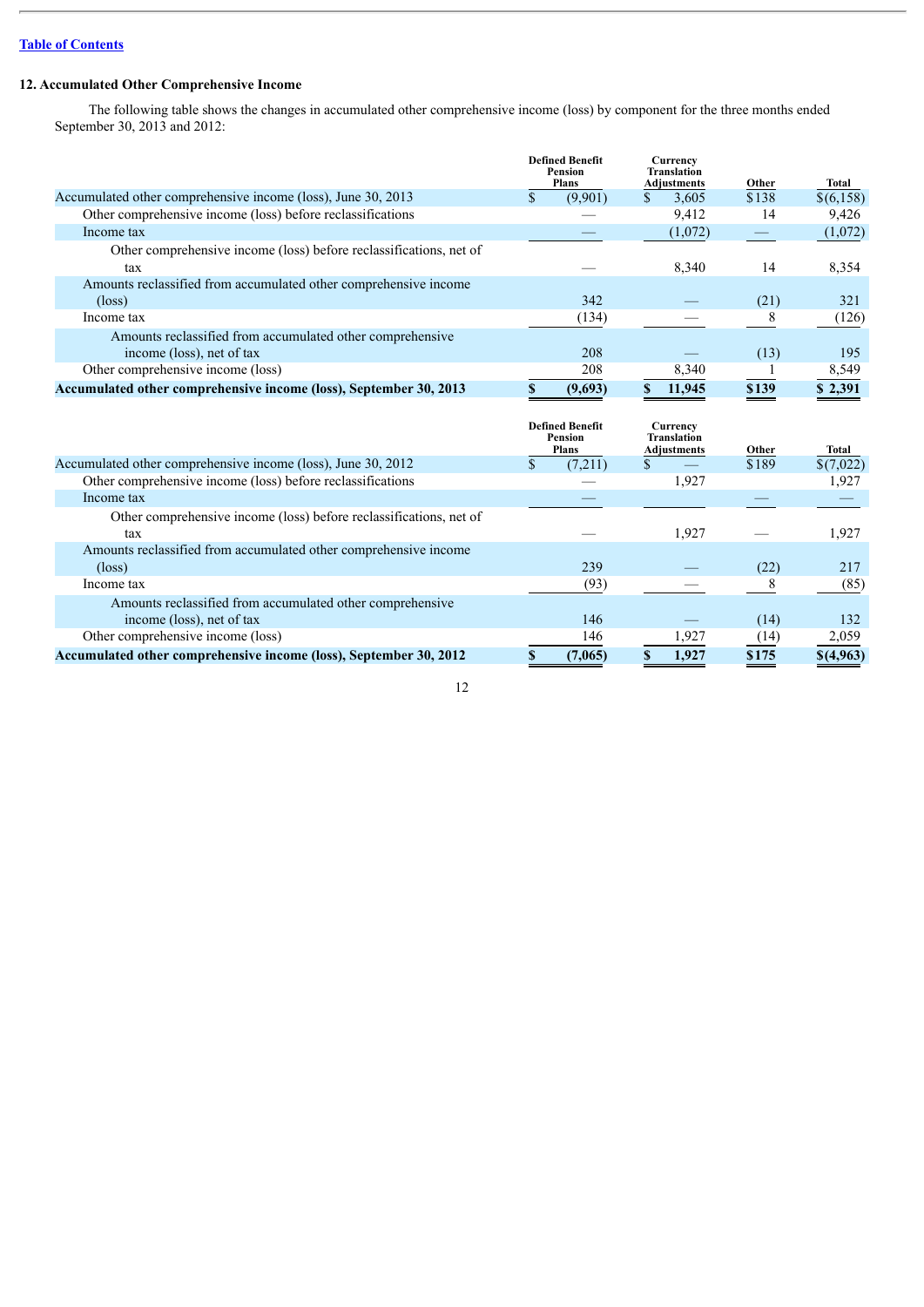The following table shows the changes in accumulated other comprehensive income (loss) by component for the nine months ended September 30, 2013 and 2012:

|                                                                    | <b>Defined Benefit</b><br>Pension<br><b>Plans</b> | Currency<br><b>Translation</b><br><b>Adjustments</b> | Other | Total    |
|--------------------------------------------------------------------|---------------------------------------------------|------------------------------------------------------|-------|----------|
| Accumulated other comprehensive income (loss), December 31, 2012   | (10,318)                                          | 9,749                                                | \$163 | \$ (406) |
| Other comprehensive income (loss) before reclassifications         |                                                   | 2,729                                                | 14    | 2,743    |
| Income tax                                                         |                                                   | (533)                                                |       | (533)    |
| Other comprehensive income (loss) before reclassifications, net of |                                                   |                                                      |       |          |
| tax                                                                |                                                   | 2,196                                                | 14    | 2,210    |
| Amounts reclassified from accumulated other comprehensive income   |                                                   |                                                      |       |          |
| $(\text{loss})$                                                    | 1,025                                             |                                                      | (62)  | 963      |
| Income tax                                                         | (400)                                             |                                                      | 24    | (376)    |
| Amounts reclassified from accumulated other comprehensive          |                                                   |                                                      |       |          |
| income (loss), net of tax                                          | 625                                               |                                                      | (38)  | 587      |
| Other comprehensive income (loss)                                  | 625                                               | 2,196                                                | (24)  | 2,797    |
| Accumulated other comprehensive income (loss), September 30, 2013  | (9,693)                                           | 11,945                                               | \$139 | \$2.391  |

|                                                                    | <b>Defined Benefit</b><br>Pension<br><b>Plans</b> | Currency<br>Translation<br><b>Adjustments</b> | Other | Total     |
|--------------------------------------------------------------------|---------------------------------------------------|-----------------------------------------------|-------|-----------|
| Accumulated other comprehensive income (loss), December 31, 2011   | (7,707)                                           |                                               | \$213 | \$(7,494) |
| Other comprehensive income (loss) before reclassifications         | 84                                                | 1,927                                         |       | 2,011     |
| Income tax                                                         | (33)                                              |                                               |       | (33)      |
| Other comprehensive income (loss) before reclassifications, net of |                                                   |                                               |       |           |
| tax                                                                | 51                                                | 1,927                                         |       | 1,978     |
| Amounts reclassified from accumulated other comprehensive income   |                                                   |                                               |       |           |
| $(\text{loss})$                                                    | 968                                               |                                               | (62)  | 906       |
| Income tax                                                         | (377)                                             |                                               | 24    | (353)     |
| Amounts reclassified from accumulated other comprehensive          |                                                   |                                               |       |           |
| income (loss), net of tax                                          | 591                                               |                                               | (38)  | 553       |
| Other comprehensive income (loss)                                  | 642                                               | 1,927                                         | (38)  | 2,531     |
| Accumulated other comprehensive income (loss), September 30, 2012  | (7,065)                                           | 1,927                                         | \$175 | \$(4,963) |

We include amounts reclassified out of accumulated other comprehensive income related to defined benefit pension plans as a component of net periodic pension cost recorded in selling, general & administrative expenses. For the three months ended September 30, 2013 and 2012, we reclassified \$0.3 million and \$0.2 million of actuarial net losses. For the nine months ended September 30, 2013, we reclassified \$1.0 million of actuarial net losses. For the nine months ended September 30, 2012 we reclassified \$0.8 million of actuarial net losses and \$0.2 million of prior service costs.

### **13. Commitments and Contingencies**

We have contractual obligations that are required to be paid to customers in the event that certain contractual performance targets are not achieved as of specified dates, generally within 36 months from inception of the contract. These contingent obligations totaled \$2.6 million as of September 30, 2013. If none of the performance targets are met as of the specified dates, and customers have met their contractual commitments, payments will be due as follows: remainder of 2013 – \$0.3 million; 2014 – \$0.9 million; 2015 – \$0.7 million; and 2016 – \$0.7 million. None of these contingent obligations were accrued at September 30, 2013, as we do not consider any of them probable. We deferred the recognition of fees that are contingent upon the company's future performance under the terms of these contracts. As of September 30, 2013, \$1.2 million of deferred revenue related to outstanding contractual performance targets was included in other accrued liabilities.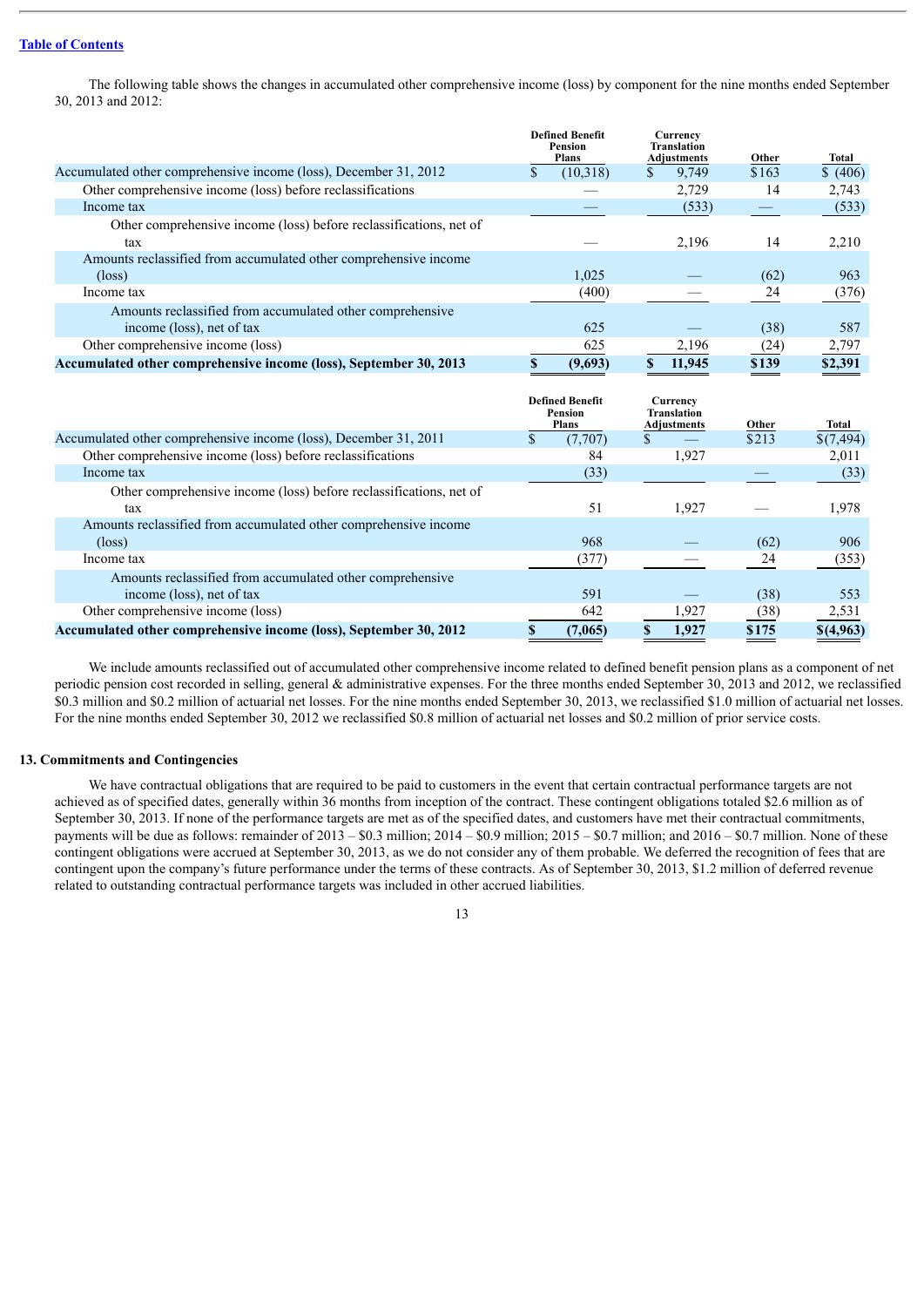During the second quarter of 2013, we reached a settlement in the administrative proceedings pending before the California Board of Equalization related to certain municipal sales tax incentives. Under the terms of the settlement, we expect to receive approximately \$4.3 million for the period January 1, 2009 through June 30, 2013, of which \$0.8 million was recognized prior to 2013. In the future, the company will receive an ongoing tax incentive that will vary with eligible revenues generated by sales to California-based customers, which amounted to \$0.4 million in the current quarter.

Prior to exiting the direct-to-consumer business in January 2009, we received reimbursements from Medicare, Medicaid, and private healthcare insurers for certain customer billings. We are subject to audits of these reimbursements for up to seven years from the date of the service.

In connection with the Movianto acquisition, we entered into transition services agreements with the former owner under which it provides certain information technology and support services. The contract terms range from six to 24 months and are cancellable without penalty with thirty days notice. Since the acquisition we have terminated certain of these agreements and the maximum obligations in 2013 under these agreements is approximately \$3.9 million, of which \$3.8 million was incurred through the end of the third quarter.

Various issues and potential claims related to the acquisition and transition of Movianto remain outstanding and under review and discussion with the former owner. The ultimate outcomes of these issues and potential claims, including their impact on future financial results, cannot be ascertained or estimated at this time.

#### **14. Segment Information**

We evaluate the performance of our segments based on the operating earnings of the segments, excluding acquisition-related and exit and realignment charges.

The following tables present financial information by segment:

|                                                      | <b>Three Months Ended</b><br>September 30, |              | <b>Nine Months Ended</b><br>September 30, |               |
|------------------------------------------------------|--------------------------------------------|--------------|-------------------------------------------|---------------|
|                                                      | 2013                                       | 2012         | 2013                                      | 2012          |
| Net revenue:                                         |                                            |              |                                           |               |
| Domestic                                             | \$2,175,663                                | \$2,130,226  | \$6,474,069                               | \$6,533,552   |
| International                                        | 128,936                                    | 49,669       | 372,926                                   | 49,669        |
| Consolidated net revenue                             | \$2,304,599                                | \$2,179,895  | \$6,846,995                               | \$6,583,221   |
| Operating earnings (loss):                           |                                            |              |                                           |               |
| Domestic                                             | S<br>51,213                                | \$<br>55,120 | 155,364<br>S.                             | \$<br>160,786 |
| International                                        | 749                                        | (626)        | (2,819)                                   | (626)         |
| Acquisition-related and exit and realignment charges | (2,747)                                    | (7, 831)     | (5,395)                                   | (8, 448)      |
| Consolidated operating earnings                      | 49,215<br>S                                | 46,663       | 147,150<br>S.                             | 151,712<br>\$ |
| Depreciation and amortization:                       |                                            |              |                                           |               |
| Domestic                                             | \$<br>8.805                                | \$.<br>8,801 | 26,775<br>S.                              | \$<br>25,895  |
| International                                        | 3,636                                      | 1,289        | 10,572                                    | 1,289         |
| Consolidated depreciation and amortization           | 12,441<br>\$                               | 10,090       | 37,347                                    | 27,184<br>\$  |
| Capital expenditures:                                |                                            |              |                                           |               |
| Domestic                                             | 10,032<br>\$                               | \$<br>8,929  | 34,506<br>S.                              | \$<br>27,086  |
| International                                        | 4,426                                      | 738          | 10,999                                    | 738           |
| Consolidated capital expenditures                    | 14,458                                     | 9,667        | 45,505                                    | \$<br>27,824  |

|                           | September 30, 2013 | December 31, 2012 |
|---------------------------|--------------------|-------------------|
| Total assets:             |                    |                   |
| Domestic                  | 1,749,805<br>S     | 1,723,699         |
| International             | 444.072            | 386,114           |
| Segment assets            | 2,193,877          | 2,109,813         |
| Cash and cash equivalents | 153,789            | 97,888            |
| Consolidated total assets | 2,347,666          | 2,207,701<br>\$   |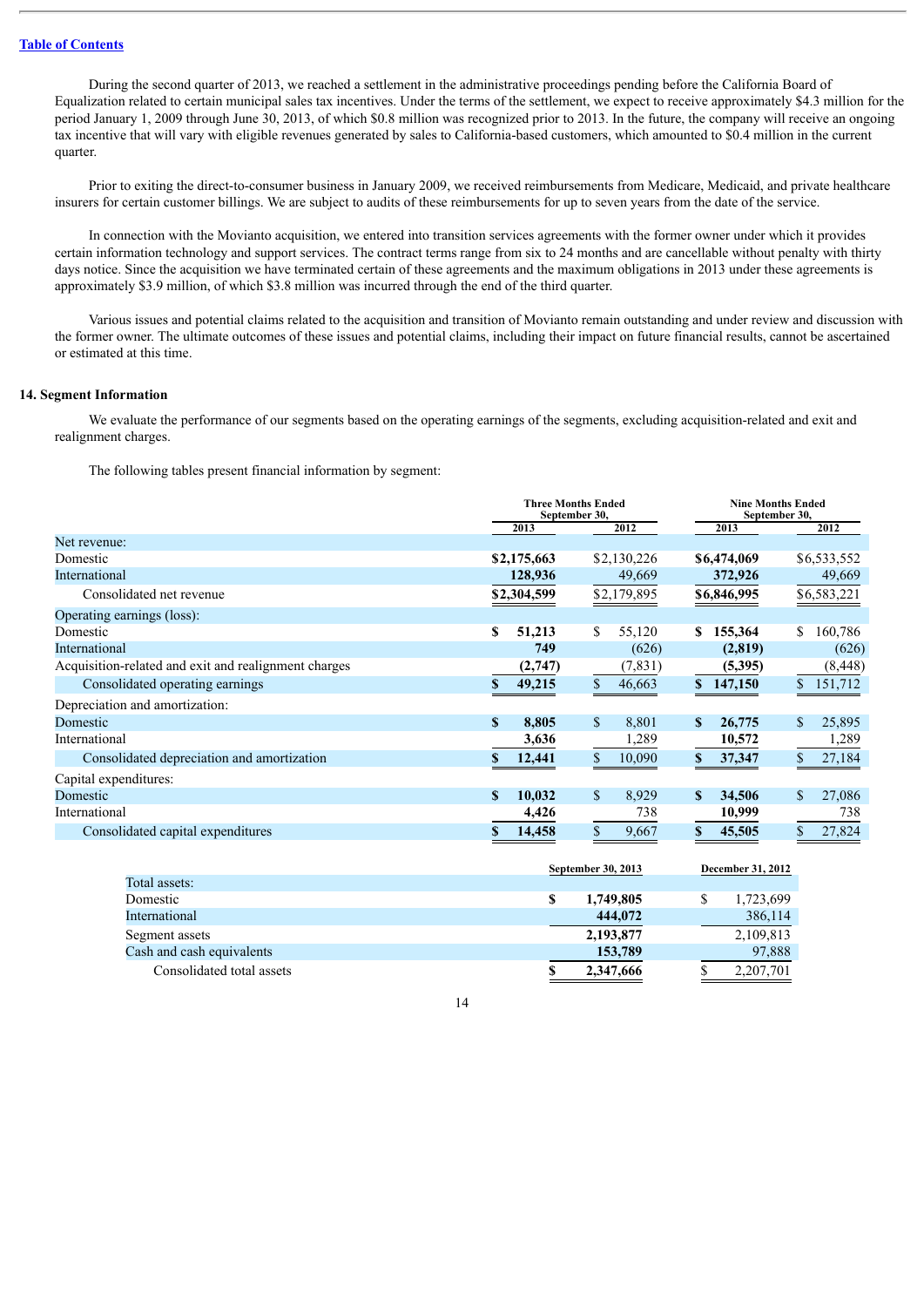### **15. Condensed Consolidating Financial Information**

The following tables present condensed consolidating financial information for: Owens & Minor, Inc. (O&M); the guarantors of Owens & Minor, Inc.'s Senior Notes, on a combined basis; and the non-guarantor subsidiaries of the Senior Notes, on a combined basis. The guarantor subsidiaries are 100% owned by Owens & Minor, Inc. Separate financial statements of the guarantor subsidiaries are not presented because the guarantees by our guarantor subsidiaries are full and unconditional, as well as joint and several, and we believe the condensed consolidating financial information is more meaningful in understanding the financial position, results of operations and cash flows of the guarantor subsidiaries.

| Three Months Ended September 30, 2013                | Owens &<br>Minor, Inc. | <b>Guarantor</b><br><b>Subsidiaries</b> | Non-guarantor<br><b>Subsidiaries</b> | <b>Eliminations</b> | Consolidated |
|------------------------------------------------------|------------------------|-----------------------------------------|--------------------------------------|---------------------|--------------|
| <b>Statements of Income</b>                          |                        |                                         |                                      |                     |              |
| Net revenue                                          | \$                     | \$2,175,663                             | \$<br>140,836                        | (11,900)<br>\$      | \$2,304,599  |
| Cost of goods sold                                   |                        | 1,965,696                               | 77,290                               | (11,716)            | 2,031,270    |
| Gross margin                                         |                        | 209,967                                 | 63,546                               | (184)               | 273,329      |
| Selling, general and administrative expenses         | 264                    | 151,107                                 | 59,973                               |                     | 211,344      |
| Acquisition-related and exit and realignment charges |                        | 1,856                                   | 891                                  |                     | 2,747        |
| Depreciation and amortization                        | 3                      | 8,780                                   | 3,658                                |                     | 12,441       |
| Other operating income, net                          |                        | (1, 454)                                | (964)                                |                     | (2, 418)     |
| Operating (loss) earnings                            | (267)                  | 49,678                                  | (12)                                 | (184)               | 49,215       |
| Interest expense (income), net                       | 5,791                  | (2,364)                                 | (38)                                 |                     | 3,389        |
| (Loss) income before income taxes                    | (6,058)                | 52,042                                  | 26                                   | (184)               | 45,826       |
| Income tax (benefit) provision                       | (2,319)                | 20,694                                  | (519)                                |                     | 17,856       |
| Equity in earnings of subsidiaries                   | 31,709                 |                                         |                                      | (31,709)            |              |
| Net income (loss)                                    | 27,970                 | 31,348                                  | 545                                  | (31,893)            | 27,970       |
| Other comprehensive income (loss)                    | 8,549                  | 207                                     | 8,341                                | (8, 548)            | 8,549        |
| Comprehensive income (loss)                          | \$36,519               | \$<br>31,555                            | 8,886<br>\$                          | \$<br>(40, 441)     | 36,519<br>\$ |
| Three Months Ended September 30, 2012                | Owens &<br>Minor, Inc. | <b>Guarantor</b><br><b>Subsidiaries</b> | Non-guarantor<br><b>Subsidiaries</b> | <b>Eliminations</b> | Consolidated |
| <b>Statements of Income</b>                          |                        |                                         |                                      |                     |              |
| Net revenue                                          | \$                     | \$2,130,226                             | \$<br>59,200                         | (9, 531)<br>S       | \$2,179,895  |
| Cost of goods sold                                   |                        | 1,921,975                               | 39,074                               | (9,277)             | 1,951,772    |
| Gross margin                                         |                        | 208,251                                 | 20,126                               | (254)               | 228,123      |
| Selling, general and administrative expenses         | 23                     | 144,882                                 | 20,415                               |                     | 165,320      |

| Selling, general and administrative expenses         | 23       | 144,882 | 20,415   |           | 165,320 |
|------------------------------------------------------|----------|---------|----------|-----------|---------|
| Acquisition-related and exit and realignment charges |          | 104     | 7,727    |           | 7,831   |
| Depreciation and amortization                        |          | 8,783   | 1,307    |           | 10,090  |
| Other operating income, net                          |          | (1,396) | (385)    |           | (1,781) |
| Operating (loss) earnings                            | (23)     | 55,878  | (8,938)  | (254)     | 46,663  |
| Interest expense (income), net                       | 3,951    | (866)   | (19)     |           | 3,066   |
| (Loss) income before income taxes                    | (3,974)  | 56,744  | (8,919)  | (254)     | 43,597  |
| Income tax (benefit) provision                       | (1,634)  | 23,411  | (2,777)  |           | 19,000  |
| Equity in earnings of subsidiaries                   | 26,937   |         |          | (26,937)  |         |
| Net income (loss)                                    | 24,597   | 33,333  | (6, 142) | (27, 191) | 24,597  |
| Other comprehensive income (loss)                    | 2,059    | 146     | 1,926    | (2,072)   | 2,059   |
| Comprehensive income (loss)                          | \$26,656 | 33,479  | (4,216)  | (29, 263) | 26,656  |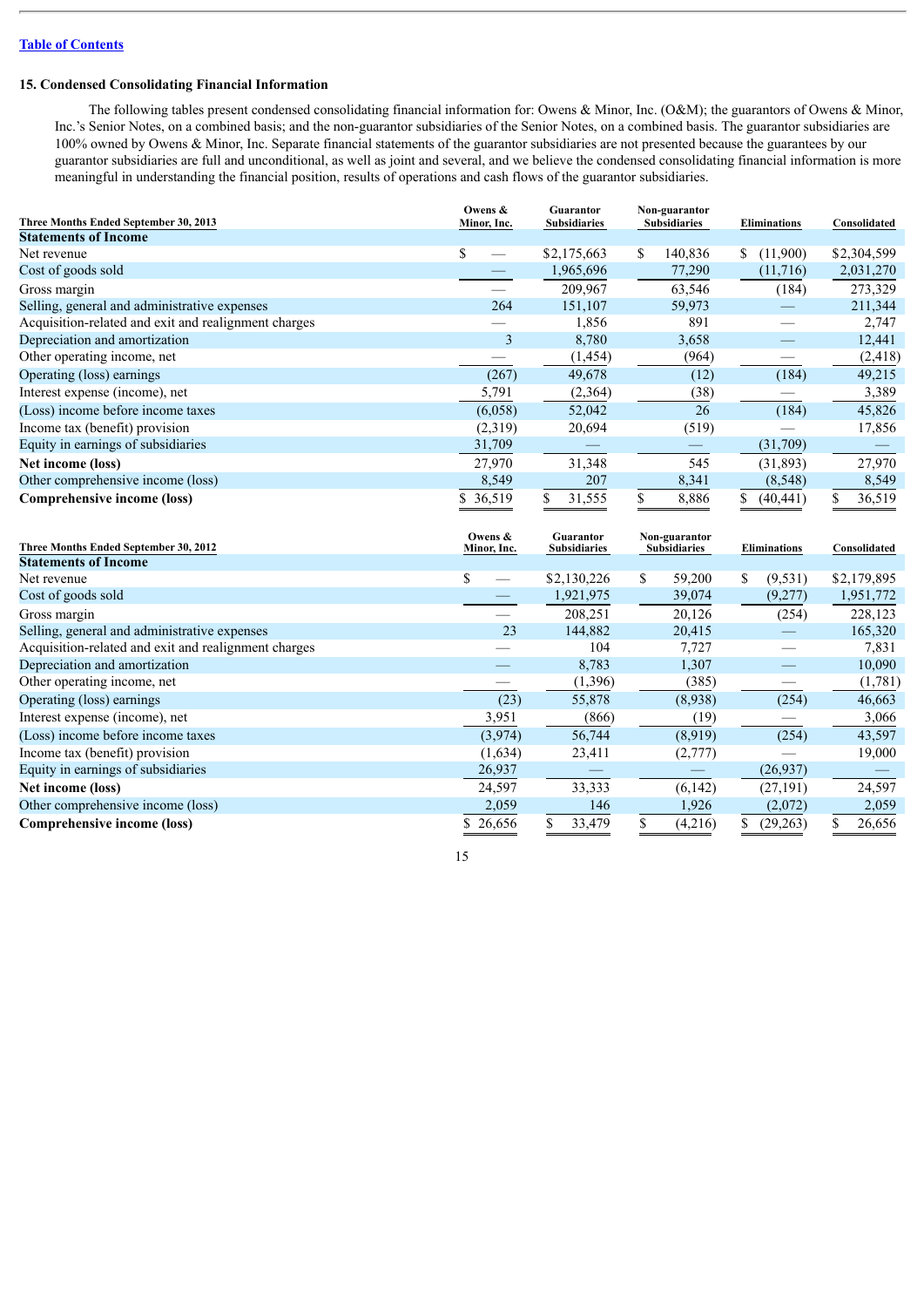### **Condensed Consolidating Financial Information**

| Nine Months Ended September 30, 2013                                                                                                                                                                                                                                                                                                                                                                                      | Owens &<br>Minor, Inc. | Guarantor<br><b>Subsidiaries</b> | Non-guarantor<br><b>Subsidiaries</b> | <b>Eliminations</b> | Consolidated |
|---------------------------------------------------------------------------------------------------------------------------------------------------------------------------------------------------------------------------------------------------------------------------------------------------------------------------------------------------------------------------------------------------------------------------|------------------------|----------------------------------|--------------------------------------|---------------------|--------------|
| <b>Statements of Income</b>                                                                                                                                                                                                                                                                                                                                                                                               |                        |                                  |                                      |                     |              |
| Net revenue                                                                                                                                                                                                                                                                                                                                                                                                               | S                      | \$6,473,954                      | \$<br>407,010                        | (33,969)<br>S.      | \$6,846,995  |
| Cost of goods sold                                                                                                                                                                                                                                                                                                                                                                                                        |                        | 5,833,900                        | 220,707                              | (33, 424)           | 6,021,183    |
| Gross margin                                                                                                                                                                                                                                                                                                                                                                                                              |                        | 640,054                          | 186,303                              | (545)               | 825,812      |
| Selling, general and administrative expenses                                                                                                                                                                                                                                                                                                                                                                              | 1,138                  | 459,780                          | 180,695                              |                     | 641,613      |
| Acquisition-related and exit and realignment charges                                                                                                                                                                                                                                                                                                                                                                      |                        | 3,116                            | 2,279                                |                     | 5,395        |
| Depreciation and amortization                                                                                                                                                                                                                                                                                                                                                                                             | 10                     | 26,705                           | 10,632                               |                     | 37,347       |
| Other operating income, net                                                                                                                                                                                                                                                                                                                                                                                               |                        | (3,597)                          | (2,096)                              |                     | (5,693)      |
| Operating (loss) earnings                                                                                                                                                                                                                                                                                                                                                                                                 | (1,148)                | 154,050                          | (5,207)                              | (545)               | 147,150      |
| Interest expense (income), net                                                                                                                                                                                                                                                                                                                                                                                            | 15,340                 | (5,096)                          | (409)                                |                     | 9,835        |
| (Loss) income before income taxes                                                                                                                                                                                                                                                                                                                                                                                         | (16, 488)              | 159,146                          | (4,798)                              | (545)               | 137,315      |
| Income tax (benefit) provision                                                                                                                                                                                                                                                                                                                                                                                            | (6,327)                | 62,758                           | (2,057)                              |                     | 54,374       |
| Equity in earnings of subsidiaries                                                                                                                                                                                                                                                                                                                                                                                        | 93,102                 |                                  |                                      | (93,102)            |              |
| Net income (loss)                                                                                                                                                                                                                                                                                                                                                                                                         | 82,941                 | 96,388                           | (2,741)                              | (93, 647)           | 82,941       |
| Other comprehensive income (loss)                                                                                                                                                                                                                                                                                                                                                                                         | 2,797                  | 623                              | 2,195                                | (2,818)             | 2,797        |
| Comprehensive income (loss)                                                                                                                                                                                                                                                                                                                                                                                               | \$85,738               | \$<br>97,011                     | (546)                                | (96, 465)           | 85,738       |
| $\mathbf{M}_{\text{max}}^{\text{max}}$ = $\mathbf{M}_{\text{max}}^{\text{max}}$ = $\mathbf{M}_{\text{max}}^{\text{max}}$ = $\mathbf{M}_{\text{max}}^{\text{max}}$ = $\mathbf{M}_{\text{max}}^{\text{max}}$ = $\mathbf{M}_{\text{max}}^{\text{max}}$ = $\mathbf{M}_{\text{max}}^{\text{max}}$ = $\mathbf{M}_{\text{max}}^{\text{max}}$ = $\mathbf{M}_{\text{max}}^{\text{max}}$ = $\mathbf{M}_{\text{max}}^{\text{max}}$ = | Owens &                | <b>Guarantor</b>                 | Non-guarantor                        | $\cdots$            |              |

| Nine months ended September 30, 2012                 | Minor, Inc. | <b>Subsidiaries</b> | <b>Subsidiaries</b> | <b>Eliminations</b> | Consolidated |
|------------------------------------------------------|-------------|---------------------|---------------------|---------------------|--------------|
| <b>Statements of Income</b>                          |             |                     |                     |                     |              |
| Net revenue                                          |             | \$6,533,552         | \$<br>65,918        | (16,249)<br>S.      | \$6,583,221  |
| Cost of goods sold                                   |             | 5,899,666           | 45,393              | (15,718)            | 5,929,341    |
| Gross margin                                         |             | 633,886             | 20,525              | (531)               | 653,880      |
| Selling, general and administrative expenses         | 678         | 449,092             | 21,409              |                     | 471,179      |
| Acquisition-related and exit and realignment charges |             | 721                 | 7,727               |                     | 8,448        |
| Depreciation and amortization                        |             | 25,842              | 1,342               |                     | 27,184       |
| Other operating income, net                          |             | (4,123)             | (520)               |                     | (4, 643)     |
| Operating (loss) earnings                            | (678)       | 162,354             | (9, 433)            | (531)               | 151,712      |
| Interest expense (income), net                       | 11,518      | (1,573)             | 30                  |                     | 9,975        |
| (Loss) income before income taxes                    | (12, 196)   | 163,927             | (9, 463)            | (531)               | 141,737      |
| Income tax (benefit) provision                       | (4,872)     | 65,514              | (2,975)             |                     | 57,667       |
| Equity in earnings of subsidiaries                   | 91,394      |                     |                     | (91, 394)           |              |
| Net income (loss)                                    | 84,070      | 98,413              | (6, 488)            | (91, 925)           | 84,070       |
| Other comprehensive income (loss)                    | 2,531       | 642                 | 1,926               | (2, 568)            | 2,531        |
| Comprehensive income (loss)                          | \$ 86,601   | 99,055              | (4, 562)            | (94, 493)           | 86,601       |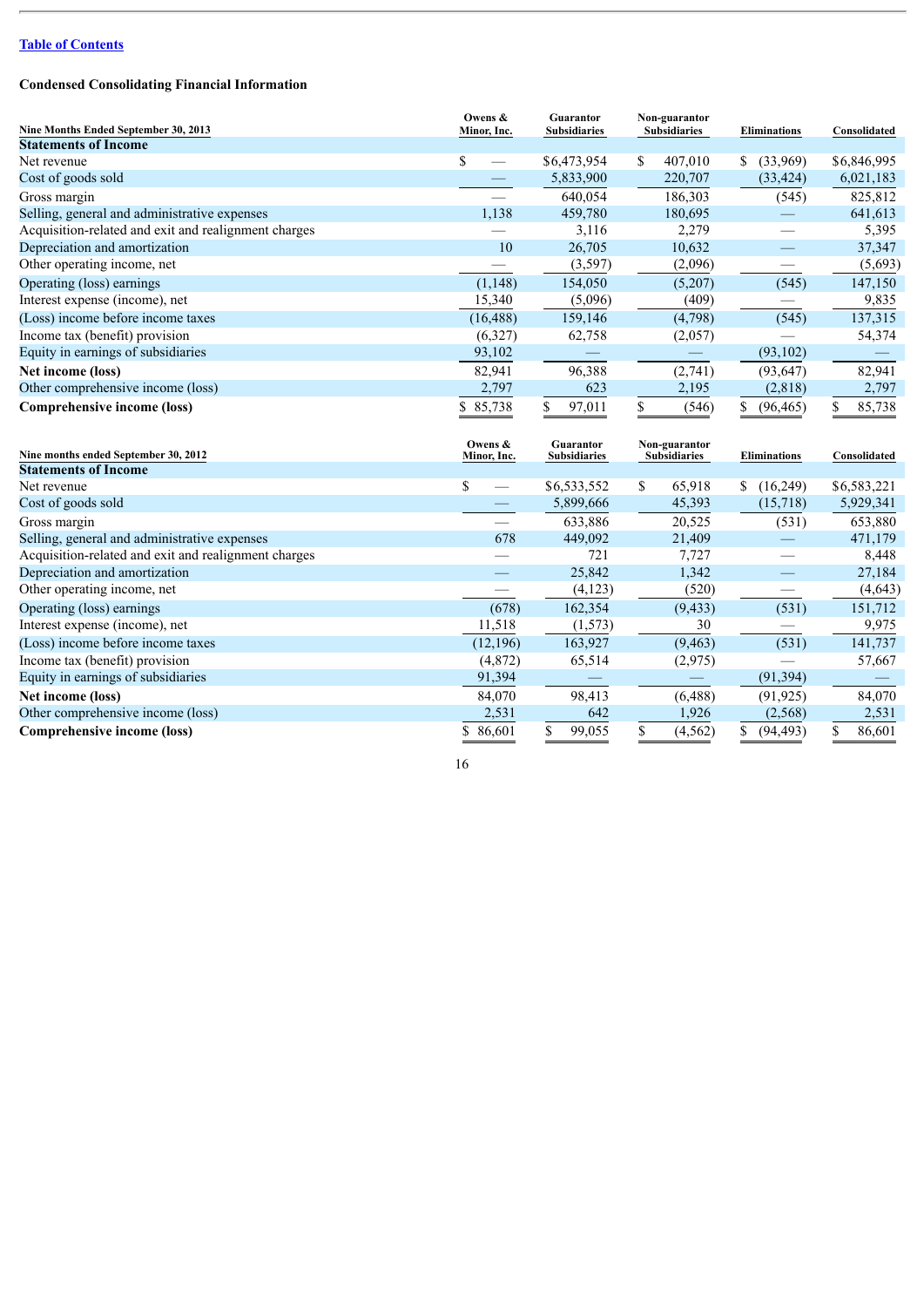### **Condensed Consolidating Financial Information**

| <b>September 30, 2013</b>                               | Owens &<br>Minor, Inc.   | Guarantor<br><b>Subsidiaries</b> | Non-<br>guarantor<br><b>Subsidiaries</b> | <b>Eliminations</b>            | Consolidated             |
|---------------------------------------------------------|--------------------------|----------------------------------|------------------------------------------|--------------------------------|--------------------------|
| <b>Balance Sheets</b>                                   |                          |                                  |                                          |                                |                          |
| <b>Assets</b>                                           |                          |                                  |                                          |                                |                          |
| <b>Current assets</b>                                   |                          |                                  |                                          |                                |                          |
| Cash and cash equivalents                               | \$110,160                | 15,218<br>\$                     | 28,411<br>\$                             | \$<br>$\overline{\phantom{0}}$ | \$153,789                |
| Accounts and notes receivable, net                      |                          | 473,974                          | 98,071                                   | (587)                          | 571,458                  |
| Merchandise inventories                                 |                          | 765,114                          | 23,915                                   | (1,226)                        | 787,803                  |
| Other current assets                                    | 198                      | 80,168                           | 165,881                                  | (5)                            | 246,242                  |
| <b>Total current assets</b>                             | 110,358                  | 1,334,474                        | 316,278                                  | (1, 818)                       | 1,759,292                |
| Property and equipment, net                             | 6                        | 99,222                           | 93,444                                   |                                | 192,672                  |
| Goodwill, net                                           |                          | 247,271                          | 27,625                                   |                                | 274,896                  |
| Intangible assets, net                                  |                          | 18,404                           | 22,115                                   | ᆖ                              | 40,519                   |
| Due from O&M and subsidiaries                           |                          | 424,398                          |                                          | (424, 398)                     |                          |
| Advances to and investment in consolidated subsidiaries | 1,530,124                |                                  | $\frac{1}{2}$                            | (1,530,124)                    |                          |
| Other assets, net                                       | 456                      | 62,415                           | 17,416                                   |                                | 80,287                   |
| <b>Total assets</b>                                     | \$1,640,944              | \$2,186,184                      | \$476,878                                | \$(1,956,340)                  | \$2,347,666              |
| <b>Liabilities and equity</b>                           |                          |                                  |                                          |                                |                          |
| <b>Current liabilities</b>                              |                          |                                  |                                          |                                |                          |
| Accounts payable                                        | \$                       | \$643,839                        | 46,305<br>\$                             | \$<br>(590)                    | \$<br>689,554            |
| Accrued payroll and related liabilities                 |                          | 15,750                           | 9,043                                    |                                | 24,793                   |
| Deferred income taxes                                   |                          | 50,977                           | (1,117)                                  |                                | 49,860                   |
| Other accrued liabilities                               | 10,299                   | 91,405                           | 174,993                                  |                                | 276,697                  |
| <b>Total current liabilities</b>                        | 10,299                   | 801,971                          | 229,224                                  | (590)                          | 1,040,904                |
| Long-term debt, excluding current portion               | 204,460                  | 7,401                            | 2,555                                    | $\equiv$                       | 214,416                  |
| Due to O&M and subsidiaries                             | 420,995                  |                                  | 2,273                                    | (423, 268)                     |                          |
| Intercompany debt                                       | $\overline{\phantom{m}}$ | 138,890                          | $\overline{\phantom{m}}$                 | (138, 890)                     | $\overline{\phantom{m}}$ |
| Deferred income taxes                                   | $\overline{\phantom{a}}$ | 26,484                           | 3,701                                    | $\overline{\phantom{0}}$       | 30,185                   |
| Other liabilities                                       |                          | 51,375                           | 4,466                                    |                                | 55,841                   |
| <b>Total liabilities</b>                                | 635,754                  | 1,026,121                        | 242,219                                  | (562,748)                      | 1,341,346                |
| <b>Equity</b>                                           |                          |                                  |                                          |                                |                          |
| Common stock                                            | 126,326                  |                                  | 1,500                                    | (1,500)                        | 126,326                  |
| Paid-in capital                                         | 194,762                  | 242,025                          | 259,864                                  | (501, 889)                     | 194,762                  |
| Retained earnings (deficit)                             | 681,711                  | 927,716                          | (39,780)                                 | (887,936)                      | 681,711                  |
| Accumulated other comprehensive income (loss)           | 2,391                    | (9,678)                          | 11,945                                   | (2,267)                        | 2,391                    |
| Total O&M shareholders' equity                          | 1,005,190                | 1,160,063                        | 233,529                                  | (1,393,592)                    | 1,005,190                |
| Noncontrolling Interest                                 |                          |                                  | 1,130                                    |                                | 1,130                    |
| <b>Total equity</b>                                     | 1,005,190                | 1,160,063                        | 234,659                                  | (1, 393, 592)                  | 1,006,320                |
| <b>Total liabilities and equity</b>                     | \$1,640,944              | \$2,186,184                      | \$476,878                                | \$(1,956,340)                  | \$2,347,666              |
|                                                         |                          |                                  |                                          |                                |                          |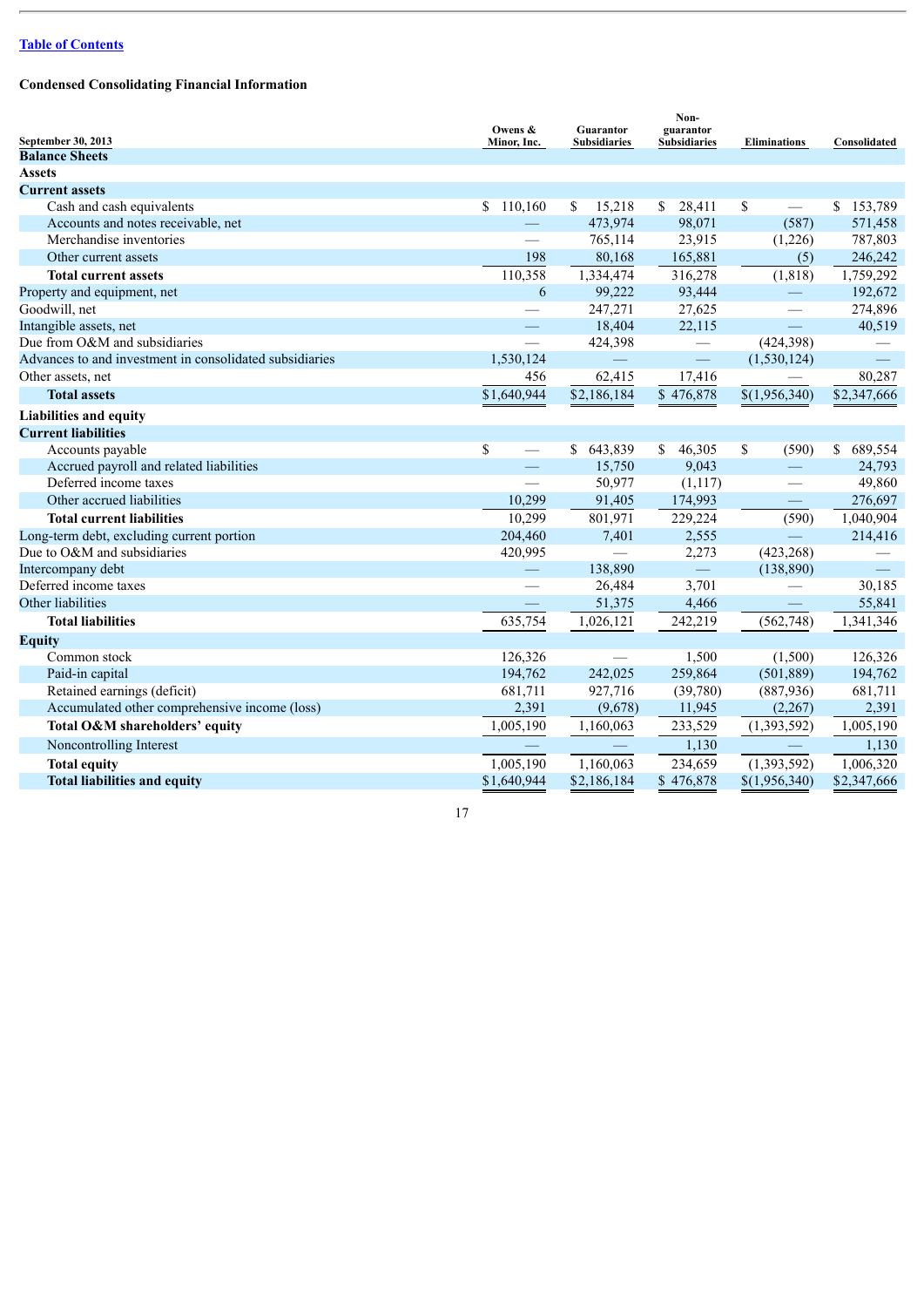### **Condensed Consolidating Financial Information**

| December 31, 2012                                        | Owens &<br>Minor, Inc.   | Guarantor<br><b>Subsidiaries</b> | Non-<br>guarantor<br><b>Subsidiaries</b> | <b>Eliminations</b>      | Consolidated             |
|----------------------------------------------------------|--------------------------|----------------------------------|------------------------------------------|--------------------------|--------------------------|
| <b>Balance Sheets</b>                                    |                          |                                  |                                          |                          |                          |
| <b>Assets</b>                                            |                          |                                  |                                          |                          |                          |
| <b>Current assets</b>                                    |                          |                                  |                                          |                          |                          |
| Cash and cash equivalents                                | \$<br>58,190             | \$<br>13,641                     | 26,057<br>\$                             | \$<br>$\qquad \qquad$    | \$<br>97,888             |
| Accounts and notes receivable, net                       |                          | 474,533                          | 82,216                                   | (3,247)                  | 553,502                  |
| Merchandise inventories                                  | $\overline{\phantom{0}}$ | 750,046                          | 14,391                                   | (681)                    | 763,756                  |
| Other current assets                                     | 1.627                    | 76,036                           | 137,593                                  | (1,508)                  | 213,748                  |
| <b>Total current assets</b>                              | 59,817                   | 1,314,256                        | 260,257                                  | (5, 436)                 | 1,628,894                |
| Property and equipment, net                              | 16                       | 95,516                           | 96,309                                   |                          | 191,841                  |
| Goodwill, net                                            | $\overline{\phantom{a}}$ | 247,271                          | 27,613                                   | $\overline{\phantom{0}}$ | 274,884                  |
| Intangible assets, net                                   |                          | 19,972                           | 22,341                                   |                          | 42,313                   |
| Due from O&M and subsidiaries                            |                          | 236,612                          | 34,248                                   | (270, 860)               |                          |
| Advances to and investments in consolidated subsidiaries | 1,434,186                |                                  | $\equiv$                                 | (1,434,186)              | $\overline{\phantom{a}}$ |
| Other assets, net                                        | 6,885                    | 55,781                           | 14,238                                   | (7, 135)                 | 69,769                   |
| <b>Total assets</b>                                      | \$1,500,904              | \$1,969,408                      | \$455,006                                | \$(1,717,617)            | \$2,207,701              |
| <b>Liabilities and equity</b>                            |                          |                                  |                                          |                          |                          |
| <b>Current liabilities</b>                               |                          |                                  |                                          |                          |                          |
| Accounts payable                                         | \$<br>45,300             | \$518,545                        | 42,542<br>S.                             | S.<br>(3,250)            | \$603,137                |
| Accrued payroll and related liabilities                  |                          | 18,201                           | 7,267                                    | $\equiv$                 | 25,468                   |
| Deferred income taxes                                    |                          | 43,110                           | $\equiv$                                 | (2,352)                  | 40,758                   |
| Other current liabilities                                | 6,464                    | 92,318                           | 156,142                                  |                          | 254,924                  |
| <b>Total current liabilities</b>                         | 51.764                   | 672,174                          | 205,951                                  | (5,602)                  | 924,287                  |
| Long-term debt, excluding current portion                | 205,754                  | 6,592                            | 3,037                                    | $\overline{\phantom{0}}$ | 215,383                  |
| Due to O&M and subsidiaries                              | 270,860                  | $\overline{\phantom{0}}$         |                                          | (270, 860)               |                          |
| Intercompany debt                                        | $\qquad \qquad -$        | 138,890                          | $\equiv$                                 | (138, 890)               |                          |
| Deferred income taxes                                    |                          | 30,141                           | 7,069                                    | (6, 289)                 | 30,921                   |
| Other liabilities                                        | $\equiv$                 | 58,578                           | 4,876                                    |                          | 63,454                   |
| <b>Total liabilities</b>                                 | 528,378                  | 906,375                          | 220,933                                  | (421, 641)               | 1,234,045                |
| <b>Equity</b>                                            |                          |                                  |                                          |                          |                          |
| Common stock                                             | 126,544                  |                                  | 1,500                                    | (1,500)                  | 126,544                  |
| Paid-in capital                                          | 187,394                  | 242,024                          | 258,635                                  | (500, 659)               | 187,394                  |
| Retained earnings (deficit)                              | 658,994                  | 831,327                          | (36,941)                                 | (794, 386)               | 658,994                  |
| Accumulated other comprehensive income (loss)            | (406)                    | (10,318)                         | 9,749                                    | 569                      | (406)                    |
| Total O&M shareholders' equity                           | 972,526                  | 1,063,033                        | 232,943                                  | (1,295,976)              | 972,526                  |
| Noncontrolling interest                                  |                          |                                  | 1,130                                    |                          | 1,130                    |
| <b>Total equity</b>                                      | 972,526                  | 1,063,033                        | 234,073                                  | (1,295,976)              | 973,656                  |
| <b>Total liabilities and equity</b>                      | \$1,500,904              | \$1,969,408                      | \$455,006                                | \$(1,717,617)            | \$2,207,701              |
|                                                          |                          |                                  |                                          |                          |                          |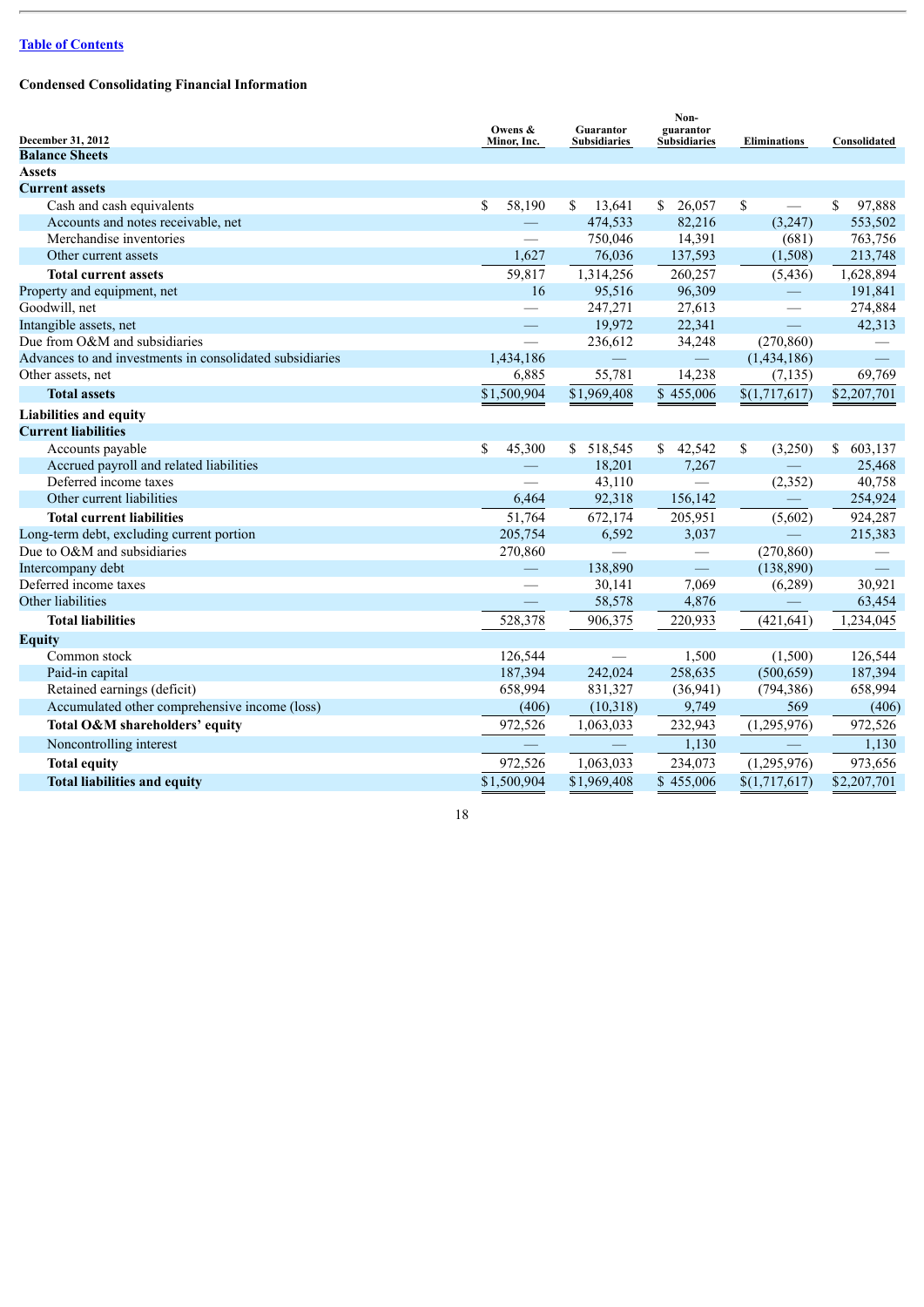### **Condensed Consolidating Financial Information**

| Nine Months Ended September 30, 2013                               | Owens &<br>Minor, Inc. | Guarantor<br><b>Subsidiaries</b> | Non-guarantor<br><b>Subsidiaries</b> | <b>Eliminations</b>             | Consolidated |
|--------------------------------------------------------------------|------------------------|----------------------------------|--------------------------------------|---------------------------------|--------------|
| <b>Statements of Cash Flows</b>                                    |                        |                                  |                                      |                                 |              |
| <b>Operating activities:</b>                                       |                        |                                  |                                      |                                 |              |
| Net income (loss)                                                  | \$82,941               | \$96,388                         | \$<br>(2,741)                        | \$ (93,647)                     | 82,941<br>\$ |
| Adjustments to reconcile net income to cash provided by (used for) |                        |                                  |                                      |                                 |              |
| operating activities:                                              |                        |                                  |                                      |                                 |              |
| Equity in earnings of subsidiaries                                 | (93,102)               |                                  |                                      | 93.102                          |              |
| Depreciation and amortization                                      | 10                     | 26,705                           | 10,632                               |                                 | 37,347       |
| Share-based compensation expense                                   |                        | 5,162                            |                                      | $\qquad \qquad -$               | 5,162        |
| Provision for losses on accounts and notes receivable              |                        | 110                              | 69                                   |                                 | 179          |
| Deferred income tax expense (benefit)                              |                        | 11,649                           | (3,225)                              |                                 | 8,424        |
| Changes in operating assets and liabilities:                       |                        |                                  |                                      |                                 |              |
| Accounts and notes receivable                                      |                        | 449                              | (18, 493)                            | (2,659)                         | (20,703)     |
| Merchandise inventories                                            |                        | (15,068)                         | (9,166)                              | 544                             | (23,690)     |
| Accounts payable                                                   |                        | 79,994                           | 11,296                               | 2,660                           | 93,950       |
| Net change in other assets and liabilities                         | 5,264                  | (21, 493)                        | (5,056)                              |                                 | (21, 285)    |
| Other, net                                                         | 972                    | 466                              | (2,597)                              | $\overline{\phantom{m}}$        | (1,159)      |
| Cash provided by (used for) operating activities                   | (3,915)                | 184,362                          | (19, 281)                            |                                 | 161,166      |
| <b>Investing activities:</b>                                       |                        |                                  |                                      |                                 |              |
| Additions to property and equipment                                |                        | (18,972)                         | (6,172)                              |                                 | (25, 144)    |
| Additions to computer software and intangible assets               |                        | (15, 534)                        | (4,827)                              | $\hspace{0.05cm}$               | (20, 361)    |
| Proceeds from the sale of property and equipment                   |                        | 1,829                            | 191                                  |                                 | 2,020        |
| Cash used for investing activities                                 |                        | (32,677)                         | (10, 808)                            | $\hspace{0.1mm}-\hspace{0.1mm}$ | (43, 485)    |
| <b>Financing activities:</b>                                       |                        |                                  |                                      |                                 |              |
| Change in intercompany advances                                    | 114,145                | (148, 109)                       | 33,964                               |                                 |              |
| Cash dividends paid                                                | (45,587)               |                                  |                                      |                                 | (45, 587)    |
| Repurchases of common stock                                        | (15,701)               |                                  |                                      | $\overline{\phantom{0}}$        | (15,701)     |
| Excess tax benefits related to share-based compensation            | 733                    |                                  |                                      |                                 | 733          |
| Proceeds from exercise of stock options                            | 4,821                  |                                  |                                      | $\overline{\phantom{0}}$        | 4,821        |
| Other, net                                                         | (2,526)                | (1,999)                          | (2, 244)                             |                                 | (6,769)      |
| Cash provided by (used for) financing activities                   | 55,885                 | (150, 108)                       | 31,720                               | $\qquad \qquad -$               | (62, 503)    |
| Effect of exchange rate changes on cash and cash equivalents       |                        |                                  | 723                                  |                                 | 723          |
| Net increase (decrease) in cash and cash equivalents               |                        |                                  |                                      |                                 |              |
|                                                                    | 51,970                 | 1,577                            | 2,354                                |                                 | 55,901       |
| Cash and cash equivalents at beginning of period                   | 58,190                 | 13,641                           | 26,057                               |                                 | 97,888       |
| Cash and cash equivalents at end of period                         | \$110,160              | \$15,218                         | \$<br>28,411                         | \$<br>$\overline{\phantom{0}}$  | \$153,789    |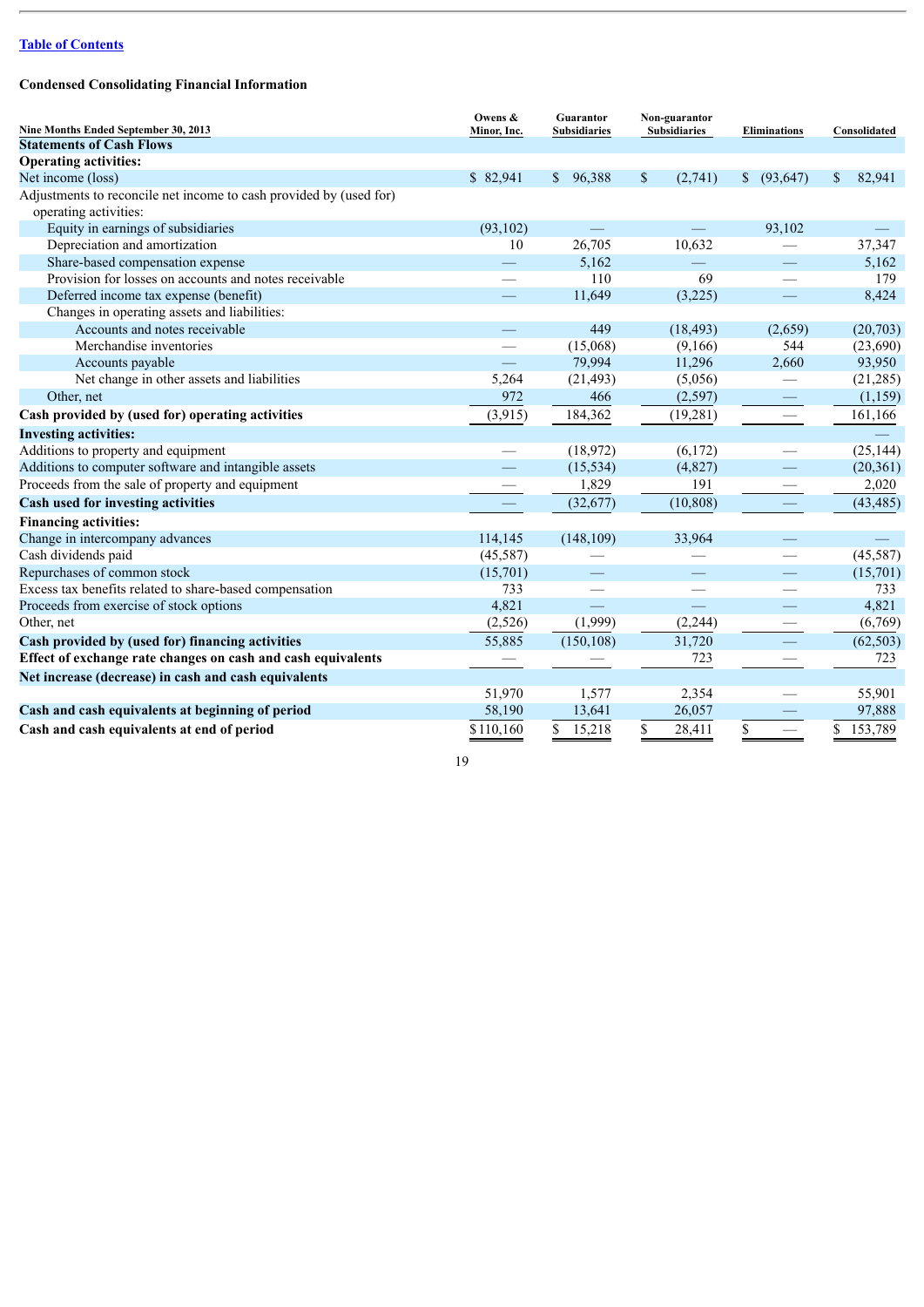### **Condensed Consolidating Financial Information**

| <b>Nine Months Ended September 30, 2012</b>                        | Owens &<br>Minor, Inc.   | <b>Guarantor</b><br><b>Subsidiaries</b> | Non-<br>guarantor<br><b>Subsidiaries</b> | <b>Eliminations</b> | Consolidated          |
|--------------------------------------------------------------------|--------------------------|-----------------------------------------|------------------------------------------|---------------------|-----------------------|
| <b>Statements of Cash Flows</b>                                    |                          |                                         |                                          |                     |                       |
| <b>Operating activities:</b>                                       |                          |                                         |                                          |                     |                       |
| Net income (loss)                                                  | $\mathbb{S}$<br>84,070   | \$98,413                                | $\mathbb{S}$<br>(6,488)                  | \$ (91,925)         | \$<br>84,070          |
| Adjustments to reconcile net income to cash provided by (used for) |                          |                                         |                                          |                     |                       |
| operating activities:                                              |                          |                                         |                                          |                     |                       |
| Equity in earnings of subsidiaries                                 | (91, 394)                | $\qquad \qquad =$                       | $\qquad \qquad =$                        | 91.394              |                       |
| Depreciation and amortization                                      |                          | 25,842                                  | 1,342                                    |                     | 27,184                |
| Share-based compensation expense                                   |                          | 4,844                                   | $\overline{\phantom{0}}$                 |                     | 4,844                 |
| Deferred income tax expense                                        |                          | 1,098                                   |                                          |                     | 1,098                 |
| Provision for losses on accounts and notes receivable              |                          | 311                                     | 103                                      |                     | 414                   |
| Changes in operating assets and liabilities:                       |                          |                                         |                                          |                     |                       |
| Accounts and notes receivable                                      | $\equiv$                 | 15,314                                  | (25, 817)                                | 2,617               | (7,886)               |
| Merchandise inventories                                            |                          | 55,323                                  | (10, 552)                                | 530                 | 45,301                |
| Accounts payable                                                   | (111, 525)               | 99,664                                  | 46,949                                   | (2,621)             | 32,467                |
| Net change in other assets and liabilities                         | 3,070                    | (3,214)                                 | (16,216)                                 | 5                   | (16, 355)             |
| Other, net                                                         | (1,270)                  | 712                                     | (215)                                    |                     | (773)                 |
| Cash provided by (used for) operating activities                   | (117,049)                | 298,307                                 | (10, 894)                                |                     | 170,364               |
| <b>Investing activities:</b>                                       |                          |                                         |                                          |                     |                       |
| Acquisition, net of cash acquired                                  |                          |                                         | (149,910)                                |                     | (149,910)             |
| Additions to computer software and intangible assets               |                          | (18,911)                                | (1,023)                                  |                     | (19, 934)             |
| Additions to property and equipment                                |                          | (8,159)                                 | 269                                      |                     | (7,890)               |
| Proceeds from the sale of property and equipment                   |                          | 3,237                                   | $\overline{\phantom{0}}$                 |                     | 3,237                 |
| Cash used for investing activities                                 |                          | (23, 833)                               | (150, 664)                               |                     | (174, 497)            |
| <b>Financing activities:</b>                                       |                          |                                         |                                          |                     |                       |
| Change in intercompany advances                                    | 77,168                   | (271, 650)                              | 194,482                                  |                     |                       |
| Cash dividends paid                                                | (41,791)                 |                                         |                                          |                     | (41,791)              |
| Repurchases of common stock                                        | (11,250)                 |                                         |                                          |                     | (11,250)              |
| Financing costs paid                                               | $\overline{\phantom{0}}$ | (1,303)                                 |                                          |                     | (1,303)               |
| Excess tax benefits related to share-based compensation            | 1,223                    |                                         |                                          |                     | 1,223                 |
| Proceeds from exercise of stock options                            | 4,114                    |                                         |                                          |                     | 4,114                 |
| Other, net                                                         | (2,887)                  | (1, 586)                                | 29                                       |                     | (4, 444)              |
| Cash provided by (used for) financing activities                   | 26,577                   | (274, 539)                              | 194,511                                  |                     | (53, 451)             |
| Effect of exchange rate changes on cash and cash equivalents       | $\overline{\phantom{0}}$ |                                         | 1,313                                    |                     | 1,313                 |
| Net (decrease) increase in cash and cash equivalents               | (90, 472)                | (65)                                    | 34,266                                   |                     | (56,271)              |
| Cash and cash equivalents at beginning of period                   | 120,010                  | 14,809                                  | 1,119                                    |                     | 135,938               |
| Cash and cash equivalents at end of period                         | 29,538<br>\$             | \$14,744                                | 35,385<br>$\mathbb{S}$                   | \$                  | 79,667<br>$\mathbf S$ |
|                                                                    |                          |                                         |                                          |                     |                       |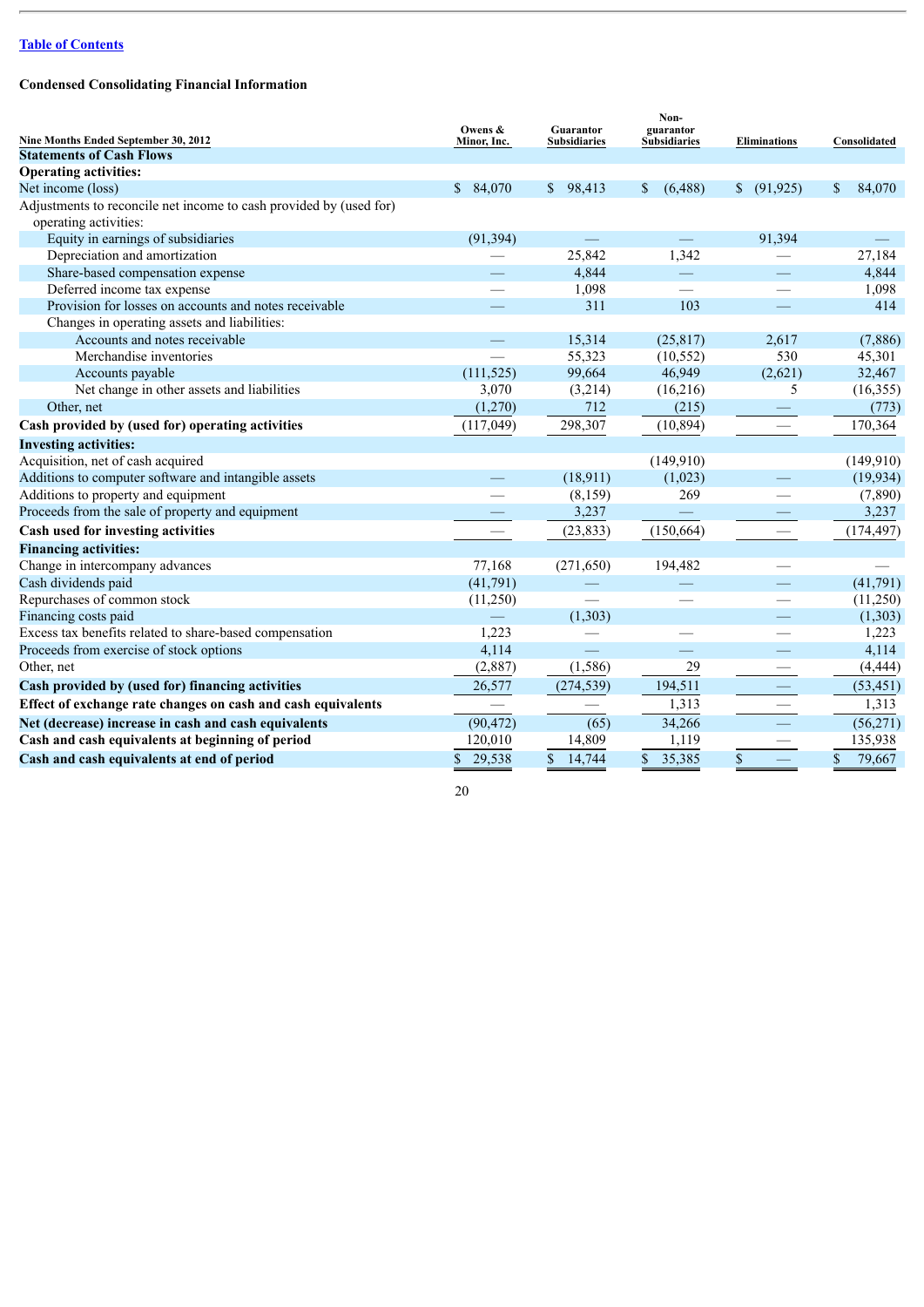#### **16. Recent Accounting Pronouncements**

There has been no change in our significant accounting policies from those contained in our Annual Report on Form 10-K for the year ended December 31, 2012, except as discussed below.

We adopted an Accounting Standard Update (ASU) issued by the Financial Accounting Standards Board (FASB) for clarifying disclosures of offsetting assets and liabilities. This clarifies the scope and treatment of derivatives that are offset or subject to an enforceable master netting arrangements. The adoption of this guidance did not have an impact on our financial position or results of operations.

We adopted an ASU for reporting amounts reclassified out of accumulated other comprehensive income. This update requires entities to disclose the amounts reclassified out of accumulated other comprehensive income by component. The adoption of this guidance did not have an impact on our financial position or results of operations.

We adopted an ASU for reporting cumulative translation adjustment upon derecognition of foreign subsidiaries, assets or investments. This update requires the release of related cumulative translation adjustment when the parent ceases to have a controlling financial interest. The adoption of this guidance did not have an impact on our financial position or results of operations.

### <span id="page-20-0"></span>**Item 2. Management's Discussion and Analysis of Financial Condition and Results of Operations**

The following discussion and analysis describes results of operations and material changes in the financial condition of Owens & Minor, Inc. and its subsidiaries since December 31, 2012. Trends of a material nature are discussed to the extent known and considered relevant. This discussion should be read in conjunction with the consolidated financial statements, related notes thereto, and management's discussion and analysis of financial condition and results of operations included in our Annual Report on Form 10-K for the year ended December 31, 2012.

### **Third quarter and first nine months of 2013 compared with 2012**

#### **Overview**

Owens & Minor, Inc., along with its subsidiaries, (we, us, or our) is a leading national distributor of name-brand medical and surgical supplies and a healthcare logistics company. We report our business under two segments: Domestic and International. The Domestic segment includes all services in the United States relating to our role as a medical supply logistics company serving healthcare providers and manufacturers. The International segment provides third-party logistics for the pharmaceutical and medical device industries in the European market. Segment financial information is provided in Note 14 of Notes to the Consolidated Financial Statements included in this quarterly report.

*Financial highlights.* The following table provides a reconciliation of reported operating earnings, net income and net income per diluted common share to non-GAAP measures used by management:

|                                                                          | <b>Three Months Ended</b><br>September 30, |                      | <b>Nine Months Ended</b><br>September 30, |           |
|--------------------------------------------------------------------------|--------------------------------------------|----------------------|-------------------------------------------|-----------|
| (Dollars in thousands except per share data)                             | 2013                                       | 2012                 | 2013                                      | 2012      |
| Operating earnings, as reported (GAAP)                                   | \$49,215                                   | \$46,663             | \$147,150                                 | \$151,712 |
| Acquisition-related and exit and realignment charges                     | 2,747                                      | 7,831                | 5,395                                     | 8,448     |
| Operating earnings, adjusted (non-GAAP) (Adjusted Operated Earnings)     | \$51,962                                   | \$54,494             | \$152,545                                 | \$160,160 |
| Adjusted Operating Earnings as a percent of revenue (non-GAAP)           | 2.25%                                      | 2.50%                | 2.23%                                     | 2.43%     |
| Net income, as reported (GAAP)                                           | \$27,970                                   | \$24,597             | \$82.941                                  | \$ 84,070 |
| Acquisition-related and exit and realignment charges, net of tax         | 1,899                                      | 6,588                | 3,832                                     | 6,963     |
| Net income, adjusted (non-GAAP) (Adjusted Net Income)                    | \$29,869                                   | \$31,185             | \$86,773                                  | \$91,033  |
| Net income per diluted common share, as reported (GAAP)                  | 0.44                                       | 0.39<br>$\mathbf{s}$ | 1.31                                      | 1.33      |
| Acquisition-related and exit and realignment charges, per diluted common |                                            |                      |                                           |           |
| share                                                                    | 0.03                                       | 0.10                 | 0.06                                      | 0.11      |
| Net income per diluted common share, adjusted (non-GAAP)(Adjusted EPS)   | 0.47                                       | 0.49                 | 1.37                                      | l.44      |

Adjusted EPS (non-GAAP) declined to \$0.47 in the third quarter of 2013 compared with \$0.49 in the third quarter of 2012 due to a decrease in Adjusted Operating Earnings (non-GAAP) of \$2.5 million. Adjusted EPS (non-GAAP) declined to \$1.37 for the nine months ended September 30, 2013 compared with \$ 1.44 in the same period of 2012 due to a decrease in Adjusted Operating Earnings (non-GAAP) of \$7.6 million. Domestic segment operating earnings decreased \$3.9 million to \$51.2 million for the third quarter of 2013 and decreased \$5.4 million to \$155.4 million for the nine months ended September 30, 2013. The International segment had operating earnings of \$0.7 million and operating losses of \$2.8 million for the three and nine months ended September 30, 2013.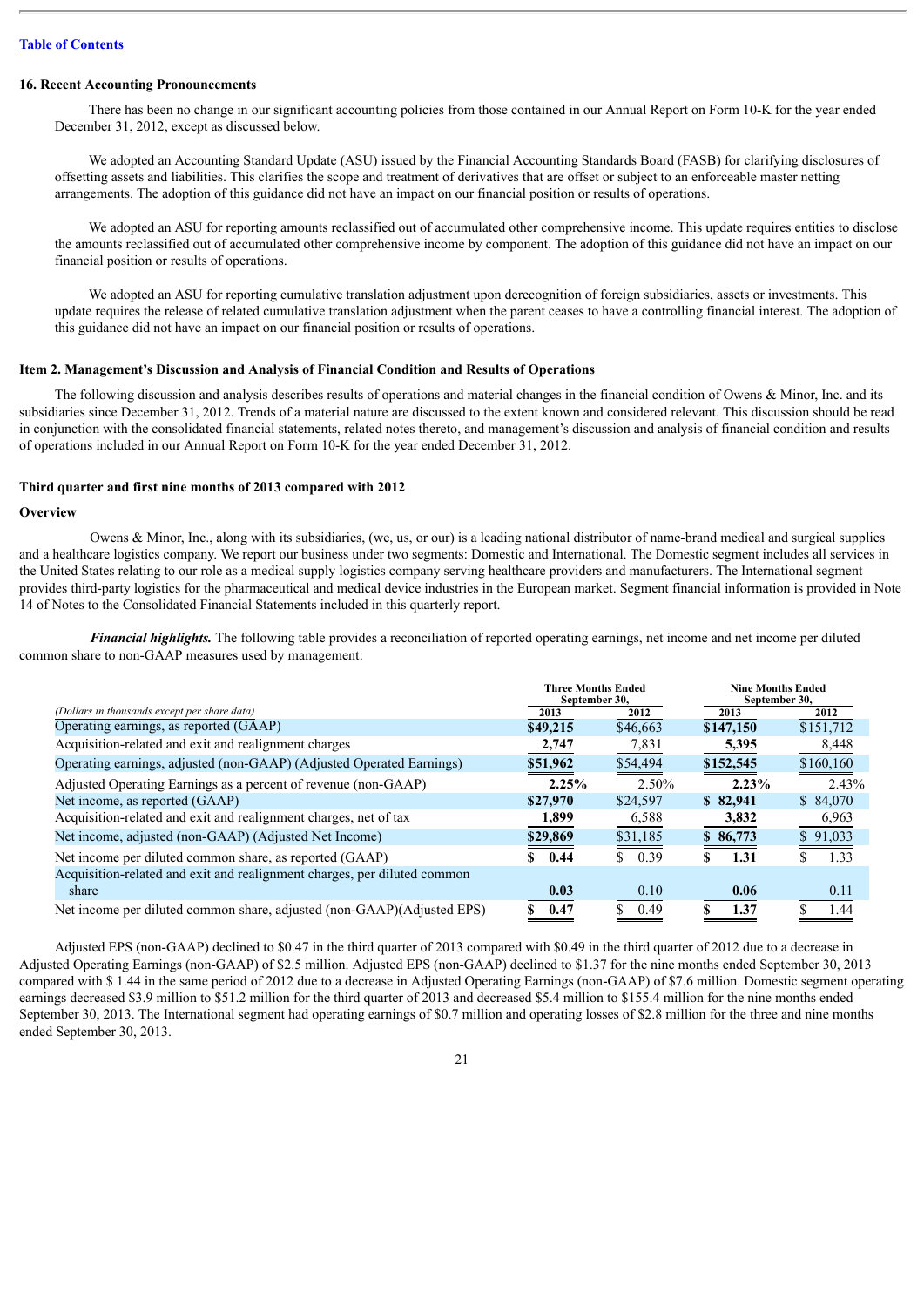### **Use of Non-GAAP Measures**

This management's discussion and analysis contains financial measures that are not calculated in accordance with U.S. generally accepted accounting principles (GAAP). In general, the measures exclude items and charges that (i) management does not believe reflect our core business and relate more to strategic, multi-year corporate activities; or (ii) relate to activities or actions that may have occurred over multiple or in prior periods without predictable trends. Management uses these non-GAAP financial measures internally to evaluate our performance, evaluate the balance sheet, engage in financial and operational planning and determine incentive compensation.

Management provides these non-GAAP financial measures to investors as supplemental metrics to assist readers in assessing the effects of items and events on our financial and operating results and in comparing our performance to that of our competitors. However, the non-GAAP financial measures used by us may be calculated differently from, and therefore may not be comparable to, similarly titled measures used by other companies.

The non-GAAP financial measures disclosed by us should not be considered a substitute for, or superior to, financial measures calculated in accordance with GAAP, and the financial results calculated in accordance with GAAP and reconciliations to those financial statements set forth above should be carefully evaluated.

Acquisition-related charges in the first nine months of 2013 consist primarily of costs to transition Movianto's information technology and other operations and administrative functions from the former owner. Exit and realignment charges are associated with optimizing our operations and include the consolidation of distribution centers and closure of offsite warehouses in the United States and Europe. Unless otherwise stated, our analysis hereinafter excludes acquisition-related and exit and realignment charges. More information about these charges is provided in Notes 3 and 6 of Notes to Consolidated Financial Statements included in this quarterly report.

#### **Results of Operations**

The following table presents highlights from our consolidated statements of income on a percentage of revenue basis:

|                                               | <b>Three Months</b> |               | <b>Nine Months</b> |               |
|-----------------------------------------------|---------------------|---------------|--------------------|---------------|
|                                               | Ended               |               | Ended              |               |
|                                               |                     | September 30. |                    | September 30. |
|                                               | <u>2013</u>         | 2012          | 2013               | 2012          |
| Gross margin                                  | 11.86%              | 10.46%        | 12.06%             | 9.93%         |
| Selling, general, and administrative expenses | $9.17\%$            | 7.58%         | $9.37\%$           | 7.16%         |
| Adjusted Operating Earnings (non-GAAP)        | 2.25%               | $2.50\%$      | 2.23%              | 2.43%         |

*Net revenue*. Net revenue was \$2.30 billion and \$6.85 billion for the three and nine months ended September 30, 2013, representing increases of 5.7% and 4.0% from \$2.18 billion and \$6.58 billion for the same periods in 2012. The increases in consolidated net revenue were primarily due to net revenues contributed by Movianto, which was acquired in August of 2012. For the three and nine months ended September 30, 2013, Domestic segment net revenue was \$2.18 billion and \$6.47 billion. Domestic segment net revenues increased \$45.4 million quarter-over-quarter primarily due to one additional sales day in the current year. In the first nine months of 2013, Domestic segment net revenue decreased \$59.5 million compared to the same period of 2012 primarily due to ongoing market trends, including lower rates of healthcare utilization and reduced government purchases, as well as our continued rationalization of smaller, less profitable healthcare provider customers and suppliers.

International segment net revenue was \$129.0 million and \$372.9 million for the three and nine months ended September 30, 2013, of which approximately 50% was fee-for-service revenues. Net revenue for the same periods in 2012 were \$49.7 million.

*Gross margin.* Gross margin dollars increased 19.8% to \$273.3 million for the third quarter of 2013 from \$228.1 million for the third quarter of 2012. Gross margin dollars increased 26.3% to \$825.8 million for the first nine months of 2013 from \$653.9 million for the same period of 2012. These increases are primarily due to a full quarter of Movianto activity in the current year. Domestic gross margin for the nine months ended September 30, 2013 benefitted from supplier price changes in the first and second quarters of the year at a higher level than 2012. However, for the quarter, supplier price change benefits were lower than the same period last year, and had minimal impact on the current quarter results. International segment gross margin as a percentage of segment net revenue was approximately 50% for the third quarter and year-to-date period of 2013. We expect this metric to vary in future quarters based on seasonality and mix of buy-sell versus fee-for-service business.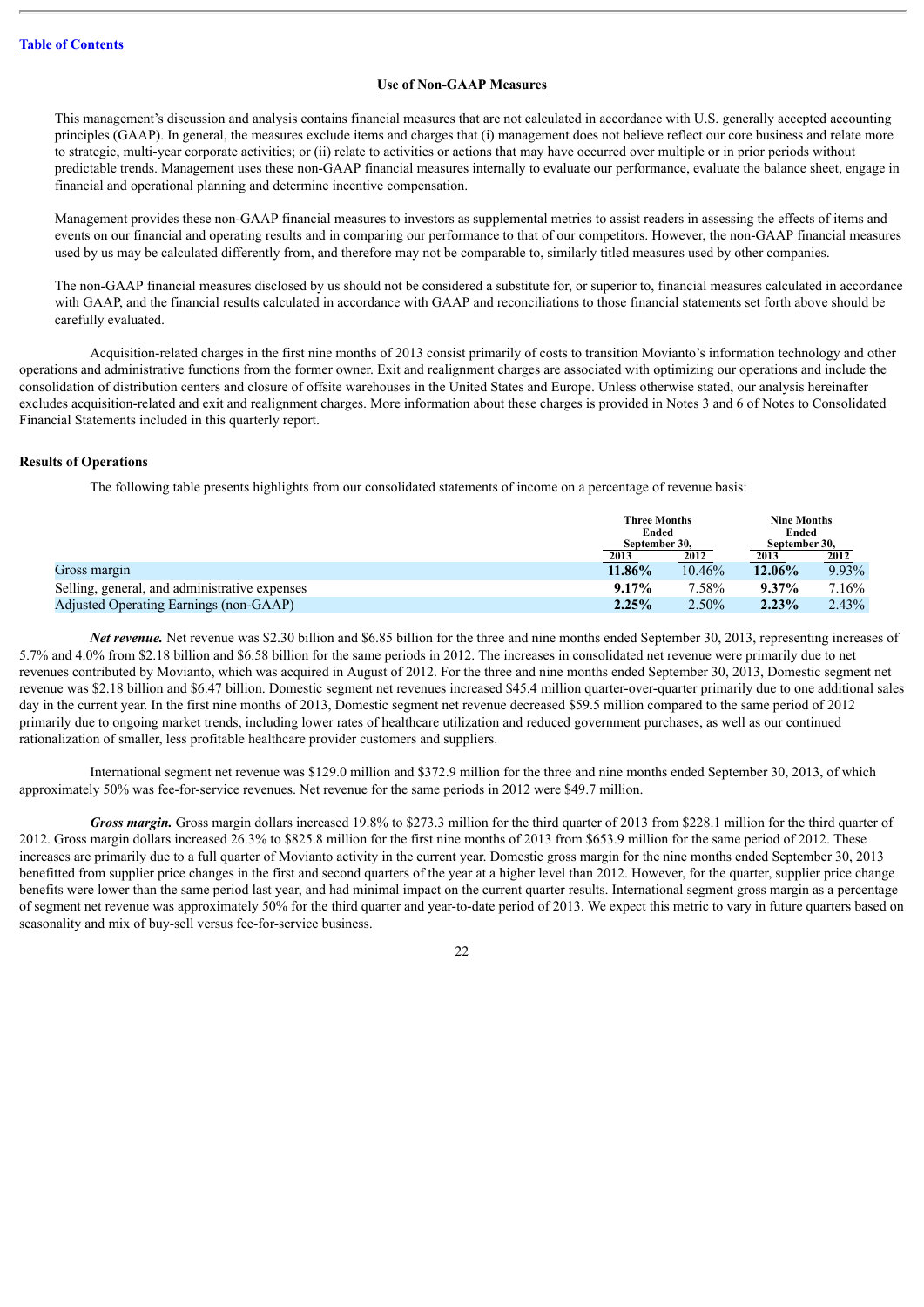*Selling, general and administrative (SG&A) expenses.* SG&A expenses include labor, warehousing, handling and delivery costs associated with our distribution and third-party logistics services, as well as labor costs for our supply-chain consulting services. The costs to convert new customers to our information systems are generally incurred prior to the recognition of revenues from the new customers. A portion of the International segment SG&A expenses includes ongoing costs for information technology and other transition services.

SG&A expenses increased \$46.0 million and \$170.4 million to \$211.3 million and \$641.6 million for the three and nine months ended September 30, 2013 compared to \$165.3 million and \$471.2 million for the same periods in 2012, primarily as a result of the acquisition of Movianto in August of 2012. Domestic SG&A expenses in the third quarter increased over the prior year due to increased sales activity and greater healthcare costs. During the second quarter of 2013, we reached a settlement in the administrative proceedings pending before the California Board of Equalization related to certain municipal sales tax incentives. As a result, SG&A expenses were reduced year-to-date by a net amount of \$3.9 million, of which \$0.4 million was attributable to the third quarter. The majority of the settlement benefit was offset by the increases noted above, as well as increased litigation expenses and expenses associated with the transition to a new delivery fleet contract in the second quarter. In the future, the company expects to receive an ongoing tax incentive that will vary with eligible revenues generated by sales to California-based customers. More information about this incentive is provided in Note 13 of Notes to Consolidated Financial Statements included in this quarterly report.

*Depreciation and amortization expense.* Depreciation and amortization expense increased \$2.4 million to \$12.4 million for the third quarter of 2013 and increased \$10.2 million to \$37.3 million for the first nine months of 2013, compared to the same periods in 2012, primarily related to warehouse equipment and information technology hardware and software acquired with Movianto. In addition, depreciation and amortization expense increased \$0.9 million in the Domestic segment primarily due to software enhancements for operational efficiency improvements.

*Other operating income, net.* Net other operating income was \$2.4 million and \$5.7 million for the third quarter and nine months of 2013 compared to \$1.8 million and \$4.6 million for the same periods in 2012. Net other operating income included finance charge income of \$1.1 million and \$2.9 million for the third quarter and year-to-date period in 2013 compared to \$0.8 million and \$2.8 million for 2012. In addition, net other operating income included income associated with product financing arrangements with customers in Europe of \$0.6 million and \$1.8 million and foreign currency exchange gains of \$ 0.4 million for both the three and nine month periods, respectively. In the first quarter of 2012, we received a \$0.7 million settlement of an anti-trust class action lawsuit, which did not recur in the current year.

*Interest expense, net***.** Interest expense, net of interest earned on cash balances, was \$3.4 million for the third quarter of 2013, as compared with \$3.1 million for the third quarter of 2012, and \$9.8 million for the first nine months of 2013 as compared with \$10.0 million for the first nine months of 2012. The following table presents the components of our effective interest rate and average total debt for the nine month periods ended September 30, 2013 and 2012.

| (Dollars in millions)           |            |             |
|---------------------------------|------------|-------------|
| Nine months ended September 30, | 2013       | <b>2012</b> |
| Interest on senior notes        | 6.35%      | 6.35%       |
| Commitment and other fees       | 0.49%      | 0.83%       |
| Interest rate swaps             | $(1.04)\%$ | $(1.08)\%$  |
| Other, net of interest income   | $0.27\%$   | 0.16%       |
| Total effective interest rate   | $6.07\%$   | 6.26%       |
| Average total debt              | \$216.6    | \$214.0     |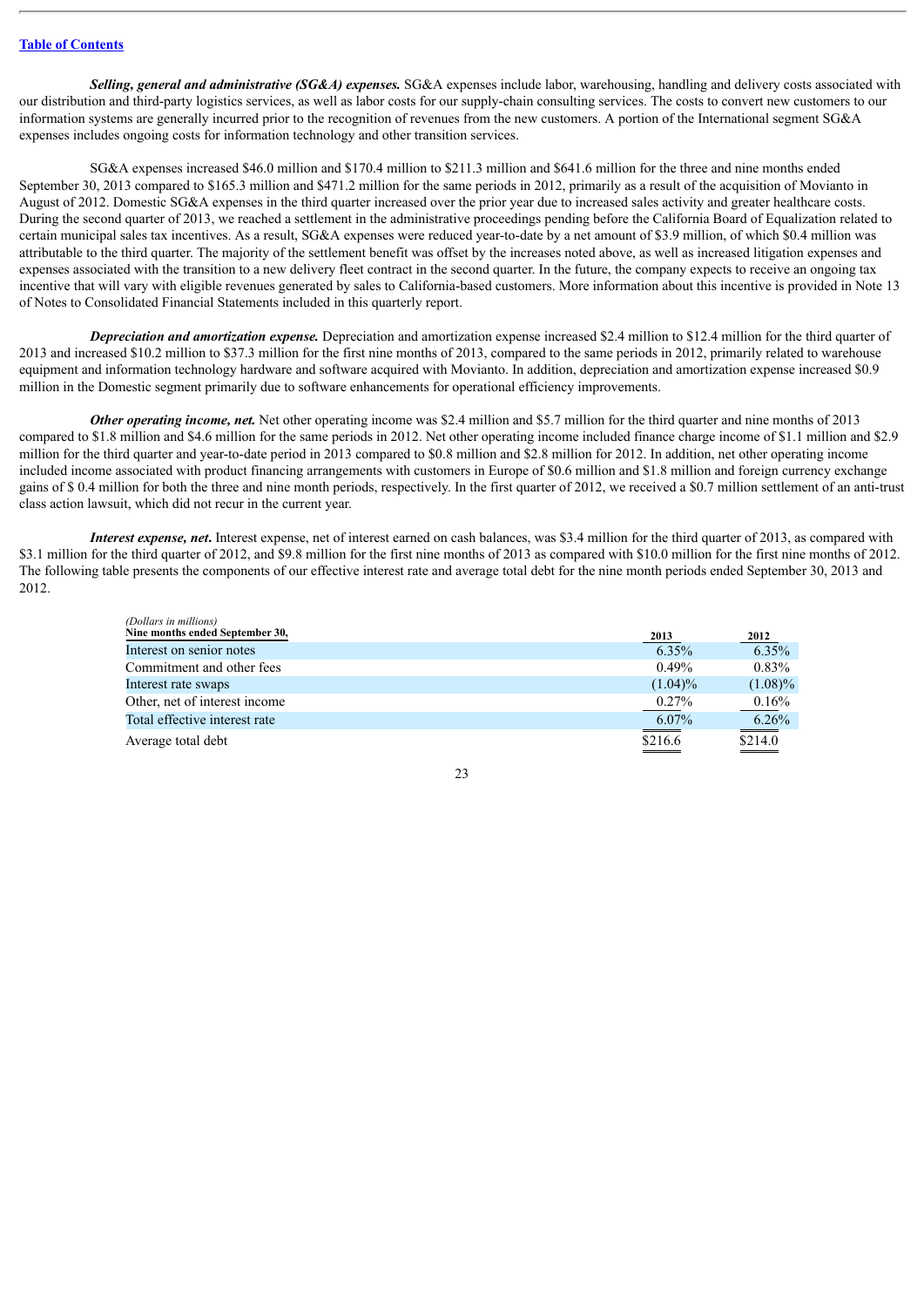*Income taxes.* The provision for income taxes, including income taxes on acquisition-related and exit and realignment charges, was \$17.9 million and \$54.4 million for the third quarter and first nine months of 2013, compared to \$19.0 million and \$57.7 million for the comparable periods in 2012. The effective tax rate was 39.0% for the third quarter and 39.6% for the first nine months of 2013, compared to 43.6% and 40.7% for the comparable periods of 2012. The decrease in the effective tax rate quarter over quarter is due to the impact of non-deductable acquisition-related costs in the third quarter of 2012 incurred as a result of the Movianto acquisition. The decrease in the effective tax rate for the year-to-date period of 2013 is also the result of benefits recognized upon the conclusion of examinations of our 2009 and 2010 federal income tax returns and certain state income tax returns. These benefits were partially offset by the impact of foreign taxes.

#### **Financial Condition, Liquidity and Capital Resources**

*Financial condition***.** Cash and cash equivalents increased to \$153.8 million at September 30, 2013 from \$97.9 million at December 31, 2012. Nearly all of our cash and cash equivalents are held in cash depository accounts with major banks in the United States and Europe or invested in high-quality, short-term liquid investments.

Accounts receivable, net of allowances, increased \$18.0 million to \$571.5 million at September 30, 2013, from \$553.5 million at December 31, 2012. Consolidated accounts receivable days outstanding (DSO) were 22.0 days and 21.2 days at September 30, 2013 and December 31, 2012. Domestic segment DSO was 19.3 days at September 30, 2013, and 19.1 days at December 31, 2012, based on three months' sales, and has ranged from 19.1 to 20.7 days over the prior four quarters.

Merchandise inventories increased \$24.0 million to \$787.8 million at September 30, 2013, from \$763.8 million at December 31, 2012. Consolidated average inventory turnover was 10.2 for the third quarter of 2013. Domestic segment average inventory turnover was 10.2 in the third quarter of 2013, based on three months' sales, and has ranged from 10.2 to 10.6 over the prior four quarters.

The International segment's net working capital of approximately \$59.7 million at September 30, 2013, excluding cash and cash equivalents, is comprised of accounts receivable of \$96.5 million, financing receivables and other current assets of \$164.9 million, inventories of \$23.9 million, accounts payable of \$43.1 million and financing payables and other current liabilities of approximately \$182.5 million. See Note 4 to the Notes to Consolidated Financial Statements for further information regarding financing receivables.

*Liquidity and capital expenditures.* The following table summarizes our consolidated statements of cash flows for the nine months ended September 30, 2013 and 2012:

| (in millions)                         |         |         |
|---------------------------------------|---------|---------|
| Nine months ended September 30,       | 2013    | 2012    |
| Net cash provided by (used for):      |         |         |
| Operating activities                  | \$161.2 | \$170.4 |
| Investing activities                  | (43.5)  | (174.5) |
| Financing activities                  | (62.5)  | (53.5)  |
| Effect of exchange rate changes       | 0.7     |         |
| Increase in cash and cash equivalents | \$55.9  | (56.3)  |
|                                       |         |         |

Cash provided by operating activities was \$161.2 million in the first nine months of 2013, compared to \$170.4 million in the same period of 2012. The decrease in cash from operating activities for the first nine months of 2013 compared to same period in 2012 was primarily the result of increased third quarter revenues and its impact on working capital, as well as the timing of accounts payable.

Cash used for investing activities was \$43.5 million in the first nine months of 2013, compared to \$174.5 million in the same period of 2012. Cash used for investing activities in the year-to-date period of 2012 was largely due to the acquisition of Movianto for approximately \$150 million. The remaining investing activities in 2013 and 2012 relate to capital expenditures for our strategic and operational efficiency initiatives, particularly initiatives relating to information technology enhancements and optimizing our distribution network.

Cash used for financing activities in the first nine months of 2013 was \$62.5 million, compared to \$53.5 million used in the first nine months of 2012. During the first nine months of 2013, we paid dividends of \$45.6 million, repurchased common stock under a share repurchase program for \$15.7 million of cash, and received proceeds of \$4.8 million from the exercise of stock options. During the first nine months of 2012, we paid dividends of \$41.8 million, repurchased common stock under a share repurchase program for \$11.3 million, paid financing costs of \$1.3 million related to a new credit facility, and received proceeds of \$4.1 million from the exercise of stock options.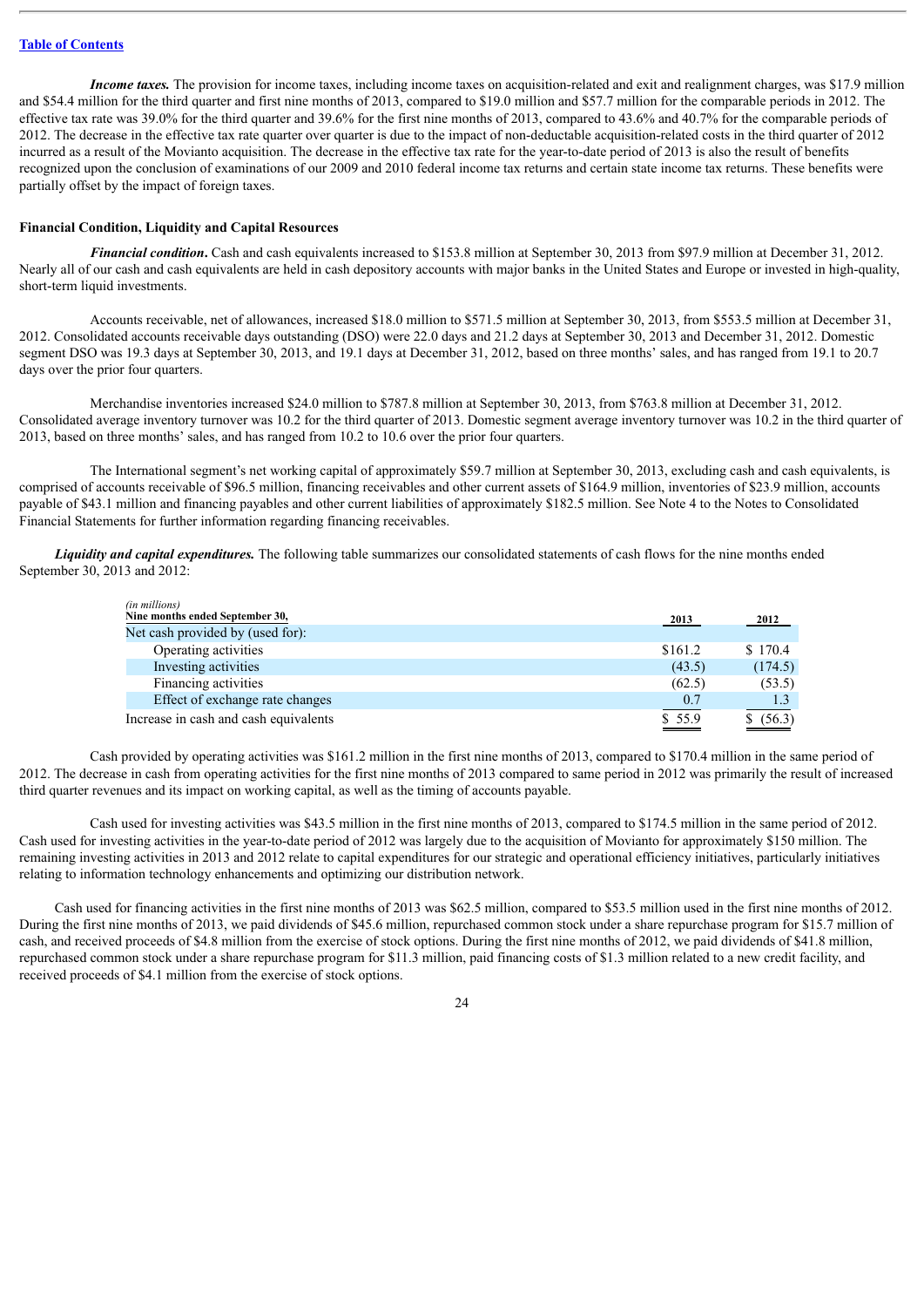*Capital resources.* Our sources of liquidity include cash and cash equivalents and a revolving credit facility. We have a five-year \$350 million Credit Agreement with Wells Fargo Bank, N.A., JPMorgan Chase Bank, N.A. and a syndicate of financial institutions (the Credit Agreement). Under this credit facility, we have the ability to request two one-year extensions and to request an increase in aggregate commitments by up to \$150 million. The interest rate on the new credit facility, which is subject to adjustment quarterly, is based on the London Interbank Offered Rate (LIBOR), the Federal Funds Rate or the Prime Rate, plus an adjustment based on the better of our debt ratings or leverage ratio (Credit Spread) as defined by the Credit Agreement. We are charged a commitment fee of between 17.5 and 42.5 basis points on the unused portion of the facility. The terms of the credit agreement limit the amount of indebtedness that we may incur and require us to maintain ratios for leverage and interest coverage, including on a pro forma basis in the event of an acquisition. At September 30, 2013, we had no borrowings and letters of credit of approximately \$5.0 million outstanding on the revolving credit facility, leaving \$345.0 million available for borrowing. We also have a \$1.4 million letter of credit outstanding as of September 30, 2013, which supports facilities leased in Europe.

We may utilize the revolving credit facility for long-term strategic growth, capital expenditures, working capital and general corporate purposes. If we were unable to access the revolving credit facility, it could impact our ability to fund these needs. During the first nine months of 2013, we had no borrowings or repayments under the credit facilities. Based on our leverage ratio at September 30, 2013, the interest rate under the credit facility is LIBOR plus 1.375%. We have \$200 million of senior notes outstanding, which mature in 2016 and bear interest at 6.35%, payable semi-annually on April 15 and October 15. The revolving credit facility and senior notes contain cross-default provisions which could result in the acceleration of payments due in the event of default of either agreement. We believe we were in compliance with the debt covenants at September 30, 2013.

In the third quarter of 2013, we paid cash dividends on our outstanding common stock at the rate of \$0.24 per share, which represents a 9% increase over the rate of \$0.22 per share paid in the third quarter of 2012. We anticipate continuing to pay quarterly cash dividends in the future. However, the payment of future dividends remains within the discretion of the Board of Directors and will depend upon our results of operations, financial condition, capital requirements and other factors.

In February 2011, the Board of Directors authorized a share repurchase program of up to \$50 million of our outstanding common stock to be executed at the discretion of management over a three-year period, expiring in February 2014. During the third quarter of 2013, we repurchased approximately 213,713 shares for \$7.4 million under this program. The remaining amount authorized for repurchases under this program is \$3.2 million at September 30, 2013.

We earn a portion of our operating earnings in foreign jurisdictions outside the U.S., which we consider to be indefinitely reinvested. Accordingly, no U.S. federal and state income taxes and withholding taxes have been provided on these earnings. Our cash, cash-equivalents, short-term investments, and marketable securities held by our foreign subsidiaries totaled \$28.4 million as of September 30, 2013. We do not intend, nor do we foresee a need, to repatriate these funds or other assets held outside the U.S. In the future, should we require more capital to fund discretionary activities in the U.S. than is generated by our domestic operations and is available through our borrowings, we could elect to repatriate cash or other assets from foreign jurisdictions that have previously been considered to be indefinitely reinvested. Upon distribution of these assets, we could be subject to additional U.S. federal and state income taxes and withholding taxes payable to foreign jurisdictions, where applicable.

We believe available financing sources, including cash generated by operating activities and borrowings under the revolving credit facility, will be sufficient to fund our working capital needs, capital expenditures, long-term strategic growth, payments under long-term debt and lease arrangements, payments of quarterly cash dividends, share repurchases and other cash requirements. While we believe that we will have the ability to meet our financing needs in the foreseeable future, changes in economic conditions may impact (i) the ability of financial institutions to meet their contractual commitments to us, (ii) the ability of our customers and suppliers to meet their obligations to us and/or (iii) our cost of borrowing.

### **Recent Accounting Pronouncements**

For a discussion of recent accounting pronouncements, see Note 16 in the Notes to Consolidated Financial Statements, included in this Quarterly Report on Form 10-Q for the quarterly period ended on September 30, 2013.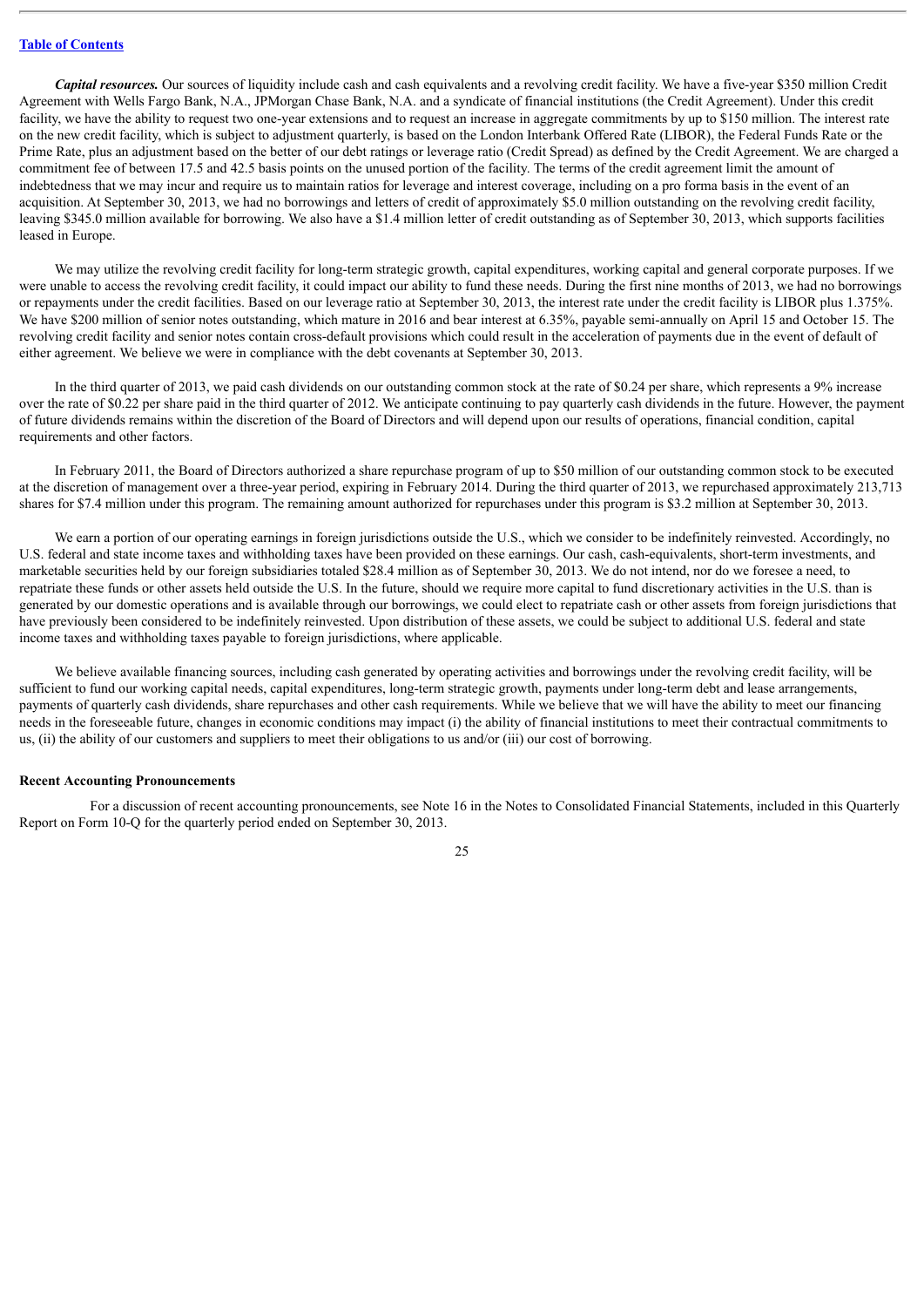#### **Forward-looking Statements**

Certain statements in this discussion constitute "forward-looking statements" within the meaning of the Private Securities Litigation Reform Act of 1995. Although we believe our expectations with respect to the forward-looking statements are based upon reasonable assumptions within the bounds of our knowledge of our business and operations, all forward-looking statements involve risks and uncertainties and, as a result, actual results could differ materially from those projected, anticipated or implied by these statements. Such forward-looking statements involve known and unknown risks, including, but not limited to:

- competitive pressures in the marketplace, including intense pricing pressure;
- our ability to retain existing and attract new customers in a market characterized by significant customer consolidation and intense costcontainment initiatives;
- our dependence on sales to certain customers or the loss or material reduction in purchases by key customers;
- our dependence on distribution of product of certain suppliers;
- our ability to successfully identify, manage or integrate acquisitions, including the management and integration of our acquisition of Movianto;
- our ability to successfully manage our international operations, including risks associated with changes in international trade regulations, foreign currency volatility, changes in regulatory conditions, deteriorating economic conditions, adverse tax consequences, and other risks of operating in international markets;
- uncertainties related to and our ability to adapt to changes in government regulations, including healthcare laws and regulations (including the Affordable Care Act);
- risks arising from possible violations of legal, regulatory or licensing requirements of the markets in which we operate;
- uncertainties related to general economic, regulatory and business conditions;
- our ability to successfully implement our strategic initiatives;
- the availability of and modifications to existing supplier funding programs and our ability to meet the terms to qualify for certain of these programs;
- our ability to adapt to changes in product pricing and other terms of purchase by suppliers of product;
- the ability of customers and suppliers to meet financial commitments due to us;
- changes in manufacturer preferences between direct sales and wholesale distribution;
- changing trends in customer profiles and ordering patterns and our ability to meet customer demand for additional value-added services;
- our ability to manage operating expenses and improve operational efficiencies in response to changing customer profiles;
- our ability to meet performance targets specified by customer contracts under contractual commitments;
- availability of and our ability to access special inventory buying opportunities;
- the ability of business partners and financial institutions to perform their contractual responsibilities;
- the effect of price volatility in the commodities markets, including fuel price fluctuations, on our operating costs and supplier product prices;
- our ability to continue to obtain financing at reasonable rates and to manage financing costs and interest rate risk;
- the risk that information systems are interrupted or damaged or fail for any extended period of time or that there is a data security breach;
- the risk that a decline in business volume or profitability could result in an impairment of goodwill or other long-lived assets;
- our ability to timely or adequately respond to technological advances in the medical supply industry;
- the costs associated with and outcome of outstanding and any future litigation, including product and professional liability claims;
- adverse changes in U.S. and foreign tax laws and the outcome of outstanding tax contingencies and legislative and tax proposals; and
- other factors described in "Item 1A. Risk Factors" of our Annual Report on Form 10-K for the year ended December 31, 2012.

We undertake no obligation to update or revise any forward-looking statements, except as required by applicable law.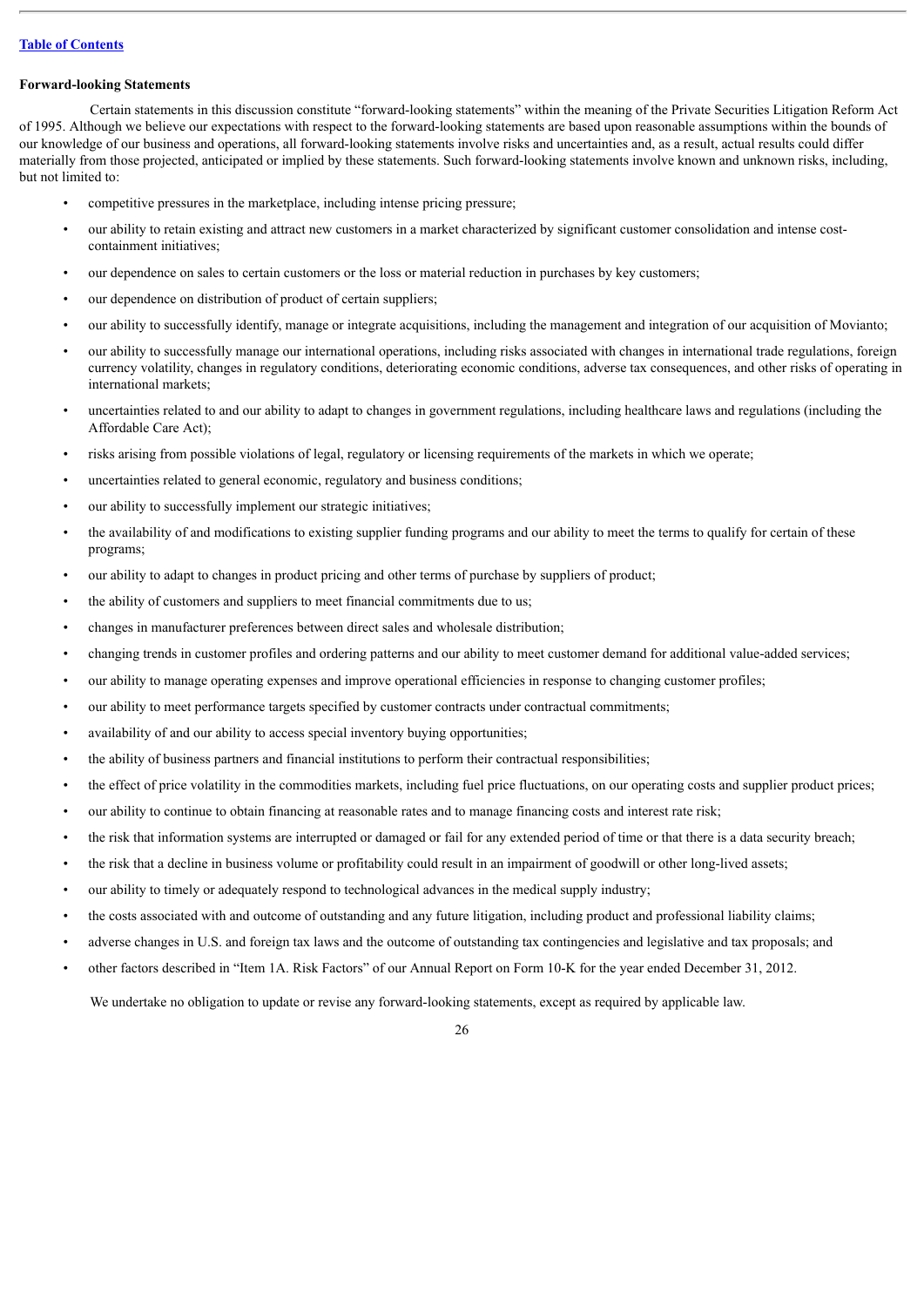### <span id="page-26-0"></span>**Item 3. Quantitative and Qualitative Disclosures About Market Risk**

We provide credit in the normal course of business to our customers and are exposed to losses resulting from nonpayment or delinquent payment by customers. We perform initial and ongoing credit evaluations of our customers and maintain reserves for estimated credit losses. We measure our performance in collecting customer accounts receivable in terms of days sales outstanding (DSO). Accounts receivable at September 30, 2013, were approximately \$571 million, and consolidated DSO at September 30, 2013, was 22.0 days, based on three months' sales. A hypothetical increase (decrease) in DSO of one day would result in a decrease (increase) in our cash balances, an increase (decrease) in borrowings against our revolving credit facility, or a combination thereof, of approximately \$25 million.

We are exposed to market risk from changes in interest rates related to our revolving credit facility. We had no outstanding borrowings and approximately \$5 million in letters of credit under the revolving credit facility at September 30, 2013. A hypothetical increase in interest rates of 100 basis points would result in a potential reduction in future pre-tax earnings of approximately \$0.1 million per year for every \$10 million of outstanding borrowings under the revolving credit facility.

Due to the nature and pricing of our Domestic segment distribution services, we are exposed to potential volatility in fuel prices. Our strategies for helping to mitigate our exposure to changing domestic fuel prices has included entering into leases for trucks with improved fuel efficiency and entering into fixed–price agreements for diesel fuel. We benchmark our domestic diesel fuel purchase prices against the U.S. Weekly Retail On-Highway Diesel Prices (benchmark) as quoted by the U.S. Energy Information Administration. The benchmark averaged \$3.94 per gallon in the first nine months of 2013, a decrease from \$3.95 per gallon in the first nine months of 2012. Based on our fuel consumption in the first nine months of 2013, we estimate that every 10 cents per gallon increase in the benchmark would reduce our Domestic segment operating earnings by approximately \$400,000 on an annualized basis. In January 2013, we entered into a fixed-price purchase agreement with one of our diesel fuel suppliers for approximately one-third of our anticipated Domestic segment fuel usage for 2013 at an equivalent benchmark price of \$3.91 per gallon.

In the normal course of business, we are exposed to foreign currency translation and transaction risks. Our business transactions outside of the United States are primarily denominated in the Euro and British Pound. We may use foreign currency forwards, swaps and options, where possible, to manage our risk related to certain foreign currency fluctuations. However, we believe that our foreign currency transaction risks are low since our revenues and expenses are typically denominated in the same currency.

#### <span id="page-26-1"></span>**Item 4. Controls and Procedures**

We carried out an evaluation, with the participation of management, including our principal executive officer and principal financial officer, of the effectiveness of our disclosure controls and procedures (pursuant to Rule 13a-15(e) under the Securities Exchange Act of 1934, as amended) as of the end of the period covered by this report. Based upon that evaluation, the principal executive officer and principal financial officer concluded that our disclosure controls and procedures were effective as of September 30, 2013. There has been no change in our internal control over financial reporting during the quarter ended September 30, 2013, that has materially affected, or is reasonably likely to materially affect, our internal control over financial reporting.

#### <span id="page-26-2"></span>**Part II. Other Information**

#### <span id="page-26-3"></span>**Item 1. Legal Proceedings**

Certain legal proceedings pending against us are described in our Annual Report on Form 10-K for the year ended December 31, 2012. Through September 30, 2013, there have been no material developments in any legal proceedings reported in such Annual Report.

#### <span id="page-26-4"></span>**Item 1A. Risk Factors**

Certain risk factors that we believe could affect our business and prospects are described in our Annual Report on Form 10-K for the year ended December 31, 2012. Through September 30, 2013, there have been no material changes in the risk factors described in such Annual Report.

### <span id="page-26-5"></span>**Item 2. Unregistered Sales of Equity Securities, Use of Proceeds and Issuer Purchases of Equity Securities**

In February 2011, our Board of Directors authorized a share repurchase program of up to \$50 million of our outstanding common stock to be executed at the discretion of management over a three-year period, expiring in February 2014. The program is intended to offset shares issued in conjunction with our stock incentive plan and may be suspended or discontinued at any time. During the third quarter of 2013, we repurchased in open-market transactions and retired 213,713 shares of our common stock for an aggregate of \$7.4 million, or an average price per share of \$34.65. The following table summarizes share repurchase activity by month during the third quarter of 2013.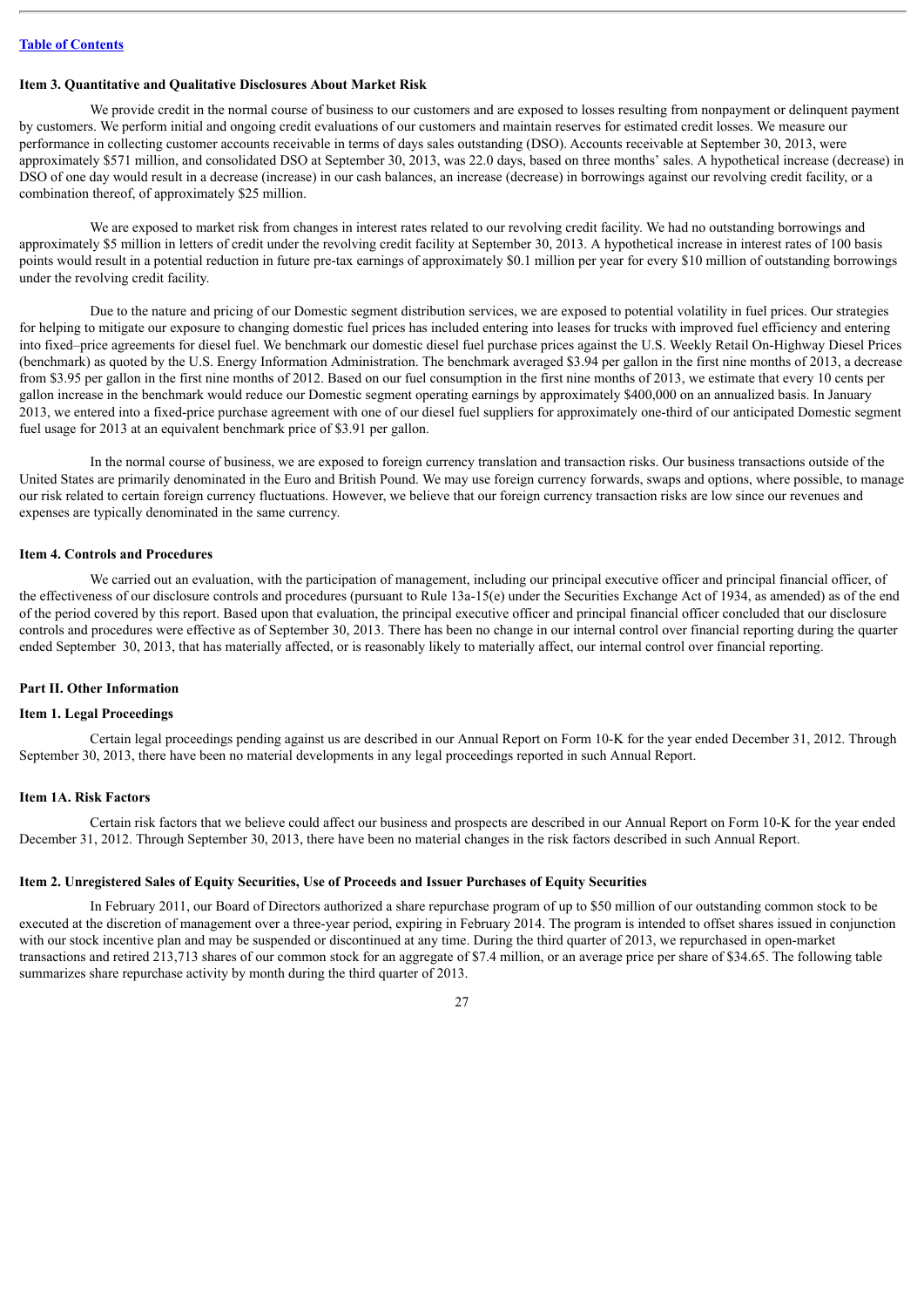| Period                          | <b>Total number</b><br>of shares<br>purchased |    | Average price paid<br>per share | <b>Total number of</b><br>shares purchased<br>as part of a<br>publicly announced<br>program |    | Maximum dollar<br>value of shares<br>that may yet<br>be purchased<br>under the program |
|---------------------------------|-----------------------------------------------|----|---------------------------------|---------------------------------------------------------------------------------------------|----|----------------------------------------------------------------------------------------|
| $\overline{\mathrm{July}}$ 2013 | 49.913                                        | ψ  | 34.12                           | 49.913                                                                                      | Φ  | 8,875,667                                                                              |
| August 2013                     | 63.800                                        |    | 34.99                           | 63.800                                                                                      |    | 6,643,089                                                                              |
| September 2013                  | 100,000                                       | ٦U | 34.69                           | 100,000                                                                                     | \$ | 3,174,345                                                                              |
| Total                           | 213,713                                       |    |                                 | 213,713                                                                                     |    |                                                                                        |

### <span id="page-27-0"></span>**Item 6. Exhibits**

(a) Exhibits

3.1 Amended and Restated Bylaws of Owens & Minor, Inc. (incorporated herein by reference to our Current Report on Form 8-K, Exhibit 3.1, dated November 5, 2013). 31.1 Certification of Chief Executive Officer pursuant to Rule 13a-14(a) under the Securities Exchange Act of 1934, as adopted pursuant to Section 302 of the Sarbanes-Oxley Act of 2002. 31.2 Certification of Chief Financial Officer pursuant to Rule 13a-14(a) under the Securities Exchange Act of 1934, as adopted pursuant to Section 302 of the Sarbanes-Oxley Act of 2002. 32.1 Certification of Chief Executive Officer pursuant to 18 U.S.C. Section 1350, as adopted pursuant to Section 906 of the Sarbanes-Oxley Act of 2002. 32.2 Certification of Chief Financial Officer pursuant to 18 U.S.C. Section 1350, as adopted pursuant to Section 906 of the Sarbanes-Oxley Act of 2002. 101.INS XBRL Instance Document 101.SCH XBRL Taxonomy Extension Schema Document 101.CAL XBRL Taxonomy Extension Calculation Linkbase Document 101.DEF XBRL Taxonomy Definition Linkbase Document 101.LAB XBRL Taxonomy Extension Label Linkbase Document 101.PRE XBRL Taxonomy Extension Presentation Linkbase Document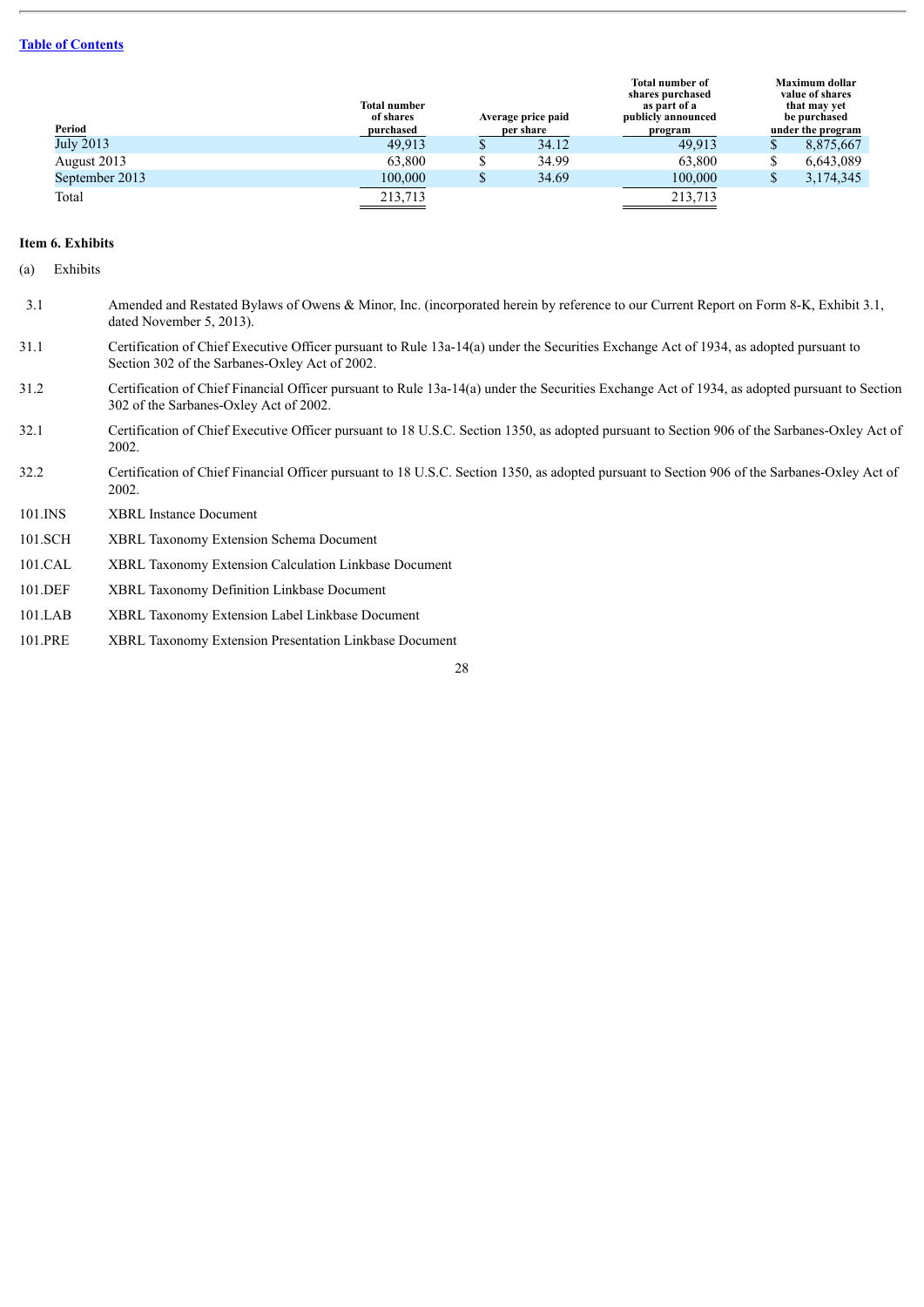### **SIGNATURES**

Pursuant to the requirements of the Securities Exchange Act of 1934, the Registrant has duly caused this report to be signed on its behalf by the undersigned thereunto duly authorized.

Date: November 7, 2013 /s/ Craig R. Smith

Date: November 7, 2013 /s/ Richard A. Meier

Owens & Minor, Inc. (Registrant)

Craig R. Smith Chief Executive Officer

Richard A. Meier Executive Vice President & Chief Financial Officer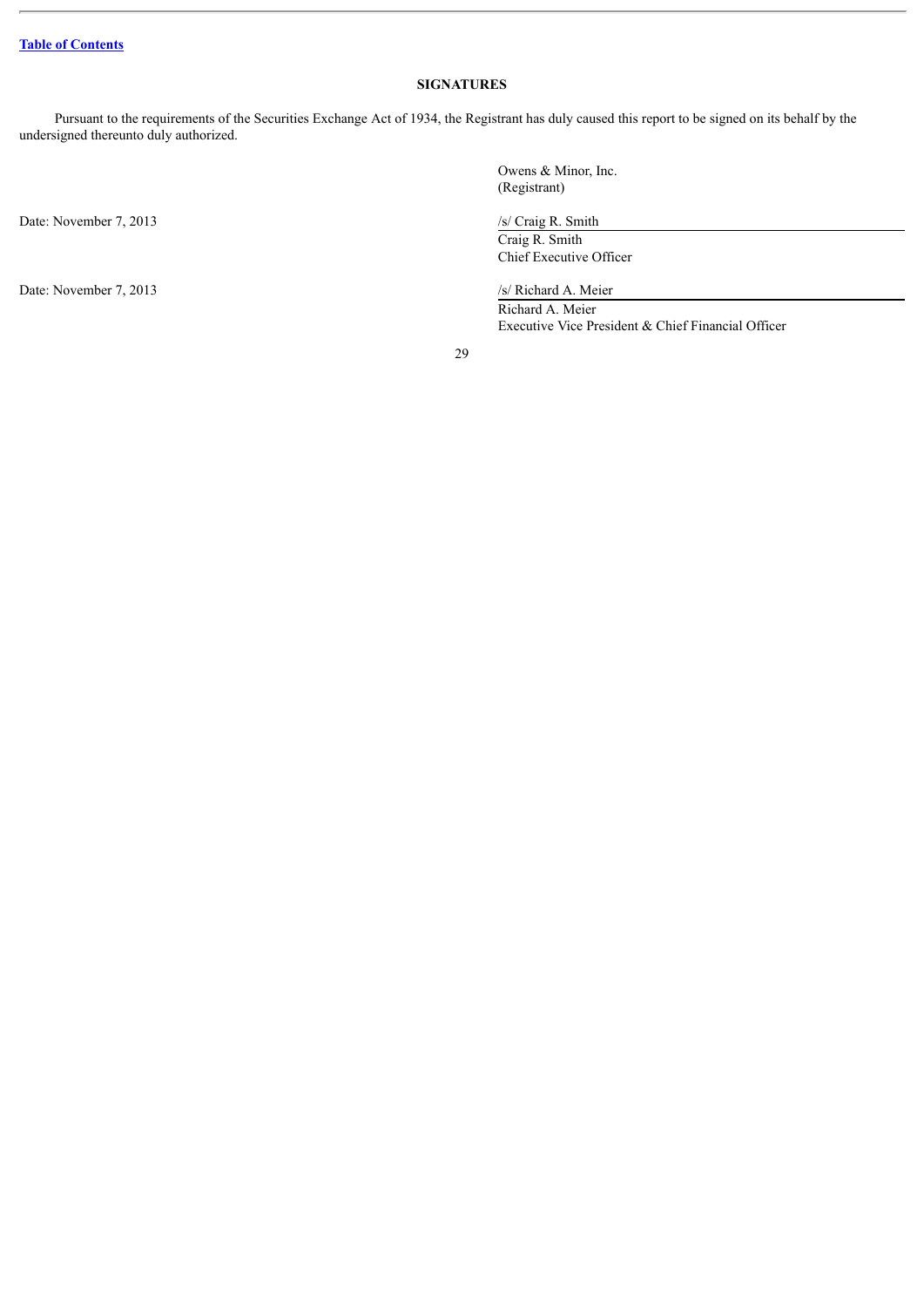### **Exhibits Filed with SEC**

| Exhibit #  |                                                                                                                                                                                         |
|------------|-----------------------------------------------------------------------------------------------------------------------------------------------------------------------------------------|
| 3.1        | Amended and Restated Bylaws of Owens & Minor, Inc. (incorporated herein by reference to our Current Report on Form 8-K, Exhibit 3.1,<br>dated November 5, 2013).                        |
| 31.1       | Certification of Chief Executive Officer pursuant to Rule 13a-14(a) under the Securities Exchange Act of 1934, as adopted pursuant to<br>Section 302 of the Sarbanes-Oxley Act of 2002. |
| 31.2       | Certification of Chief Financial Officer pursuant to Rule 13a-14(a) under the Securities Exchange Act of 1934, as adopted pursuant to Section<br>302 of the Sarbanes-Oxley Act of 2002. |
| 32.1       | Certification of Chief Executive Officer pursuant to 18 U.S.C. Section 1350, as adopted pursuant to Section 906 of the Sarbanes-Oxley Act of<br>2002.                                   |
| 32.2       | Certification of Chief Financial Officer pursuant to 18 U.S.C. Section 1350, as adopted pursuant to Section 906 of the Sarbanes-Oxley Act of<br>2002.                                   |
| 101.INS    | <b>XBRL</b> Instance Document                                                                                                                                                           |
| 101.SCH    | <b>XBRL Taxonomy Extension Schema Document</b>                                                                                                                                          |
| 101.CAL    | <b>XBRL Taxonomy Extension Calculation Linkbase Document</b>                                                                                                                            |
| 101.DEF    | <b>XBRL Taxonomy Definition Linkbase Document</b>                                                                                                                                       |
| $101$ .LAB | <b>XBRL Taxonomy Extension Label Linkbase Document</b>                                                                                                                                  |

101.PRE XBRL Taxonomy Extension Presentation Linkbase Document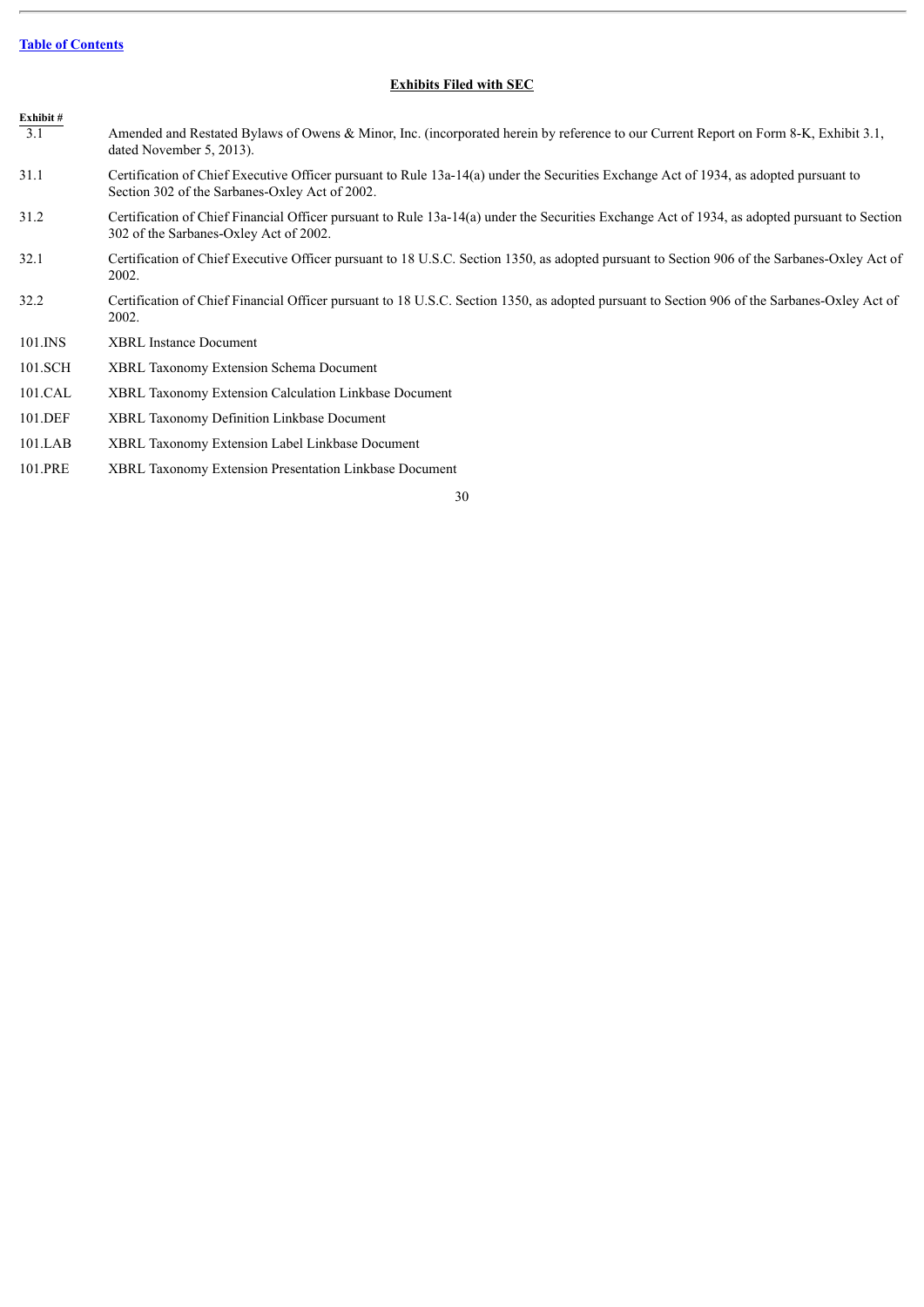### **CERTIFICATION PURSUANT TO RULE 13a-14(a) UNDER THE SECURITIES EXCHANGE ACT OF 1934, AS ADOPTED PURSUANT TO SECTION 302 OF THE SARBANES-OXLEY ACT OF 2002**

I, Craig R. Smith, certify that:

- 1. I have reviewed this Quarterly Report on Form 10-Q for the quarter ended September 30, 2013, of Owens & Minor, Inc.;
- 2. Based on my knowledge, this report does not contain any untrue statement of a material fact or omit to state a material fact necessary to make the statements made, in light of the circumstances under which such statements were made, not misleading with respect to the period covered by this report;
- 3. Based on my knowledge, the financial statements, and other financial information included in this report, fairly present in all material respects the financial condition, results of operations and cash flows of the registrant as of, and for, the periods presented in this report;
- 4. The registrant's other certifying officer and I are responsible for establishing and maintaining disclosure controls and procedures (as defined in Exchange Act Rules 13a-15(e) and 15d-15(e)) and internal control over financial reporting (as defined in Exchange Act Rules 13a-15(f) and 15d-15(f)) for the registrant and have:
	- a) Designed such disclosure controls and procedures, or caused such disclosure controls and procedures to be designed under our supervision, to ensure that material information relating to the registrant, including its consolidated subsidiaries, is made known to us by others within those entities, particularly during the period in which this report is being prepared;
	- b) Designed such internal control over financial reporting, or caused such internal control over financial reporting to be designed under our supervision, to provide reasonable assurance regarding the reliability of financial reporting and the preparation of financial statements for external purposes in accordance with generally accepted accounting principles;
	- c) Evaluated the effectiveness of the registrant's disclosure controls and procedures and presented in this report our conclusions about the effectiveness of the disclosure controls and procedures, as of the end of the period covered by this report based on such evaluation; and
	- d) Disclosed in this report any change in the registrant's internal control over financial reporting that occurred during the registrant's most recent fiscal quarter (the registrant's fourth fiscal quarter in the case of an annual report) that has materially affected, or is reasonably likely to materially affect, the registrant's internal control over financial reporting; and
- 5. The registrant's other certifying officer and I have disclosed, based on our most recent evaluation of internal control over financial reporting, to the registrant's auditors and the audit committee of the registrant's board of directors (or persons performing the equivalent functions):
	- a) All significant deficiencies and material weaknesses in the design or operation of internal control over financial reporting which are reasonably likely to adversely affect the registrant's ability to record, process, summarize and report financial information; and
	- b) Any fraud, whether or not material, that involves management or other employees who have a significant role in the registrant's internal control over financial reporting.

Date: November 7, 2013

/s/ Craig R. Smith Craig R. Smith Chief Executive Officer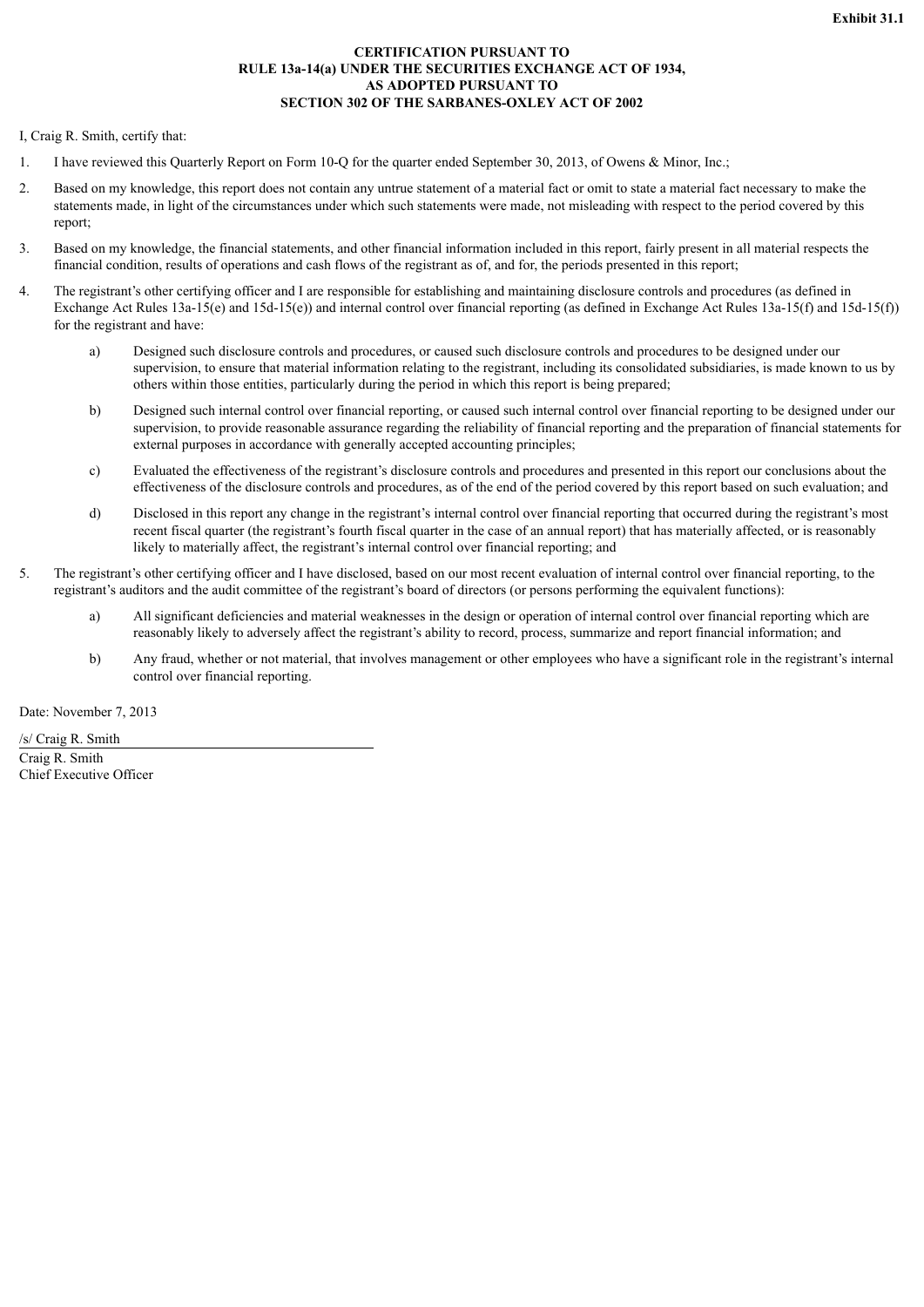### **CERTIFICATION PURSUANT TO RULE 13a-14(a) UNDER THE SECURITIES EXCHANGE ACT OF 1934, AS ADOPTED PURSUANT TO SECTION 302 OF THE SARBANES-OXLEY ACT OF 2002**

I, Richard A. Meier, certify that:

- 1. I have reviewed this Quarterly Report on Form 10-Q for the quarter ended September 30, 2013, of Owens & Minor, Inc.;
- 2. Based on my knowledge, this report does not contain any untrue statement of a material fact or omit to state a material fact necessary to make the statements made, in light of the circumstances under which such statements were made, not misleading with respect to the period covered by this report;
- 3. Based on my knowledge, the financial statements, and other financial information included in this report, fairly present in all material respects the financial condition, results of operations and cash flows of the registrant as of, and for, the periods presented in this report;
- 4. The registrant's other certifying officer and I are responsible for establishing and maintaining disclosure controls and procedures (as defined in Exchange Act Rules 13a-15(e) and 15d-15(e)) and internal control over financial reporting (as defined in Exchange Act Rules 13a-15(f) and 15d-15(f)) for the registrant and have:
	- a) Designed such disclosure controls and procedures, or caused such disclosure controls and procedures to be designed under our supervision, to ensure that material information relating to the registrant, including its consolidated subsidiaries, is made known to us by others within those entities, particularly during the period in which this report is being prepared;
	- b) Designed such internal control over financial reporting, or caused such internal control over financial reporting to be designed under our supervision, to provide reasonable assurance regarding the reliability of financial reporting and the preparation of financial statements for external purposes in accordance with generally accepted accounting principles;
	- c) Evaluated the effectiveness of the registrant's disclosure controls and procedures and presented in this report our conclusions about the effectiveness of the disclosure controls and procedures, as of the end of the period covered by this report based on such evaluation; and
	- d) Disclosed in this report any change in the registrant's internal control over financial reporting that occurred during the registrant's most recent fiscal quarter (the registrant's fourth fiscal quarter in the case of an annual report) that has materially affected, or is reasonably likely to materially affect, the registrant's internal control over financial reporting; and
- 5. The registrant's other certifying officer and I have disclosed, based on our most recent evaluation of internal control over financial reporting, to the registrant's auditors and the audit committee of the registrant's board of directors (or persons performing the equivalent functions):
	- a) All significant deficiencies and material weaknesses in the design or operation of internal control over financial reporting which are reasonably likely to adversely affect the registrant's ability to record, process, summarize and report financial information; and
	- b) Any fraud, whether or not material, that involves management or other employees who have a significant role in the registrant's internal control over financial reporting.

Date: November 7, 2013

/s/ Richard A. Meier Richard A. Meier Executive Vice President & Chief Financial Officer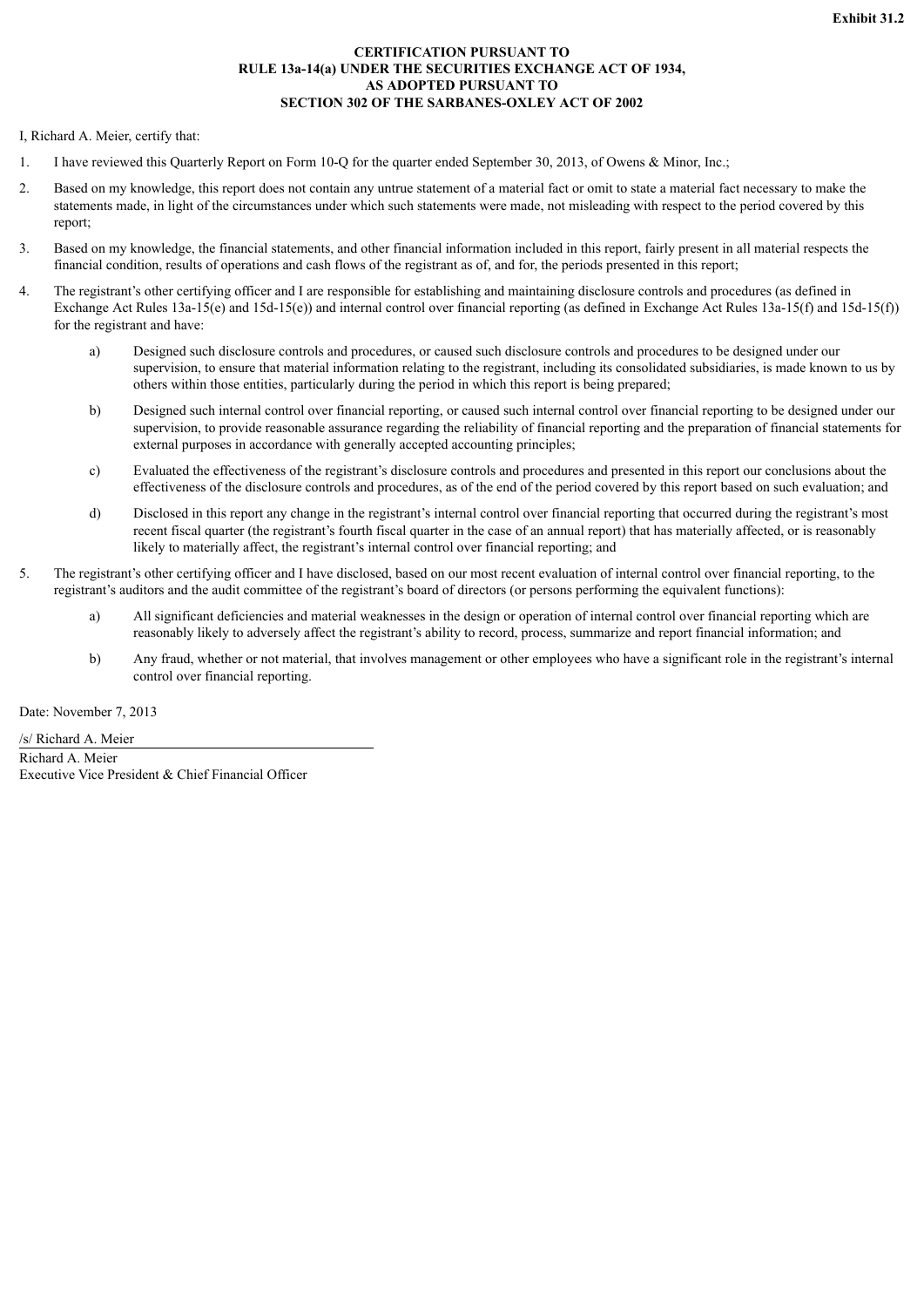### **CERTIFICATION PURSUANT TO 18 U.S.C. SECTION 1350, AS ADOPTED PURSUANT TO SECTION 906 OF THE SARBANES-OXLEY ACT OF 2002**

In connection with the Quarterly Report of Owens & Minor, Inc. (the "Company") on Form 10-Q for the period ended September 30, 2013, as filed with the Securities and Exchange Commission on the date hereof (the "Report"), I, Craig R. Smith, Chief Executive Officer of the Company, certify, pursuant to 18 U.S.C. Section 1350, as adopted pursuant to Section 906 of the Sarbanes-Oxley Act of 2002, that to the best of my knowledge:

(1) The Report fully complies with the requirements of Section 13(a) or 15(d) of the Securities Exchange Act of 1934, as amended; and

(2) The information contained in the Report fairly presents, in all material respects, the financial condition and results of operations of the Company.

/s/ Craig R. Smith

Craig R. Smith Chief Executive Officer Owens & Minor, Inc.

November 7, 2013